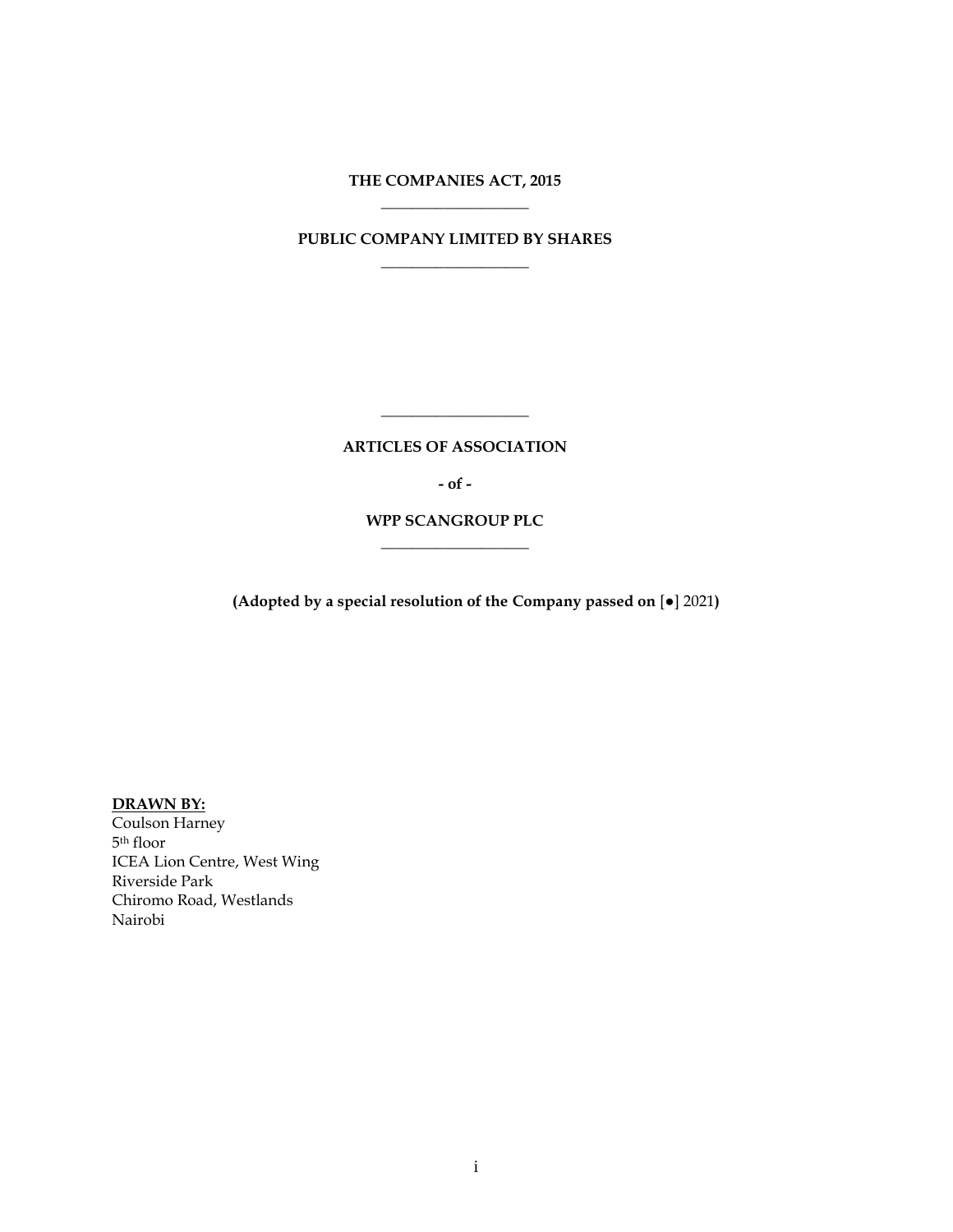| 1.  |  |
|-----|--|
| 2.  |  |
| 3.  |  |
|     |  |
| 4.  |  |
|     |  |
| 5.  |  |
| 6.  |  |
| 7.  |  |
| 8.  |  |
|     |  |
| 9.  |  |
| 10. |  |
| 11. |  |
| 12. |  |
| 13. |  |
| 14. |  |
| 15. |  |
| 16. |  |
| 17. |  |
| 18. |  |
| 19. |  |
| 20. |  |
| 21. |  |
| 22. |  |
| 23. |  |
| 24. |  |
| 25. |  |
| 26. |  |

# **TABLE OF CONTENTS**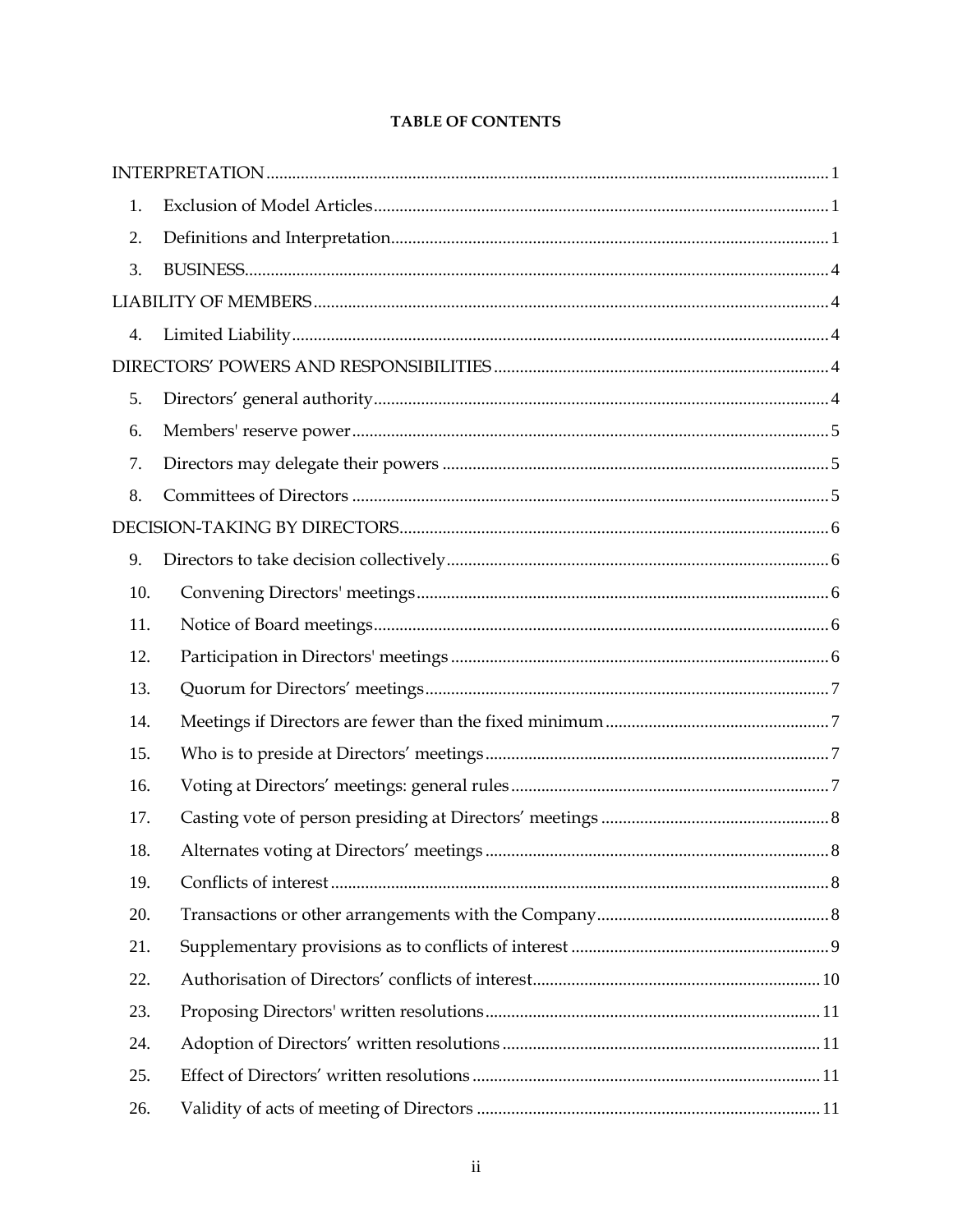| 27. |                                                                    |  |
|-----|--------------------------------------------------------------------|--|
| 28. |                                                                    |  |
|     |                                                                    |  |
| 29. |                                                                    |  |
| 30. |                                                                    |  |
| 31. |                                                                    |  |
| 32. |                                                                    |  |
| 33. |                                                                    |  |
| 34. |                                                                    |  |
| 35. |                                                                    |  |
| 36. |                                                                    |  |
|     |                                                                    |  |
| 37. |                                                                    |  |
| 38. |                                                                    |  |
| 39. |                                                                    |  |
|     |                                                                    |  |
| 40. | Appointment of Managing Director and termination of appointment 19 |  |
| 41. |                                                                    |  |
|     |                                                                    |  |
| 42. |                                                                    |  |
|     |                                                                    |  |
| 43. |                                                                    |  |
|     |                                                                    |  |
|     |                                                                    |  |
| 44. |                                                                    |  |
| 45. |                                                                    |  |
| 46. |                                                                    |  |
| 47. |                                                                    |  |
| 48. |                                                                    |  |
| 49. |                                                                    |  |
| 50. |                                                                    |  |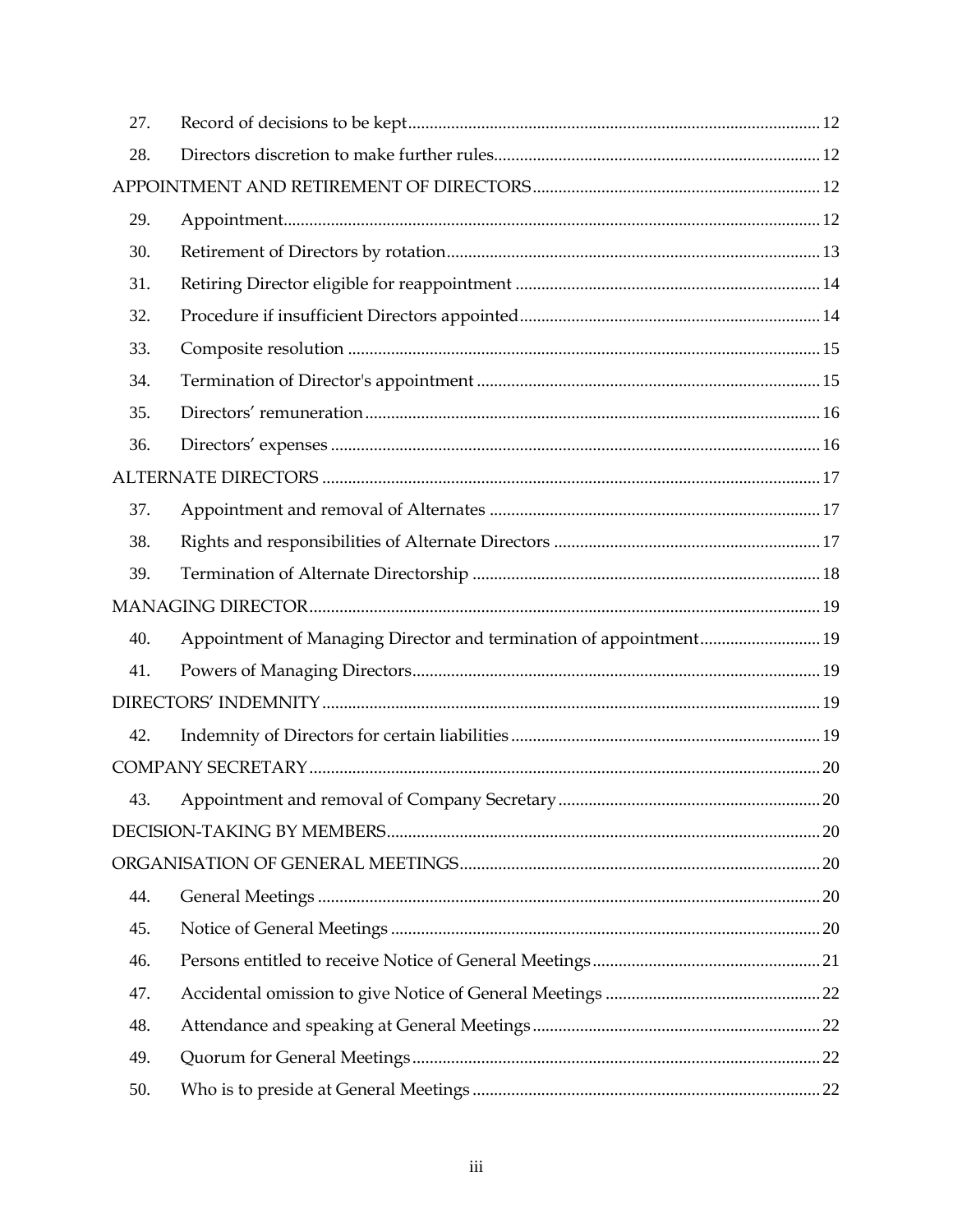| 51.             |                                                                                        |  |
|-----------------|----------------------------------------------------------------------------------------|--|
| 52.             |                                                                                        |  |
| 53.             |                                                                                        |  |
| 54.             |                                                                                        |  |
| 55.             |                                                                                        |  |
| 56.             |                                                                                        |  |
|                 |                                                                                        |  |
| 57.             |                                                                                        |  |
| 58.             |                                                                                        |  |
| 59.             |                                                                                        |  |
| 60.             |                                                                                        |  |
| 61.             |                                                                                        |  |
| 62.             |                                                                                        |  |
| 63.             |                                                                                        |  |
| 64.             |                                                                                        |  |
| 65.             |                                                                                        |  |
| 66.             | Execution of appointment of proxy on behalf of member appointing the proxy31           |  |
| 67.             |                                                                                        |  |
| 68.             |                                                                                        |  |
| 69.             |                                                                                        |  |
| 70.<br>proxy 32 | Effect of proxy votes in case of death, mental disorder, etc. of member appointing the |  |
| 71.             |                                                                                        |  |
| 72.             |                                                                                        |  |
|                 |                                                                                        |  |
| 73.             |                                                                                        |  |
|                 |                                                                                        |  |
| 74.             |                                                                                        |  |
| 75.             |                                                                                        |  |
| 76.             |                                                                                        |  |
| 77.             |                                                                                        |  |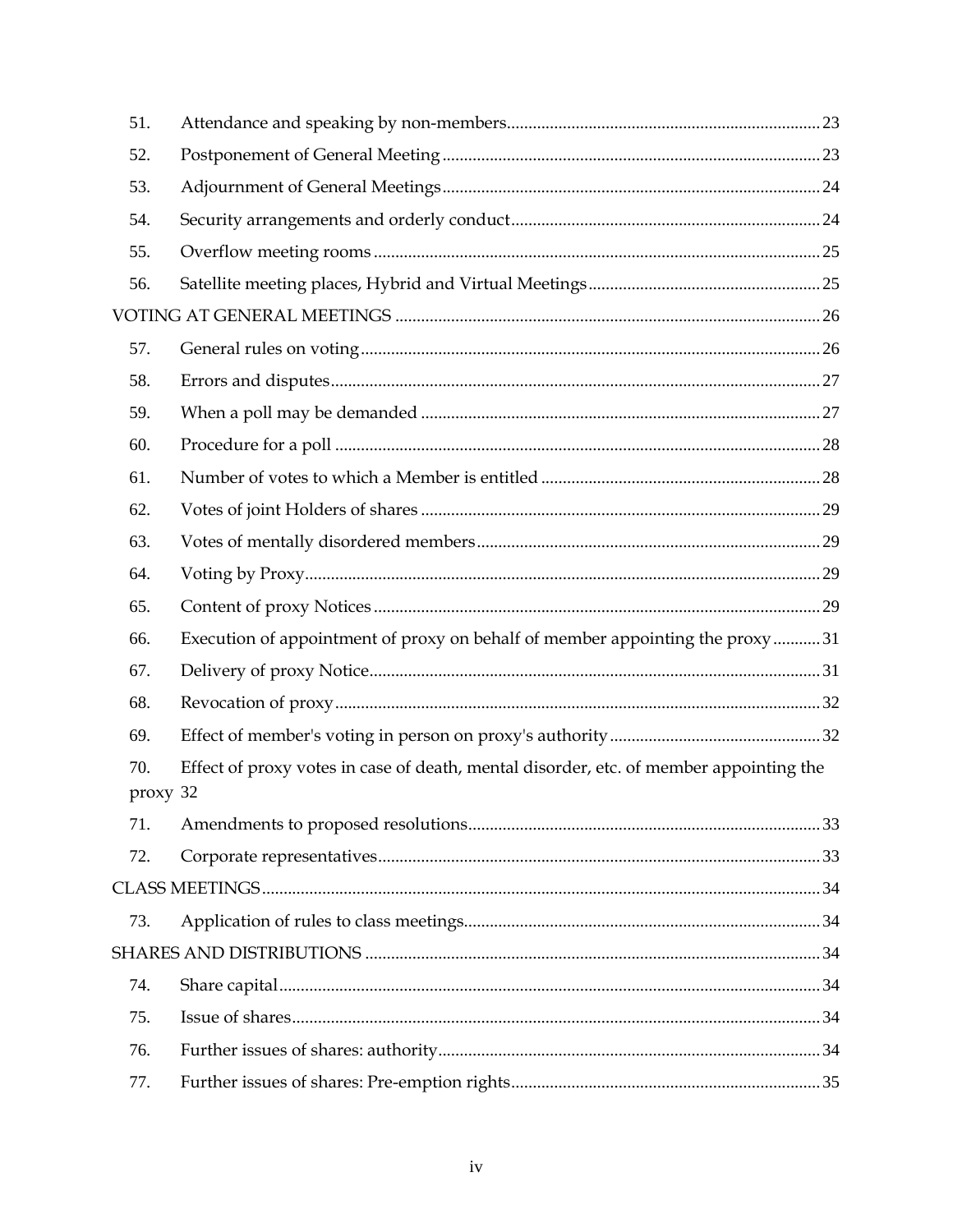| 78.  |  |
|------|--|
| 79.  |  |
| 80.  |  |
| 81.  |  |
| 82.  |  |
| 83.  |  |
| 84.  |  |
|      |  |
| 85.  |  |
| 86.  |  |
| 87.  |  |
| 88.  |  |
| 89.  |  |
|      |  |
| 90.  |  |
|      |  |
| 91.  |  |
|      |  |
| 92.  |  |
| 93.  |  |
| 94.  |  |
| 95.  |  |
|      |  |
| 96.  |  |
| 97.  |  |
| 98.  |  |
| 99.  |  |
| 100. |  |
| 101. |  |
| 102. |  |
|      |  |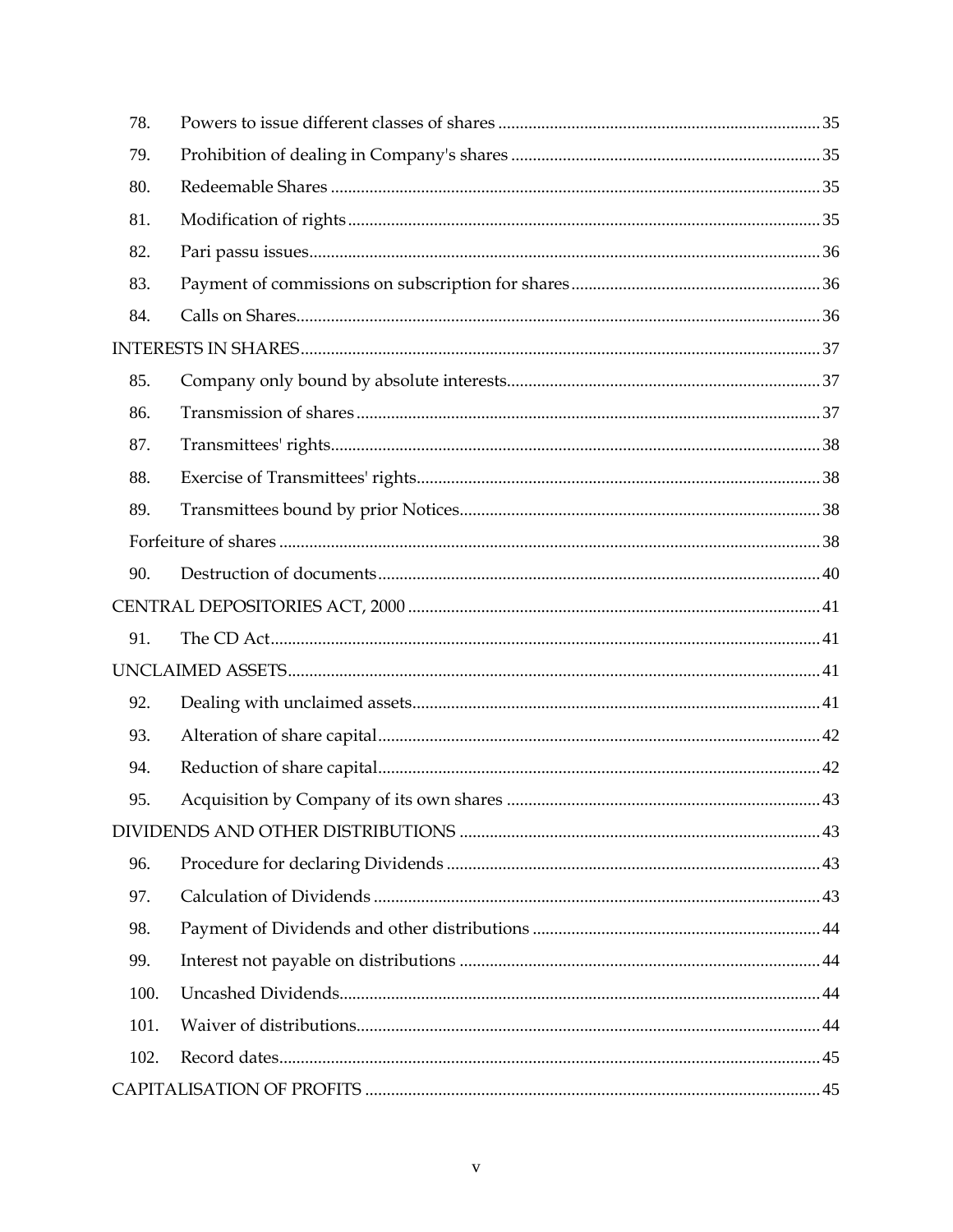| 103. |                                                                               |  |
|------|-------------------------------------------------------------------------------|--|
|      |                                                                               |  |
|      |                                                                               |  |
| 104. |                                                                               |  |
| 105. |                                                                               |  |
| 106. |                                                                               |  |
| 107. |                                                                               |  |
| 108. |                                                                               |  |
| 109. |                                                                               |  |
|      |                                                                               |  |
| 110. | Restrictions on right to inspect accounts and other records of the Company 48 |  |
| 111. |                                                                               |  |
| 112. |                                                                               |  |
| 113. |                                                                               |  |
| 114. |                                                                               |  |
|      |                                                                               |  |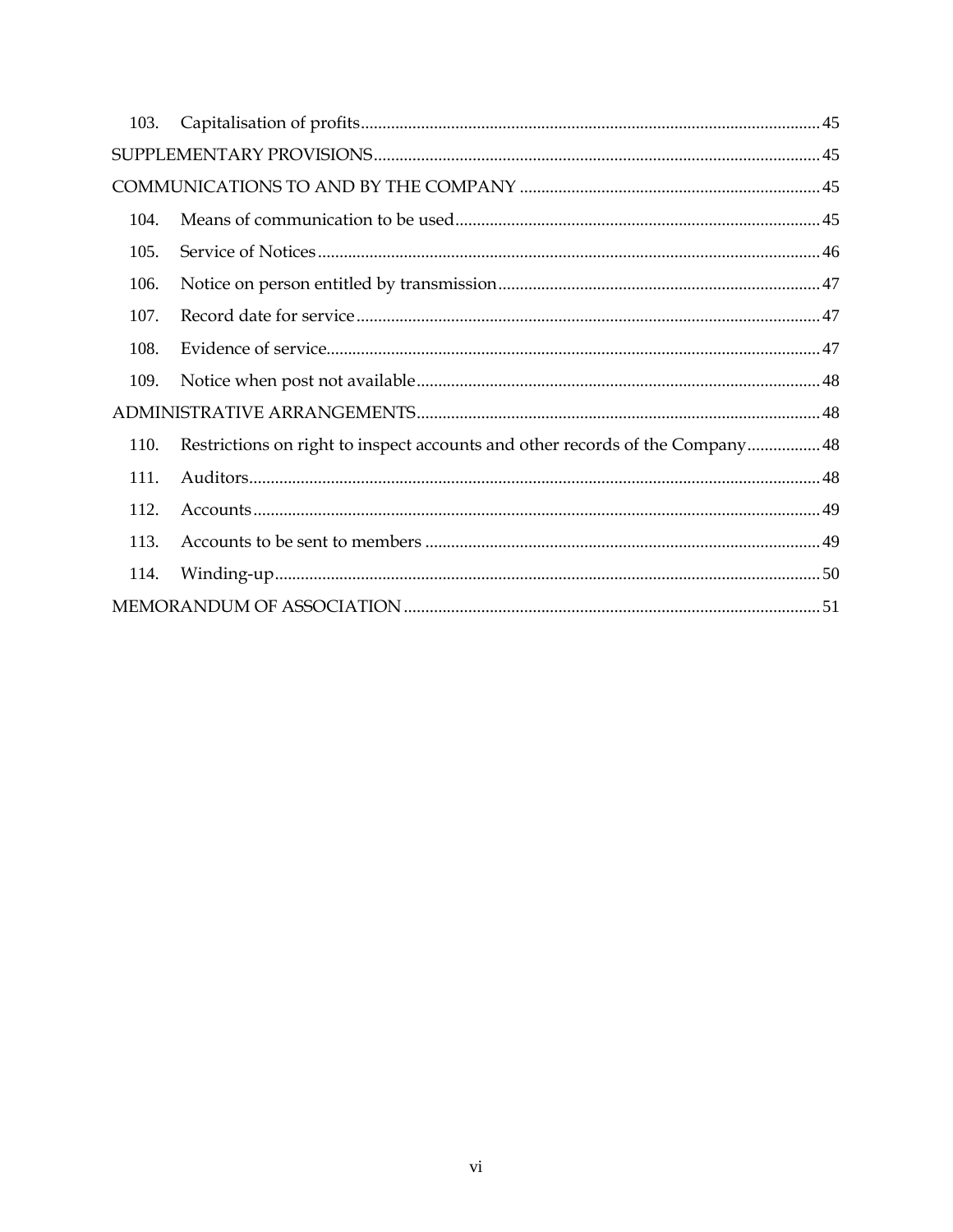#### **INTERPRETATION**

#### <span id="page-6-1"></span><span id="page-6-0"></span>1. **Exclusion of Model Articles**

The regulations in the Companies (General) Regulations 2015, and regulations or Articles set out in any statute, including any set out under any former enactment relating to companies shall not apply as the Articles of the Company.

The following shall be the Articles of Association of the Company.

### <span id="page-6-2"></span>2. **Definitions and Interpretation**

- 2.1 In these Articles:
	- (a) "**the Act**" means the Companies Act, 2015;
	- (b) "**Address**" includes any number or address used for the purposes of sending or receiving documents or information by Electronic Means;
	- (c) "**Alternate**" and "**Alternate Director**" mean a person appointed by a Director as an Alternate under Article [37;](#page-22-1)
	- (d) "**Articles**" means the Articles of Association of the Company;
	- (e) "**Associated Company**" means-
		- (i) a subsidiary of the Company;
		- (ii) a holding Company of the Company; or
		- (iii) a subsidiary of such a holding Company;
	- (f) "**Board**" means the Board of Directors for the time being of the Company or the Directors present or deemed to be present at a duly convened quorate meeting of the Directors.
	- (g) "**Clear Days"** in relation to a period of Notice means that period excluding the day when the Notice is served or deemed to be served and the day for which it is given or on which it is to take effect;
	- (h) "**Company**" means WPP Scangroup PLC;
	- (i) "**Company Secretary**" means a person or persons appointed by the Board under these Articles as the Secretary of the Company and includes any joint, assistant or deputy Secretary;
	- (j) **"Debenture"** means Debenture stock, bonds and any other securities of the Company (whether or not constituting a charge on the assets of the Company);
	- (k) "**Director**" means a Director for the time being of the Company and shall include an Alternate Director;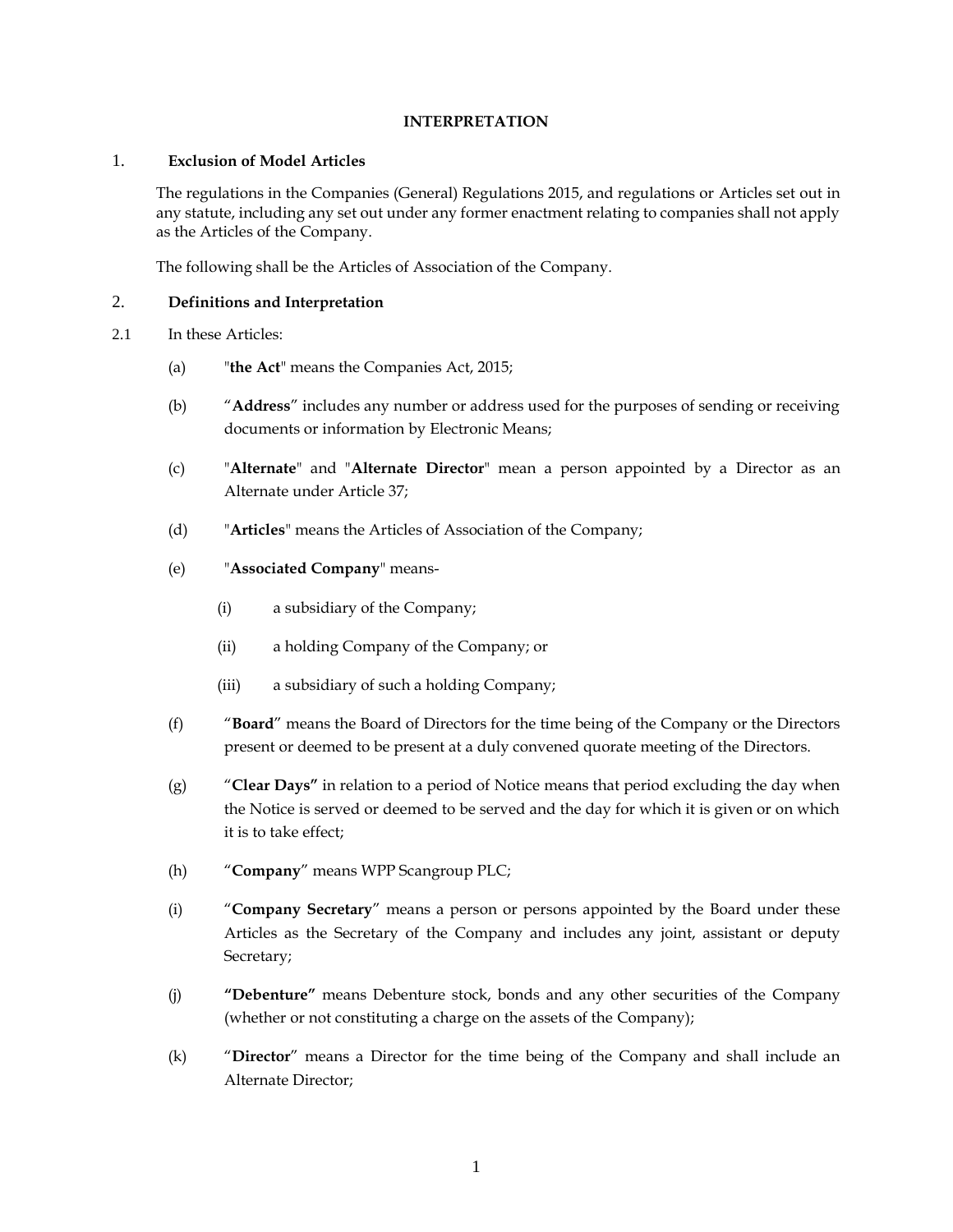- (l) "**Distribution Recipient** means, in relation to a share in respect of which a Dividend or other sum is payable:
	- (i) the Holder of the share;
	- (ii) if the share has two or more joint Holders, whichever of them is named first in the Register; or
	- (iii) if the Holder is no longer entitled to the share because of death or bankruptcy or otherwise by operation of law, the Transmittee;
- (m) **"Dividend"** means a dividend or bonus;
- (n) "**Electronic Form**" has the same meaning as in the Act
- (o) "**Electronic Means**" has the same meaning as in the Act;
- (p) "**Fully Paid**" in relation to a share, means the price at which the share was issued has been Fully Paid to the Company;
- (q) "**General Meeting**" has the same meaning as in the Act;
- (r) "**Holder"** in relation to a share, means the person whose name is entered in the Register as the Holder of the share;
- (s) **"Hybrid Meeting"** means a General Meeting (or any meeting of the holders of any class of shares) held and conducted by (i) [physical](https://www.lawinsider.com/clause/physical) attendance by shareholders [and/or](https://www.lawinsider.com/dictionary/andor) [proxies](https://www.lawinsider.com/clause/proxies) at the one or more meeting [locations;](https://www.lawinsider.com/clause/locations) and (ii) virtual attendance and [participation by shareholders](https://www.lawinsider.com/clause/participation-by-shareholders) and/or proxies by electronic facilities, including internet based audio and video conferencing platforms, chat tools, live polling platforms, web and mobile phone based voting systems;
- (t) **"Kenya"** means the Republic of Kenya;
- (u) **"KES"** means Kenya Shillings, the lawful currency of Kenya;
- (v) "**Managing Director**" means any Director who has day-to-day responsibility for managing the affairs of the Company, irrespective the title by which the Director is known;
- (w) "**Member**" has the same meaning as in the Act;
- (x) "**Mentally Disordered Person**" means a person who is found under the Mental Health Act (Cap 248) to be incapable, because of mental disorder, of managing his or her affairs;
- (y) "**Notice**" means Notice in writing;
- (z) **"Office"** the registered Office from time to time of the Company;
- (aa) **"Official List"** the list of securities that have been admitted to listing which is maintained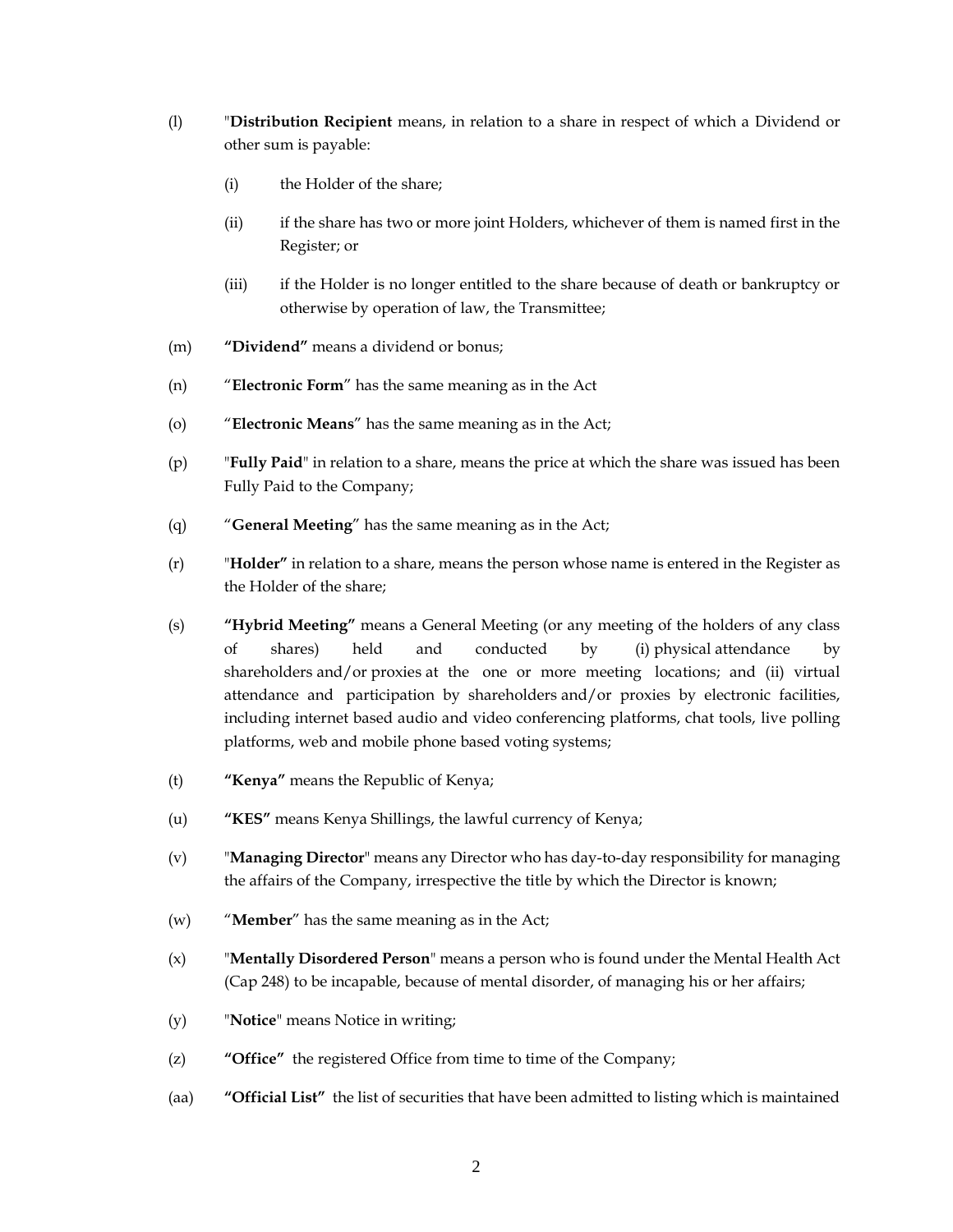by the Nairobi Securities Exchange or any other securities exchange where the Company's securities have been admitted to listing;

- (bb) "**Paid**" means paid or credited as paid;
- (cc) "**Partly Paid**", in relation to a share, means part of the price at which the share was issued remains unpaid;
- (dd) "**Proxy Notice**" has the meaning assigned to it in Article [65;](#page-34-3)
- (ee) "**Register**" means the register of members of the Company;
- (ff) **"Relevant System**" means a computer-based system which allows units of securities without written instruments to be transferred and endorsed pursuant to the Uncertificated Securities Rules;
- (gg) **"Shares"** shall mean any Shares (howsoever denominated or classified) in the share capital of the Company from time to time;
- (hh) **"Statutes**" shall mean the Act and every other statute or subordinate legislation and regulations for the time being in force concerning companies and affecting the Company (including The Capital Markets Act (Chapter 485A), The Central Depositories Act, 2000 and The Unclaimed Financial Assets Act, No. 4 of 2011) including every amendment or reenactment (with or without amendment) thereof for the time being in force;
- (ii) "**Transmittee**" means a person entitled to a share because of the death or bankruptcy of a member or otherwise by operation of law.
- (jj) **"Uncertificated Securities Rules"** means any provision of the Statutes relating to the holding, evidencing of title to, or transfer of Uncertificated Shares, and any other rules or regulations as may be passed by a relevant securities regulator in any other jurisdiction where the Company's securities have been admitted to listing together with any legislation, rules or other arrangements made under or by virtue of such provisions;
- (kk) **"WPP plc"** means WPP plc, a holding company headquartered in London, England at Sea Containers, 18 Upper Ground, London SE1 9GL; and
- (ll) **"Virtual Meetings"** means any General Meeting (or any meeting of the holders of any class of shares) at which the shareholders (and any other permitted participants of such meeting, including without limitation the chairperson of the meeting and any Directors) are permitted to attend and participate solely by electronic facilities, including internet based audio and video conferencing platforms, chat tools, live polling platforms, web and mobile phone based voting systems.
- 2.2 Other words or expressions used in these Articles have the same meaning as in the Act as in force on the date these Articles become binding on the Company.
- 2.3 For the purposes of these Articles, a document is authenticated if it is authenticated in any way in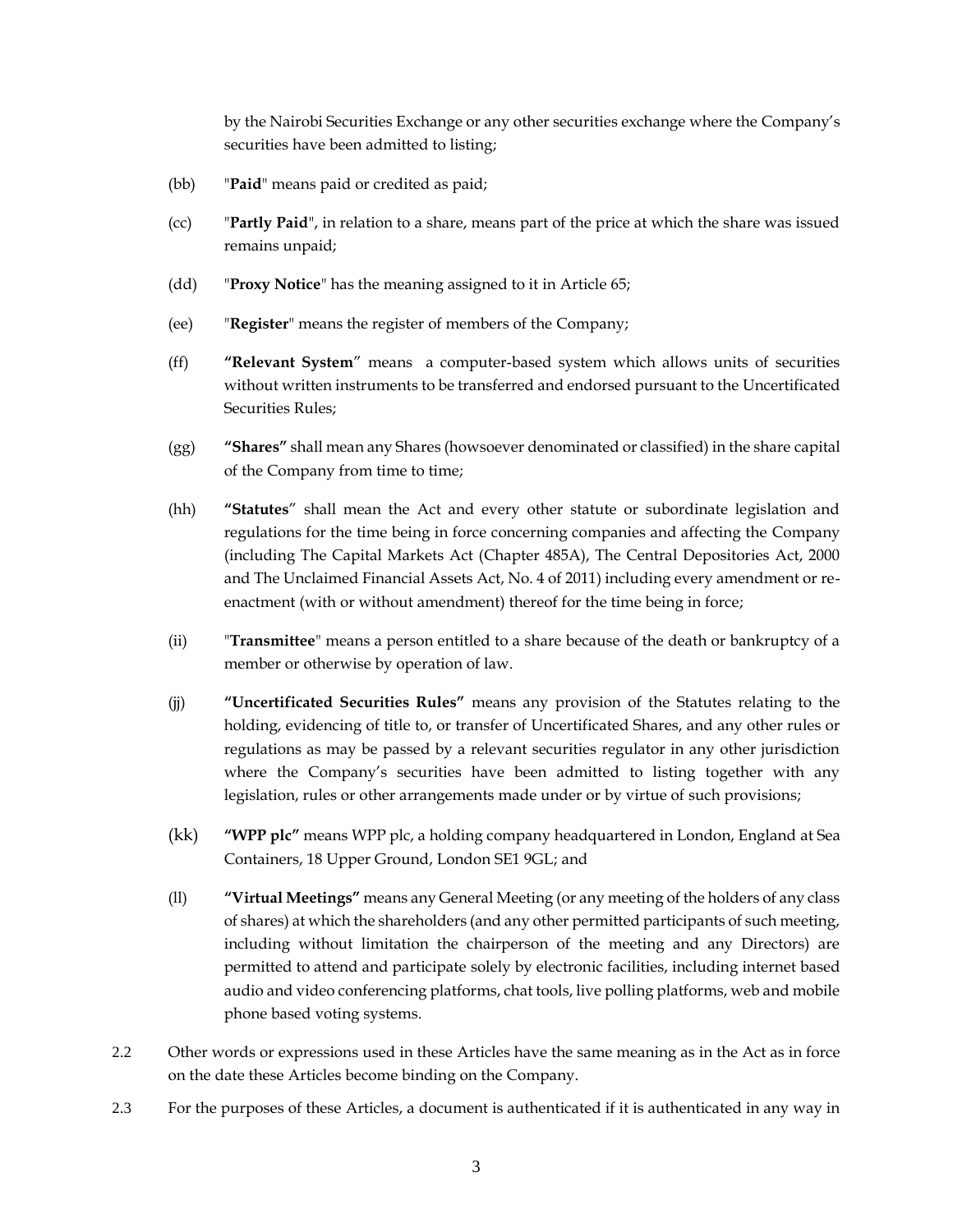which the Act provides for documents or information to be authenticated for the purposes of the Act.

- 2.4 Headings in these Articles are used for convenience only and shall not affect the construction or interpretation of these Articles.
- 2.5 A reference in these Articles to an "Article" is a reference to the relevant Article of these Articles unless expressly provided otherwise.
- 2.6 Unless expressly provided otherwise, a reference to a statute or statutory provision is a reference to it as amended, extended or re-enacted from time to time.
- 2.7 A reference to a statute or statutory provision shall include all subordinate legislation made from time to time under that statute or statutory provision.
- 2.8 Any words following the terms "including", "include", "in particular", "for example" or any similar expression shall be construed as illustrative and shall not limit the sense of the words, description, definition, phrase or term preceding those terms.
- 2.9 Where the context permits, "other" and "otherwise" are illustrative and shall not limit the sense of the words preceding them.
- 2.10 A reference to one gender shall include a reference to the other gender.
- 2.11 References to writing or written include references to typewriting, printing, lithography, photography and any other modes of representing or reproducing words in a legible and nontransitory form, whether sent or supplied in Electronic Form or made available on a website or otherwise.

# <span id="page-9-0"></span>3. **BUSINESS**

- 3.1 Any branch or kind of business, which the Company by these Articles is either expressly or by implication authorised to undertake, may be undertaken by the Directors at such time or times as they shall think fit.
- 3.2 The registered Office of the Company shall be at such place in Kenya as the Board shall from time to time appoint.

# **LIABILITY OF MEMBERS**

# <span id="page-9-2"></span><span id="page-9-1"></span>4. **Limited Liability**

4.1 The liability of the members of the Company is limited to the amount, if any, unpaid on the shares of the Company held by them.

# **DIRECTORS' POWERS AND RESPONSIBILITIES**

# <span id="page-9-4"></span><span id="page-9-3"></span>5. **Directors' general authority**

5.1 Subject to the Act and these Articles, the Directors are responsible for managing the business and affairs of the Company and may exercise all the powers of the Company that are not hereby or by statute expressly directed or required to be exercised or done by the Company in General Meeting.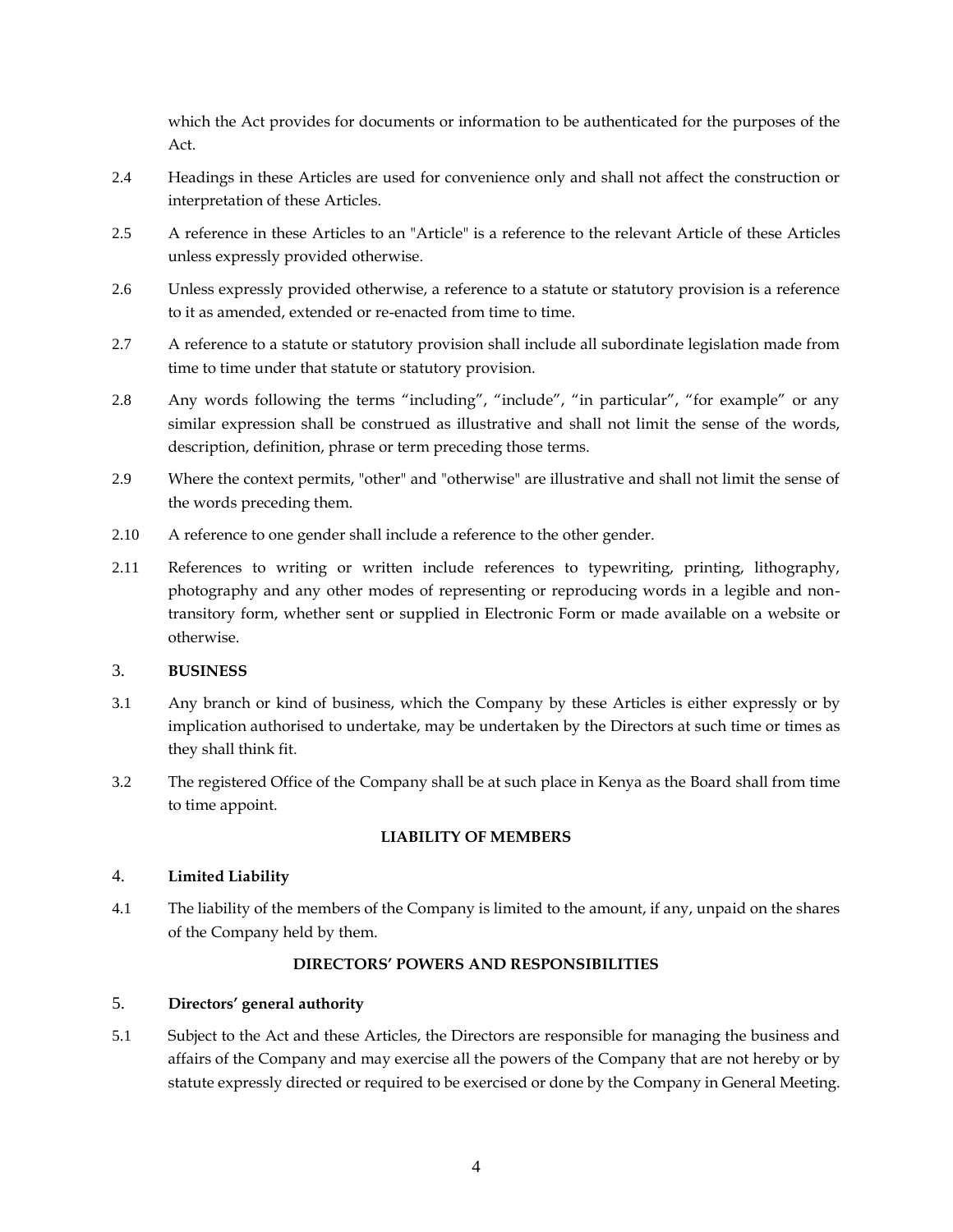- 5.2 Any alteration of these Articles does not invalidate any prior act of the Directors that would have been valid if the alteration had not been made.
- 5.3 The powers given by this Article [5](#page-9-4) are not limited by any other power given to the Directors by these Articles.
- 5.4 A meeting of the Directors at which a quorum is present may exercise all powers and discretions exercisable by the Directors.
- 5.5 All cheques, promissory notes, drafts, bills of exchange and other negotiable instruments and all receipts for moneys paid to the Company shall be signed, drawn, accepted, endorsed or otherwise executed, as the case may be, in such manner as the Directors shall from time to time determine.
- 5.6 The Directors may exercise all the powers of the Company to borrow money and to mortgage or charge its undertaking, property and uncalled capital or any part thereof and to issue debentures, debenture stock and other securities, whether outright or as security for any debt, liability or obligation of the Company or of any third party.

# <span id="page-10-0"></span>6. **Members' reserve power**

6.1 The Members may, by special resolution, direct the Board to take, or refrain from taking, specified action. The special resolution shall not invalidate anything that the Directors may have done before the passing of the special resolution.

# <span id="page-10-1"></span>7. **Directors may delegate their powers**

- 7.1 Subject to these Articles, the Directors may, if they consider appropriate, delegate any of the powers that are conferred on them under these Articles:
	- (a) to any person or committee;
	- (b) by any means (including by power of attorney);
	- (c) to any extent and without territorial limit;
	- (d) in relation to any matter; and
	- (e) on any terms and conditions.
- 7.2 If the Directors so specify, the delegation may authorise further delegation of the Directors' powers by any person to whom they are delegated.
- 7.3 The Directors may:
	- (a) revoke a delegation wholly or in part; or
	- (b) revoke or alter the terms and conditions of the delegation.

# <span id="page-10-2"></span>8. **Committees of Directors**

8.1 The Directors may make rules providing for the conduct of business of the committees to which they have delegated any of their powers.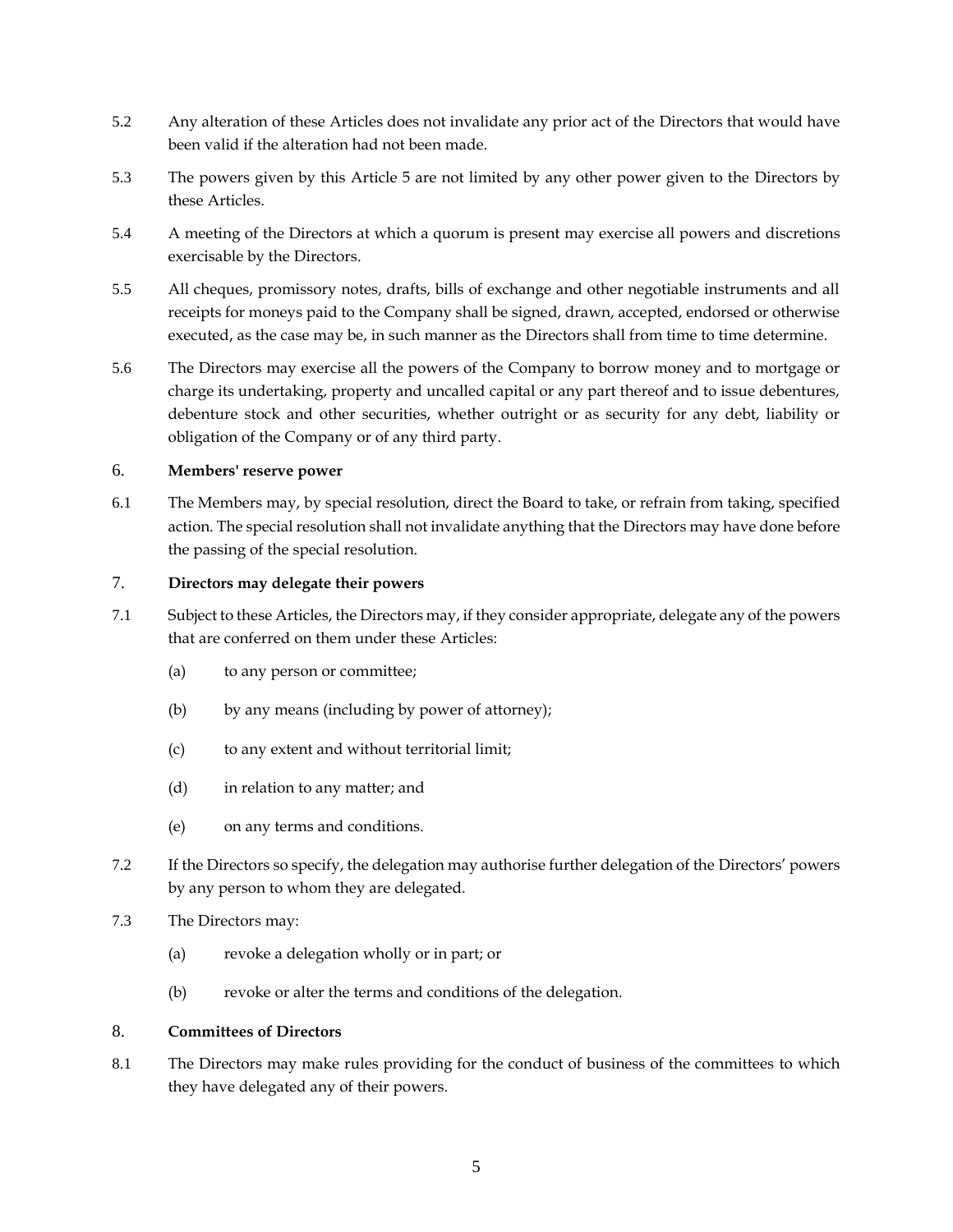<span id="page-11-0"></span>8.2 The committees shall comply with the rules established by the Board.

# **DECISION-TAKING BY DIRECTORS**

#### <span id="page-11-1"></span>9. **Directors to take decision collectively**

A decision of the Directors may only be taken:

- (a) at a Directors' meeting; or
- (b) by way of a written resolution of the Directors.

### <span id="page-11-2"></span>10. **Convening Directors' meetings**

- 10.1 The Board may decide when and where to have meetings and how the meetings shall be conducted.
- 10.2 Any Director may convene a Directors' meeting.
- 10.3 The Company Secretary shall convene a Directors' meeting if a Director requests it.

### <span id="page-11-3"></span>11. **Notice of Board meetings**

- 11.1 A Directors' meeting shall be convened by the Company giving Notice of the meeting to each Director.
- 11.2 A Notice of a Directors' meeting shall not be effective unless it indicates:
	- (a) its proposed date and time; and
	- (b) where it is to take place.
- 11.3 If a Notice of a Directors' meeting has not been given to a Director (the failed Notice) but the Director waives his or her entitlement to the Notice by giving Notice to that effect to the Company not more than seven days after the meeting, the failed Notice does not affect the validity of the meeting, or of any business conducted at it.
- 11.4 Notice of a Director's meeting may be given to a Director personally or in writing or by Electronic Means to him at his last known address or any other address given by him to the Company for that purpose.

### <span id="page-11-4"></span>12. **Participation in Directors' meetings**

- 12.1 Subject to these Articles, Directors participate in a Directors' meeting, or part of a Directors' meeting, when:
	- (a) the meeting has been convened and takes place in accordance with these Articles; and
	- (b) they can each communicate to the others any information or opinions they have on any particular item of the business of the meeting.
- 12.2 In determining whether Directors are participating in a Directors' meeting, it is irrelevant where a Director is and how they communicate with each other.
- 12.3 If all the Directors participating in a Directors' meeting are not in the same place, they may regard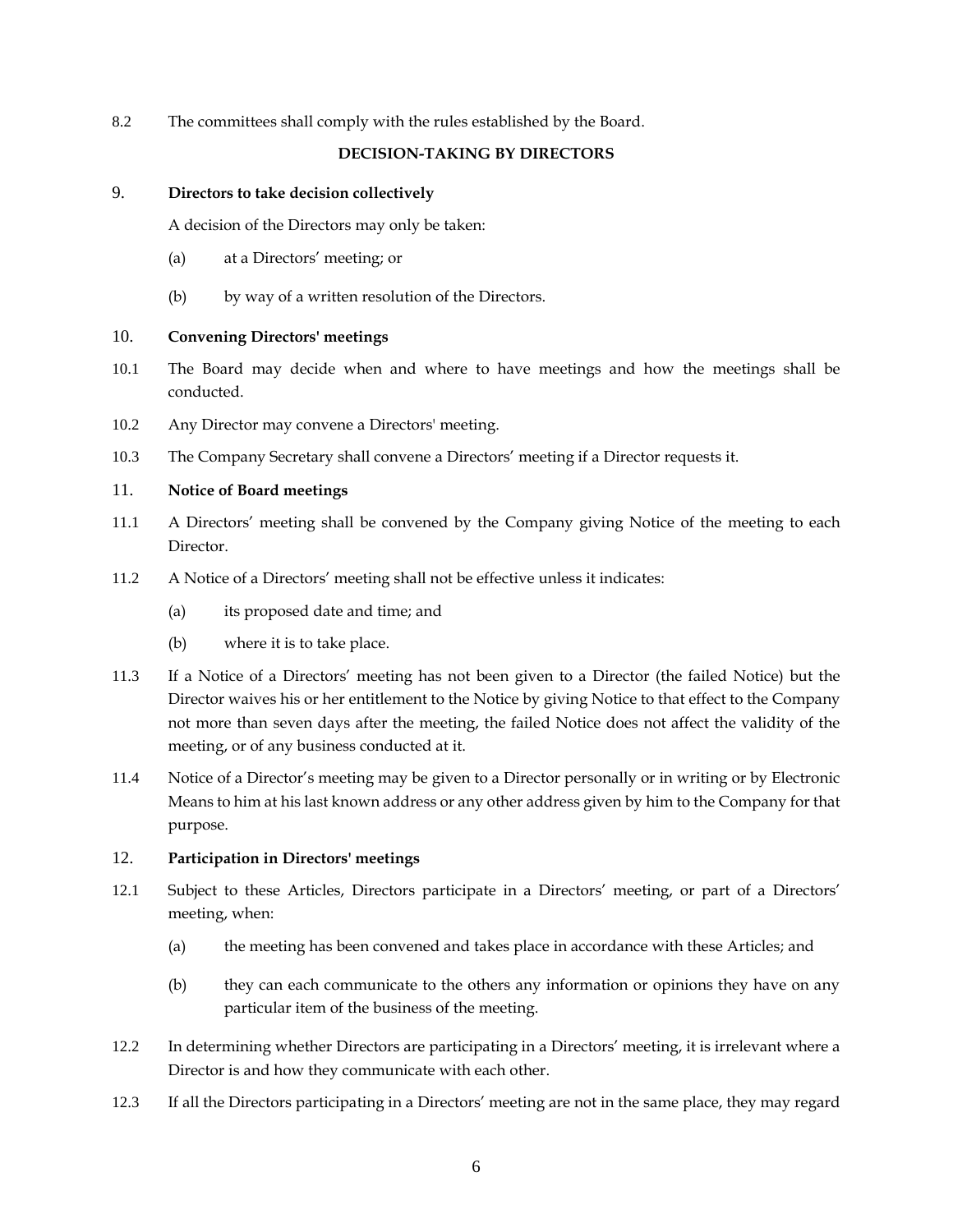the meeting as taking place wherever any one of them is.

### <span id="page-12-0"></span>13. **Quorum for Directors' meetings**

- 13.1 The quorum necessary for the transaction of the business of the Directors may be fixed by the Directors, and unless so fixed shall be four Directors present either personally or by Alternate, provided that one person whether a Director or not, although a duly appointed Alternate for any number of Directors, shall not constitute a quorum.
- 13.2 At a Directors' meeting, unless a quorum is participating, no proposal is to be voted on, except a proposal to convene another meeting.

# <span id="page-12-1"></span>14. **Meetings if Directors are fewer than the fixed minimum**

- 14.1 This Article [14](#page-12-1) applies if the total number of Directors for the time being (**remaining Directors**) is fewer than the minimum number fixed under these Articles but does not apply in the circumstances under Article [32.](#page-19-1)
- 14.2 If there is only one remaining Director, that Director may appoint sufficient Directors up to the minimum number fixed under these Articles or convene a General Meeting to do so.
- 14.3 If there is more than one Director:
	- (a) a Directors' meeting may take place, if it is convened in accordance with these Articles and at least two Directors participate in it, with a view to appointing sufficient Directors up to the minimum number fixed under these Articles or convening a General Meeting to do so; and
	- (b) if a Directors' meeting is convened but only one Director attends at the date and time fixed for it, that Director may appoint sufficient Directors up to the minimum number fixed under these Articles or convene a General Meeting to do so.

# <span id="page-12-2"></span>15. **Who is to preside at Directors' meetings**

- 15.1 The Directors may appoint a Director to preside at their meetings.
- 15.2 The person appointed for the time being is known as the chairperson.
- 15.3 The Directors may appoint other Directors as deputy or assistant chairpersons to preside at Directors' meetings in the chairperson's absence.
- 15.4 The Directors may terminate the appointment of the chairperson, or deputy or assistant chairperson at any time.
- 15.5 If neither the chairperson nor the deputy or assistant chairperson is participating in a Directors' meeting within 15 minutes of the time at which it was to start or is willing to preside at the meeting, the participating Directors may appoint one of themselves to preside over it.

#### <span id="page-12-3"></span>16. **Voting at Directors' meetings: general rules**

- 16.1 Subject to these Articles, a decision is taken at a Directors' meeting by a majority of the votes of the participating Directors.
- 16.2 Subject to these Articles, each Director participating in a Directors' meeting has one vote.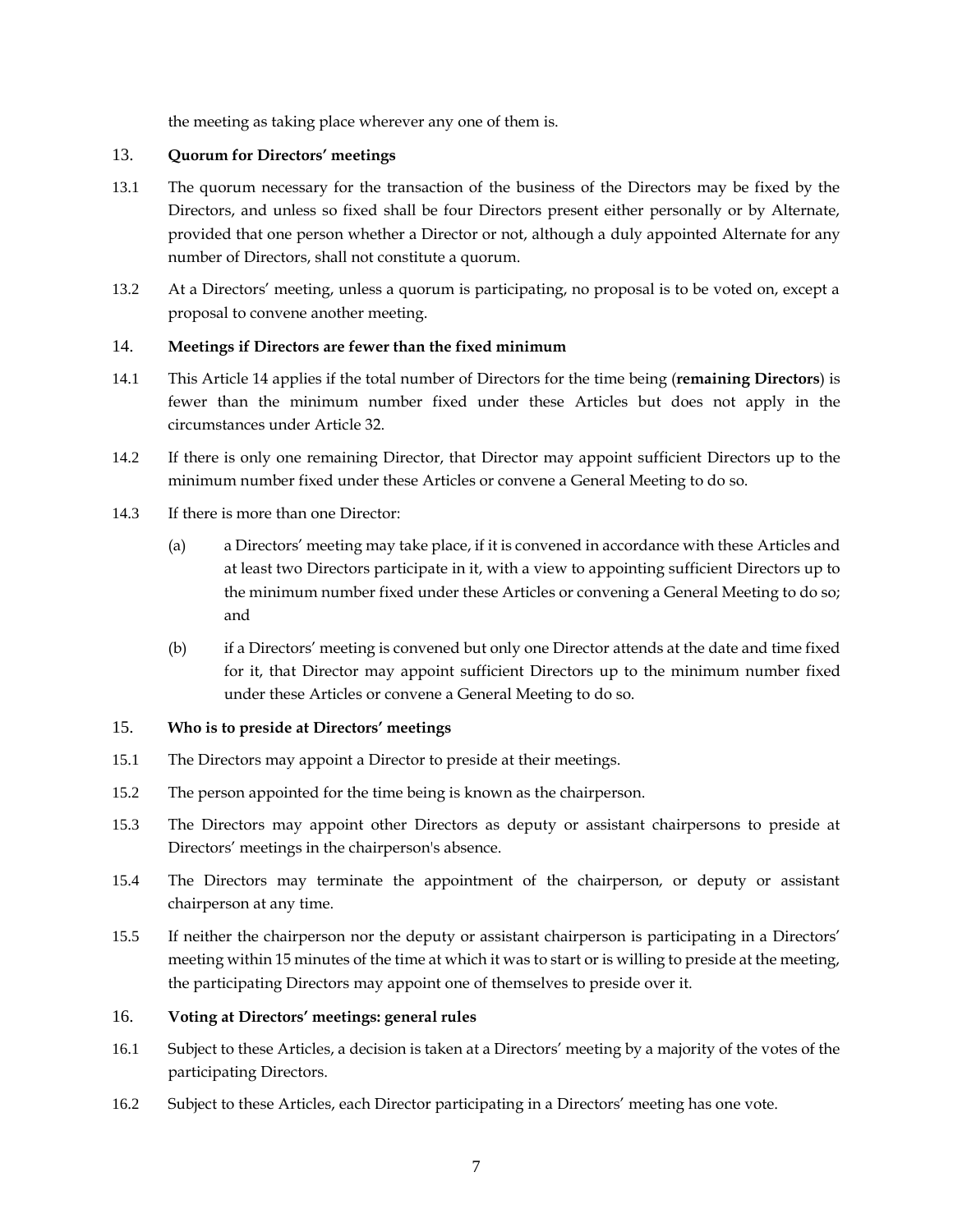### <span id="page-13-0"></span>17. **Casting vote of person presiding at Directors' meetings**

- <span id="page-13-4"></span>17.1 If the numbers of votes for and against a proposal are equal, the person presiding at the Directors' meeting has a casting vote.
- 17.2 Article [17.1](#page-13-4) does not apply if, in accordance with these Articles, the person presiding is not to be counted as participating in the decision-making process for quorum or voting purposes.

# <span id="page-13-1"></span>18. **Alternates voting at Directors' meetings**

A Director who is also an Alternate Director has an additional vote on behalf of each appointor who:

- (a) is not participating in a Directors' meeting; and
- (b) would have been entitled to vote if he or she were participating in it.

# <span id="page-13-2"></span>19. **Conflicts of interest**

- 19.1 This Article [19](#page-13-2) applies if:
	- (a) a Director or a body corporate connected with the Director is in any way (directly or indirectly) interested in a transaction, arrangement or contract with the Company that is significant in relation to the Company's business; and
	- (b) the Director's or the entity's interest is material.
- 19.2 The Director shall declare the nature and extent of the Director's or the entity's interest to the other Directors in accordance with the Act (*Director to declare interest in proposed or existing transaction or arrangement*).
- 19.3 A reference in this Article to a body corporate connected with a Director has the meaning given by the Act.
- 19.4 A reference in this Article to a transaction, arrangement or contract includes a proposed transaction, arrangement or contract.

# <span id="page-13-3"></span>20. **Transactions or other arrangements with the Company**

- 20.1 Subject to the Act (*Duty to declare interest in proposed or existing transaction or arrangement*) and provided he has declared the nature and extent of his interest in accordance with the requirements of the Act and the interest cannot reasonably be regarded as likely to give rise to a conflict of interest or if the conflict has been authorised by the Directors, a Director who is in any way, whether directly or indirectly, interested in an existing or proposed transaction or arrangement with the Company:
	- (a) shall be entitled to vote at a meeting of Directors (or of a committee of the Directors) or participate in any unanimous decision, in respect of such existing or proposed transaction or arrangement in which he is interested;
	- (b) may be a party to, or otherwise interested in, any transaction or arrangement with the Company or in which the Company is otherwise (directly or indirectly) interested;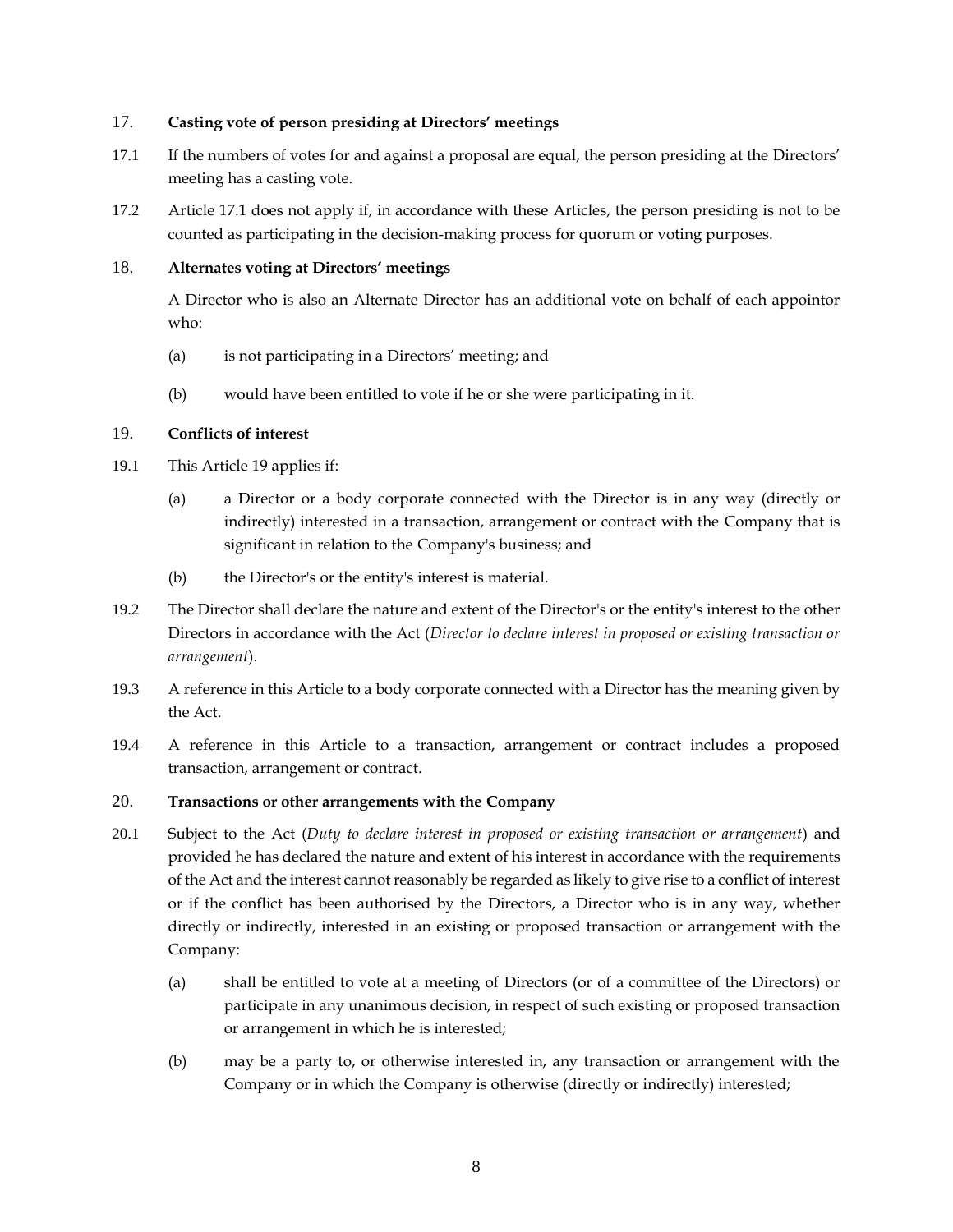- (c) shall be an eligible Director for the purposes of any proposed decision of the Directors (or committee of Directors) in respect of such existing or proposed transaction or arrangement in which he is interested;
- (d) may act by himself or his firm in a professional capacity for the Company (otherwise than as auditor) and he or his firm shall be entitled to remuneration for professional services as if he were not a Director;
- (e) may be a Director or other officer of, or employed by, or a party to a transaction or arrangement with, or otherwise interested in, any body corporate in which the Company is otherwise (directly or indirectly) interested; and
- (f) shall not, save as he may otherwise agree, be accountable to the Company for any benefit which he (or a person connected with him) derives from any such transaction or arrangement or from any such office or employment or from any interest in any such body corporate and no such transaction or arrangement shall be liable to be avoided on the grounds of any such interest or benefit nor shall the receipt of any such remuneration or other benefit constitute a breach of his duty under the Act (*Duty not to accept benefits from third parties*).

# <span id="page-14-0"></span>21. **Supplementary provisions as to conflicts of interest**

- <span id="page-14-1"></span>21.1 A Director may hold any other office or position of profit under the Company (other than the office of auditor) in conjunction with the office of Director for a period and on terms (as to remuneration or otherwise) that the Directors determine.
- <span id="page-14-2"></span>21.2 A Director or intending Director is not disqualified by the office of Director from contracting with the Company:
	- (a) with regard to the tenure of the other office or position of profit mentioned in Article [21.1;](#page-14-1) or
	- (b) as vendor, purchaser or otherwise.
- <span id="page-14-3"></span>21.3 The contract mentioned in Article [21.2](#page-14-2) or any transaction, arrangement or contract entered into by or on behalf of the Company in which any Director is in any way interested is not liable to be avoided.
- <span id="page-14-4"></span>21.4 A Director who has entered into a contract mentioned in Article [21.2](#page-14-2) or is interested in a transaction, arrangement or contract mentioned in Article [21.3](#page-14-3) is not liable to account to the Company for any profit realised by the transaction, arrangement or contract because of:
	- (a) the Director holding the office; or
	- (b) the fiduciary relation established by the office.
- 21.5 Articles [21.1](#page-14-1) t[o 21.4](#page-14-4) apply only if the Director has declared the nature and extent of the Director's interest under the Article to the other Directors in accordance with the Act (*Director to declare interest in proposed or existing transaction or arrangement*).
- 21.6 A Director of the Company may be a Director or other officer of, or be otherwise interested in: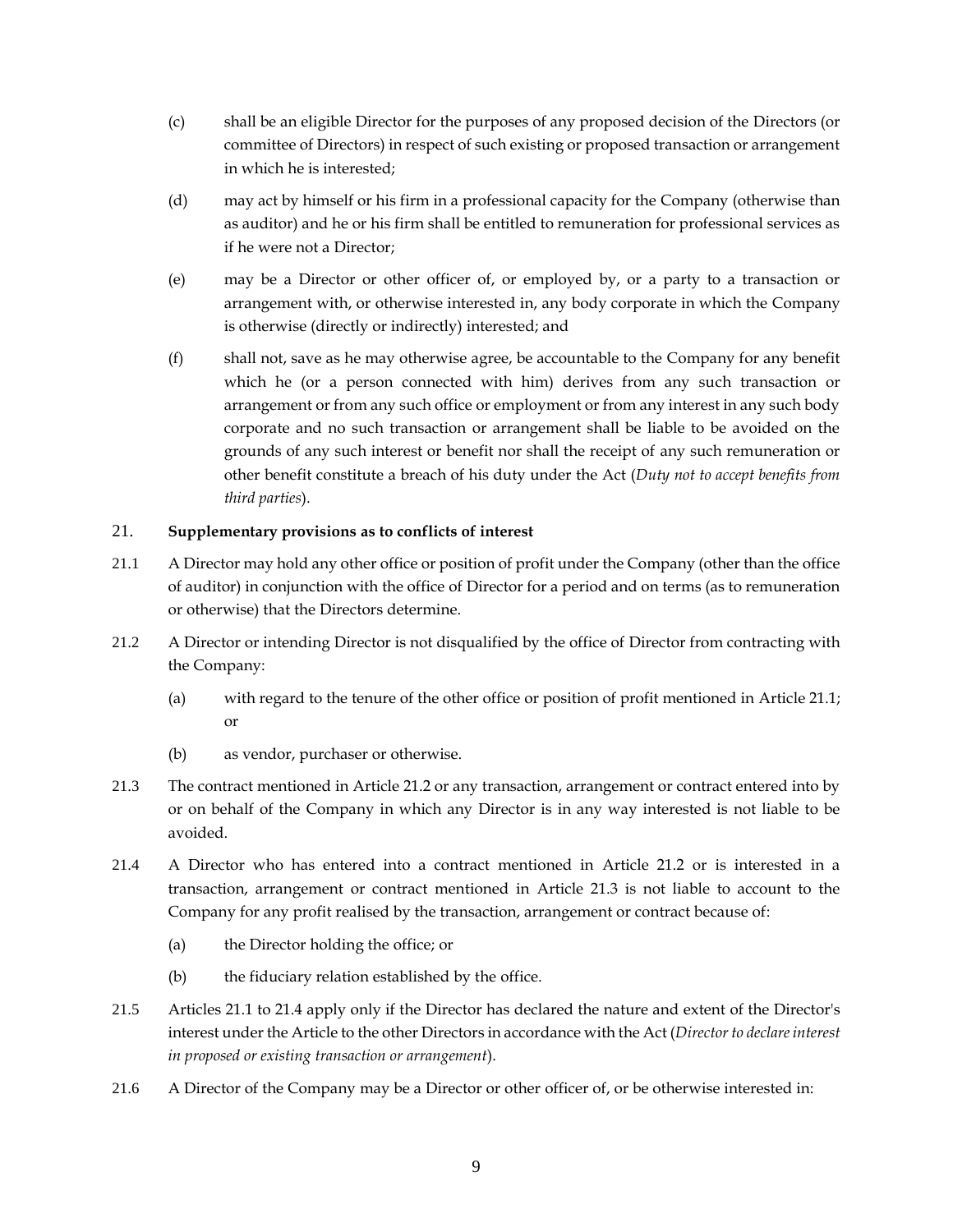- (a) any company promoted by the Company; or
- (b) any company in which the Company may be interested as shareholder or otherwise.
- 21.7 Subject to the Act, the Director is not accountable to the Company for any remuneration or other benefits received by the Director as a director or officer of, or from the Director's interest in, the other company unless the Company otherwise directs.

# <span id="page-15-0"></span>22. **Authorisation of Directors' conflicts of interest**

- 22.1 The Board may, in accordance with the requirements set out in this Article, authorise any matter or situation proposed to them by any Director which would, if not authorised, involve a Director (an interested Director) breaching his duty under the Act to avoid conflicts of interest.
- 22.2 A Director seeking authorisation in respect of a conflict of interest under Article [19](#page-13-2) shall declare to the Board the nature and extent of his interest in a conflict of interest as soon as is reasonably practicable. The Directors shall provide the Board with such details of the matter as are necessary for the Board to decide how to address the conflict of interest together with such additional information as may be requested by the Board.
- 22.3 Any authorisation under this Article will be effective only if:
	- (a) to the extent permitted by the Act, the matter in question shall have been proposed by any Director for consideration in the same way that any other matter may be proposed to the Directors under the provisions of these Articles;
	- (b) any requirement as to the quorum for consideration of the relevant matter is met without counting the interested Director and any other interested Director; and
	- (c) the matter is agreed to without the interested Director voting or would be agreed to if the interested Director's and any other interested Director's vote is not counted.
- 22.4 Any authorisation of a conflict of interest under this Article must be recorded in writing (but the authority shall be effective whether or not the terms are so recorded) and may (whether at the time of giving the authorisation or subsequently):
	- (a) extend to any actual or potential conflict of interest which may reasonably be expected to arise out of the matter or situation so authorised;
	- (b) provide that the interested Director be excluded from the receipt of documents and information and the participation in discussions (whether at meetings of the Directors or otherwise) related to the conflict of interest;
	- (c) impose upon the interested Director such other terms for the purposes of dealing with the conflict of interest as the Directors think fit;
	- (d) provide that, where the interested Director obtains, or has obtained (through his involvement in the conflict of interest and otherwise than through his position as a Director) information that is confidential to a third party, he will not be obliged to disclose that information to the Company, or to use it in relation to the Company's affairs where to do so would amount to a breach of that confidence; and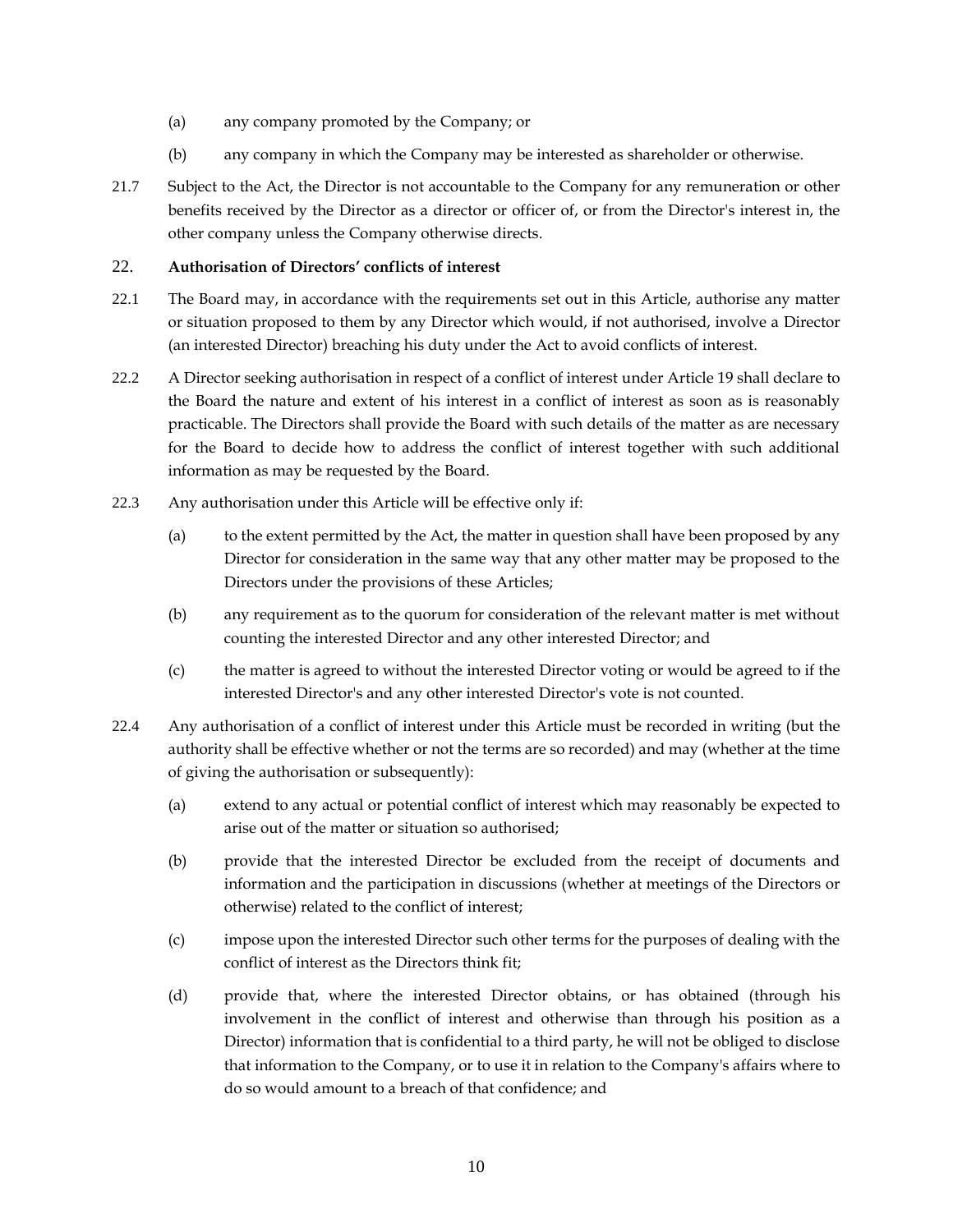- (e) permit the interested Director to absent himself from the discussion of matters relating to the conflict of interest at any meeting of the Directors and be excused from reviewing papers prepared by, or for, the Directors to the extent they relate to such matters.
- 22.5 Where the Directors authorise a conflict of interest, the interested Director will be obliged to conduct himself in accordance with any terms and conditions imposed by the Directors in relation to the conflict of interest.
- 22.6 The Directors may revoke or vary such authorisation at any time, but this will not affect anything done by the interested Director, prior to such revocation or variation, in accordance with the terms of such authorisation.
- 22.7 A Director is not required, by reason of being a Director (or because of the fiduciary relationship established by reason of being a Director ), to account to the Company for any remuneration, profit or other benefit which he derives from or in connection with a relationship involving a conflict of interest which has been authorised by the Directors or by the Company in General Meeting (subject in each case to any terms, limits or conditions attaching to that authorisation) and no contract shall be liable to be avoided on such grounds.

# <span id="page-16-0"></span>23. **Proposing Directors' written resolutions**

- 23.1 Any Director may propose a Directors' written resolution.
- 23.2 The Company Secretary shall propose a Directors' written resolution if a Director requests it.
- 23.3 A Directors' written resolution is proposed by giving Notice of the proposed resolution to each Director.
- 23.4 A Notice of a proposed Directors' written resolution has no effect unless it indicates:
	- (a) the proposed resolution; and
	- (b) the time by which it is proposed that the Directors should adopt it.

# <span id="page-16-1"></span>24. **Adoption of Directors' written resolutions**

- 24.1 A proposed Directors' written resolution is adopted when all the Directors who would have been entitled to vote on the resolution at a Directors' meeting have signed or authenticated it provided that such Directors would have formed quorum at the Director's meeting.
- 24.2 Such a resolution may consist of several documents or electronic communications in the same form each signed or authenticated by one or more of the Directors.
- 24.3 It is immaterial whether any Director signs the resolution before or after the time by which the Notice proposed that it should be adopted.

# <span id="page-16-2"></span>25. **Effect of Directors' written resolutions**

25.1 If a proposed Directors' written resolution has been adopted, it is as valid and effectual as if it had been passed at a Directors' meeting duly convened and held.

# <span id="page-16-3"></span>26. **Validity of acts of meeting of Directors**

26.1 The acts of any meeting of Directors or of a committee of Directors or the acts of any person acting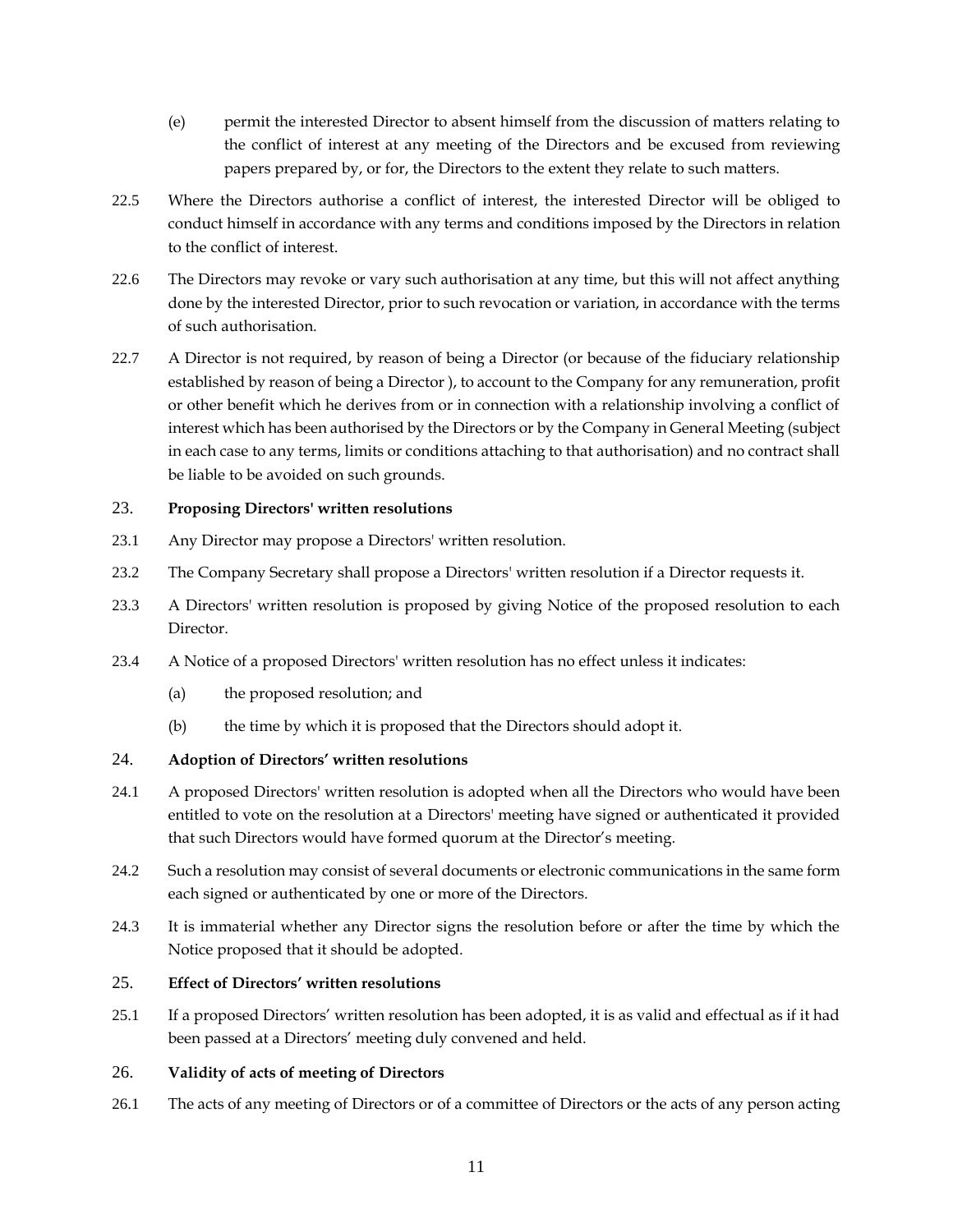as a Director are as valid as if the Directors or the person had been duly appointed as a Director and was qualified to be a Director, even if it is afterwards discovered that-

- (a) there was a defect in the appointment of any of the Directors or of the person acting as a Director;
- (b) anyone or more of them were not qualified to be a Director or were disqualified from being a Director;
- (c) anyone or more of them had ceased to hold office as a Director; or
- (d) anyone or more of them were not entitled to vote on the matter in question.

### <span id="page-17-0"></span>27. **Record of decisions to be kept**

- 27.1 The Directors shall ensure that the Company keeps a written record of every decision taken by the Directors under Article [9](#page-11-1) for at least 10 years from the date of the decision or for such other period as may be prescribed under the Act.
- 27.2 The Board shall keep minutes of all shareholder meetings, all Directors' meetings and meetings of committees of the Board. The minutes must include the names of the Directors present.
- 27.3 Any such minutes, if purporting to be signed by the chairperson of the meeting at which the proceedings were held or by the chairperson of the next meeting or the Company Secretary, shall be evidence of the matters stated in such minutes without any further proof.

### <span id="page-17-1"></span>28. **Directors discretion to make further rules**

Subject to these Articles, the Directors may make any rule that they consider appropriate about:

- (a) how they take decisions; and
- (b) how the rules are to be recorded or communicated to Directors.

# **APPOINTMENT AND RETIREMENT OF DIRECTORS**

### <span id="page-17-3"></span><span id="page-17-2"></span>29. **Appointment**

- 29.1 Unless otherwise determined by the Company by ordinary resolution, the number of Directors (other than any Alternate Directors) shall not be less than five and not more than eleven.
- <span id="page-17-4"></span>29.2 A person who is willing to act as a Director, and is permitted by law to do so, may be appointed to be a Director:
	- (a) by ordinary resolution; or
	- (b) by a decision of the Directors.
- 29.3 Subject to Article [34.1,](#page-20-2) the appointment of a Director by the decision of the Directors pursuant to Article [29.2\(b\)](#page-17-4) to fill a vacancy on the Company's Board arising from the resignation of a Director shall be subject to retirement by rotation in accordance with Article [30.](#page-18-0)
- <span id="page-17-5"></span>29.4 An appointment by the Directors pursuant to Article [29.2\(b\)](#page-17-4) may only be made to: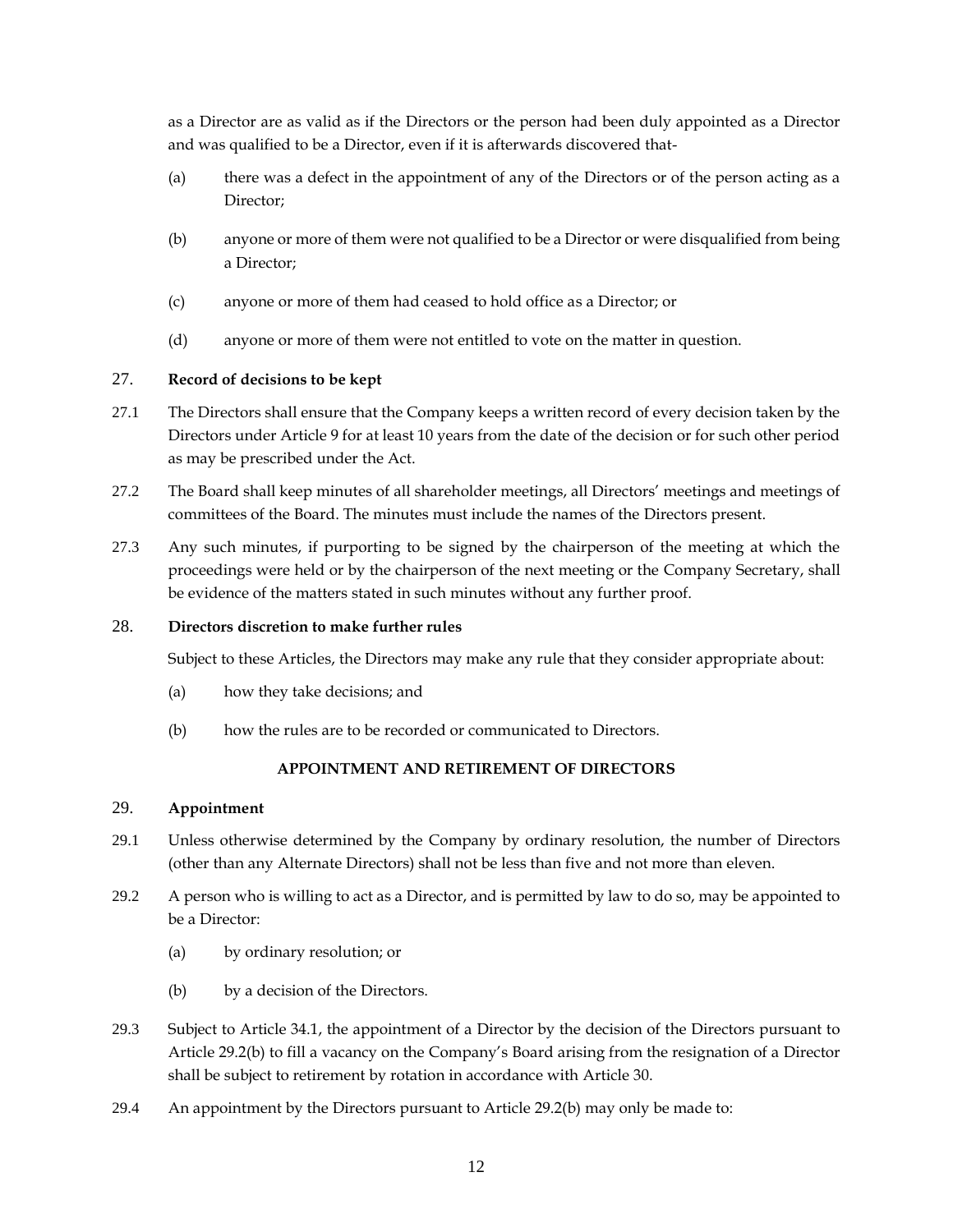- (a) fill a casual vacancy; or
- (b) appoint a Director as an addition to the existing Directors if the total number of Directors does not exceed the maximum number of Directors (if any) fixed in accordance with these Articles.
- 29.5 A Director appointed under Article [29.4\(b\)](#page-17-5) shall hold office only until the next following annual General Meeting and shall then be eligible for re-election but shall not be taken into account in determining the Directors who are to retire by rotation at such meeting.
- 29.6 So long as WPP plc holds directly or indirectly holds fifty per cent (50%) or more of the nominal value of the issued and Fully Paid share capital of the Company, Cavendish Square Holding B.V. (Cavendish) shall have the right to appoint a majority of the Directors for the time being and to remove or replace any such director. Subject as aforesaid, so long as WPP plc directly or indirectly holds twelve and a half per cent (12.5%) or more of the nominal value of the issued and Fully Paid share capital of the Company, Cavendish shall have the right to appoint, remove or replace (up to a maximum of four such nominated directors) one Director as their nominee in respect of each and every complete twelve and a half percent (12.5%) held directly or indirectly by WPP plc of the issued and Fully Paid share capital of the Company. All appointments, removals or replacements of Directors in respect hereof shall be by Notice in writing served by Cavendish upon the Company Secretary.

### <span id="page-18-0"></span>30. **Retirement of Directors by rotation**

- <span id="page-18-1"></span>30.1 Subject to Article [40.2,](#page-24-5) at each annual General Meeting, one-third of the Directors for the time being are required to retire from office.
- 30.2 For the purposes of Article [30.1,](#page-18-1) if the number of Directors is not three or a multiple of three, then the number nearest to but not exceeding one-third are required to retire from office.
- 30.3 The Directors to retire in every year are to be those who have been longest in office since their last appointment or reappointment.
- 30.4 For persons who became Directors on the same day, those who are to retire are to be determined by lot, unless they otherwise agree among themselves.
- 30.5 At the annual General Meeting at which a Director retires, the Company may appoint a person to fill the vacated office.
- 30.6 A retiring Director is regarded as having been reappointed to the office if:
	- (a) the Company does not appoint a person to the vacated office; and
	- (b) the retiring Director has not given Notice to the Company of the intention to decline reappointment to the office.
- 30.7 However, a retiring Director is not regarded as having been reappointed to the office if:
	- (a) at the meeting at which the Director retires, it is expressly resolved not to fill the vacated office; or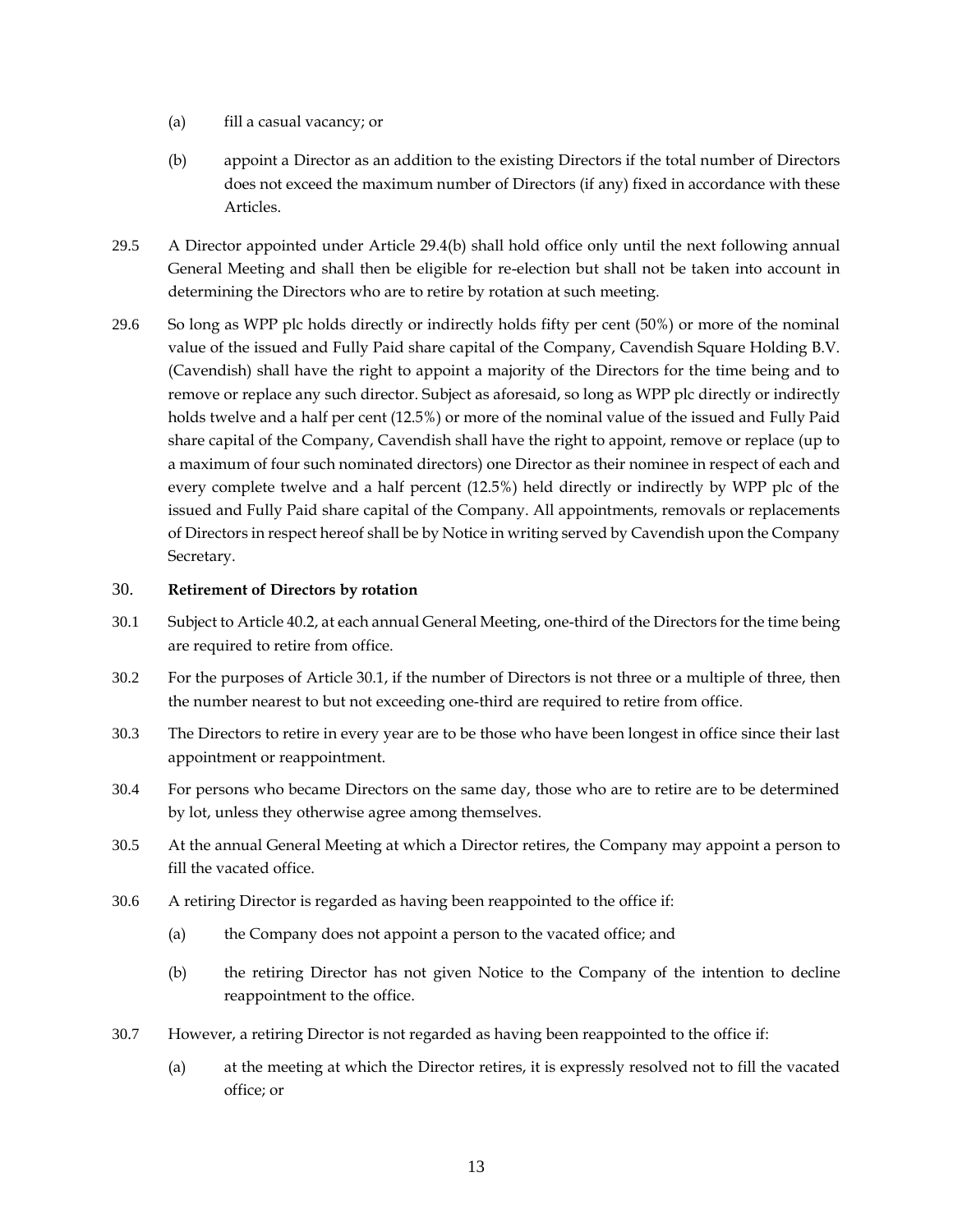- (b) a resolution for the reappointment of the Director has been put to the meeting and lost.
- 30.8 A person is not eligible for appointment to the office of Director at any General Meeting unless:
	- (a) the person is a Director retiring at the meeting;
	- (b) the person is recommended by the Directors for appointment to the office; or
	- (c) a Member qualified to attend and vote at the meeting has sent to the Company a Notice of the Member's intention to propose the person for appointment to the office, and the person has also sent the Company a Notice of the person's willingness to be appointed.
- 30.9 The Member who intends to propose the person for appointment to the office shall authenticate the Notice and the person proposed for appointment shall endorse on the Notice his or her willingness to be appointed. The Member shall send the Notice to the Company in hard copy form or in Electronic Form and ensure that it is received by the Company not less than three days and no more than 21 days before the date of the General Meeting.
- 30.10 The Company may:
	- (a) by ordinary resolution increase or reduce the number of Directors; and
	- (b) determine in what rotation the increased or reduced number is to retire from office.

# <span id="page-19-0"></span>31. **Retiring Director eligible for reappointment**

31.1 A retiring Director is eligible for reappointment to the office.

# <span id="page-19-1"></span>32. **Procedure if insufficient Directors appointed**

- <span id="page-19-2"></span>32.1 If:
- (a) at the annual General Meeting in any year any resolution or resolutions for the appointment or re-appointment of the persons eligible for appointment or reappointment as Directors are put to the meeting and lost; and
- (b) at the end of that meeting the number of Directors is fewer than any minimum number of Directors required under Article [29,](#page-17-3)

All retiring Directors who stood for re-appointment at that meeting (**retiring Directors**) shall be deemed to have been re-appointed as Directors and shall remain in office but the retiring Directors may only act for the purpose of filling vacancies, convening General Meetings of the Company and performing such duties as are essential to maintain the Company as a going concern, and not for any other purpose.

32.2 The retiring Directors shall convene a General Meeting as soon as reasonably practicable following the meeting referred to in Article [32.1](#page-19-2) and they shall retire from office at that meeting. If at the end of any meeting convened under this Article the number of Directors is fewer than any minimum number of Directors required under Article [29,](#page-17-3) the provisions of this Article shall also apply to that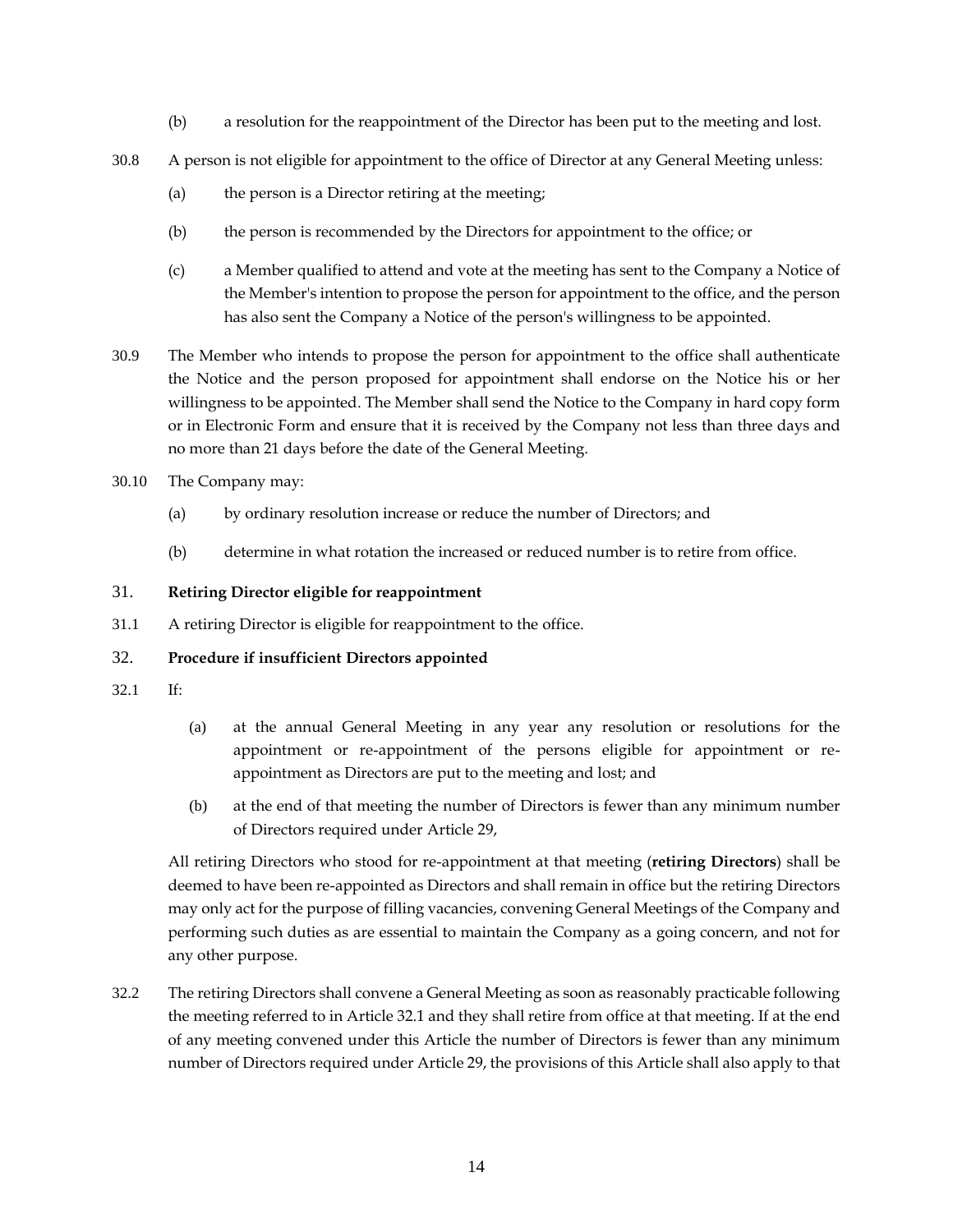meeting.

### <span id="page-20-0"></span>33. **Composite resolution**

- 33.1 This Article applies if proposals are under consideration concerning the appointment of two or more Directors to offices or employment with the Company or any other body corporate.
- 33.2 The proposals may be divided and considered in relation to each Director separately.
- 33.3 Each of the Directors concerned is entitled to vote (if the Director is not for another reason precluded from voting) and be counted in the quorum in respect of each resolution except that concerning the Director's own appointment.

# <span id="page-20-1"></span>34. **Termination of Director's appointment**

- <span id="page-20-2"></span>34.1 A person ceases to be a Director if the person:
	- (a) ceases to be a Director under the Act or the Insolvency Act, 2015, or is prohibited from being a Director by law;
	- (b) becomes bankrupt or makes any arrangement or composition with the person's creditors generally;
	- (c) becomes a Mentally Disordered Person;
	- (d) resigns the office of Director by Notice of the resignation in writing;
	- (e) for more than three consecutive meetings has been absent without the Directors' permission from Directors' meetings held during that period;
	- (f) is removed from the office of Director by special resolution (without prejudice to a claim for damages for breach of contract or otherwise); or
	- (g) is removed from the office of Director by ordinary resolution of which special Notice has been given in accordance with the Act (*Resolutions to remove Directors from office*) (without prejudice to a claim for damages for breach of contract or otherwise).
- 34.2 If a Notice of the resignation of a Director of a Company is required to be given in accordance with these Articles or in accordance with any agreement with the Company, the resignation does not have effect unless the Director gives Notice of the resignation:
	- (a) in accordance with the requirement;
	- (b) by leaving it at the registered Office of the Company; or
	- (c) by sending it to the Company in hard copy form or in Electronic Form.
- 34.3 A resolution of the Board declaring a Director to have vacated office under the terms of Article [34.1](#page-20-2) shall be conclusive as to the fact and grounds of vacation stated in the resolution.
- <span id="page-20-3"></span>34.4 Subject to these Articles, the Company may by ordinary resolution appoint another person who is willing to be a Director in place of a Director removed from office under Article [34.1\(f\)](#page-20-2) and, without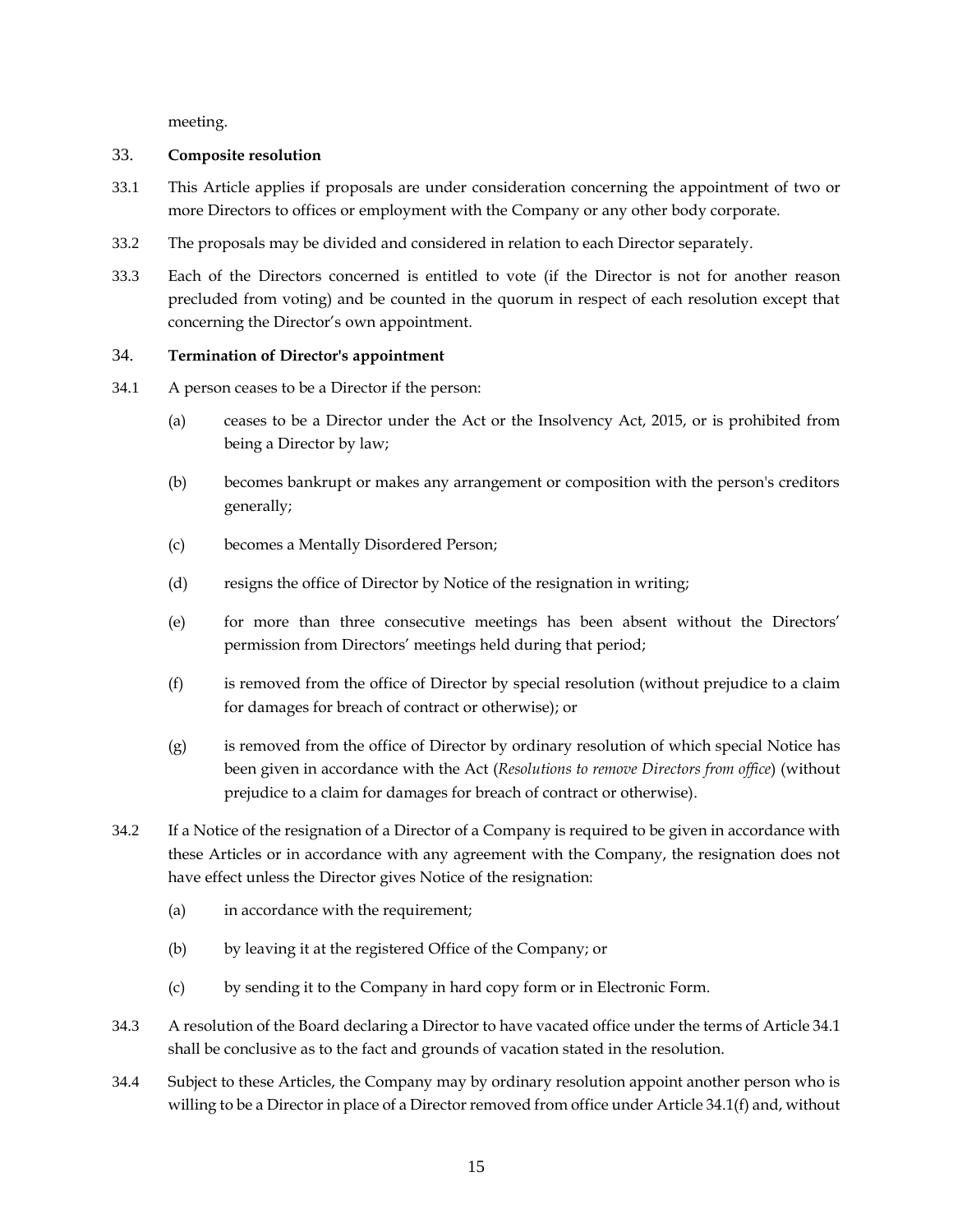prejudice to the powers of the Directors under Article [29.2\(](#page-17-4)b), the Company in General Meeting may appoint any such person to be a Director either to fill a casual vacancy or as an additional Director. A person appointed in place of a Director so removed or to fill a vacancy pursuant to the provisions of this Article [34.4](#page-20-3) shall be subject to retirement at the same time as if he had become a Director on the day on which the Director in whose place he is appointed was last elected a Director.

### <span id="page-21-0"></span>35. **Directors' remuneration**

- 35.1 Directors' remuneration may be determined only by the Company at a General Meeting and may:
	- (a) take any form; and
	- (b) include any arrangements in connection with the payment of a retirement benefit to or in respect of that Director.
- 35.2 Directors' remuneration shall be deemed to accrue from day to day.
- 35.3 The Directors may grant special remuneration to any Director who, being called upon to do so, renders any special or extra services to the Company (such services having been provided in a capacity other than as a Director of the Company). Such special remuneration may be made payable to such Director in addition to or in substitution for his ordinary remuneration as a Director and may be made payable by a lump sum or by way of salary or by a percentage of profits or by any or all of these modes.
- 35.4 The Directors on behalf of the Company may pay a gratuity or pension or allowance on retirement to any Director who has held any other salaried office or place of profit with the Company or to his spouse, life partner, widow or dependants and may make contributions to any fund and pay premiums for the purchase or provision of any such gratuity, pension or allowance.

# <span id="page-21-1"></span>36. **Directors' expenses**

- 36.1 The Company may pay any travelling, accommodation and other expenses properly incurred by Directors in connection with-
	- (a) their attendance at:
		- (i) meetings of Directors or committees of Directors;
		- (ii) General Meetings; or
	- (b) separate meetings of the Holders of any class of shares or of debentures of the Company; or
	- (c) the exercise of their powers and the discharge of their responsibilities in relation to the Company.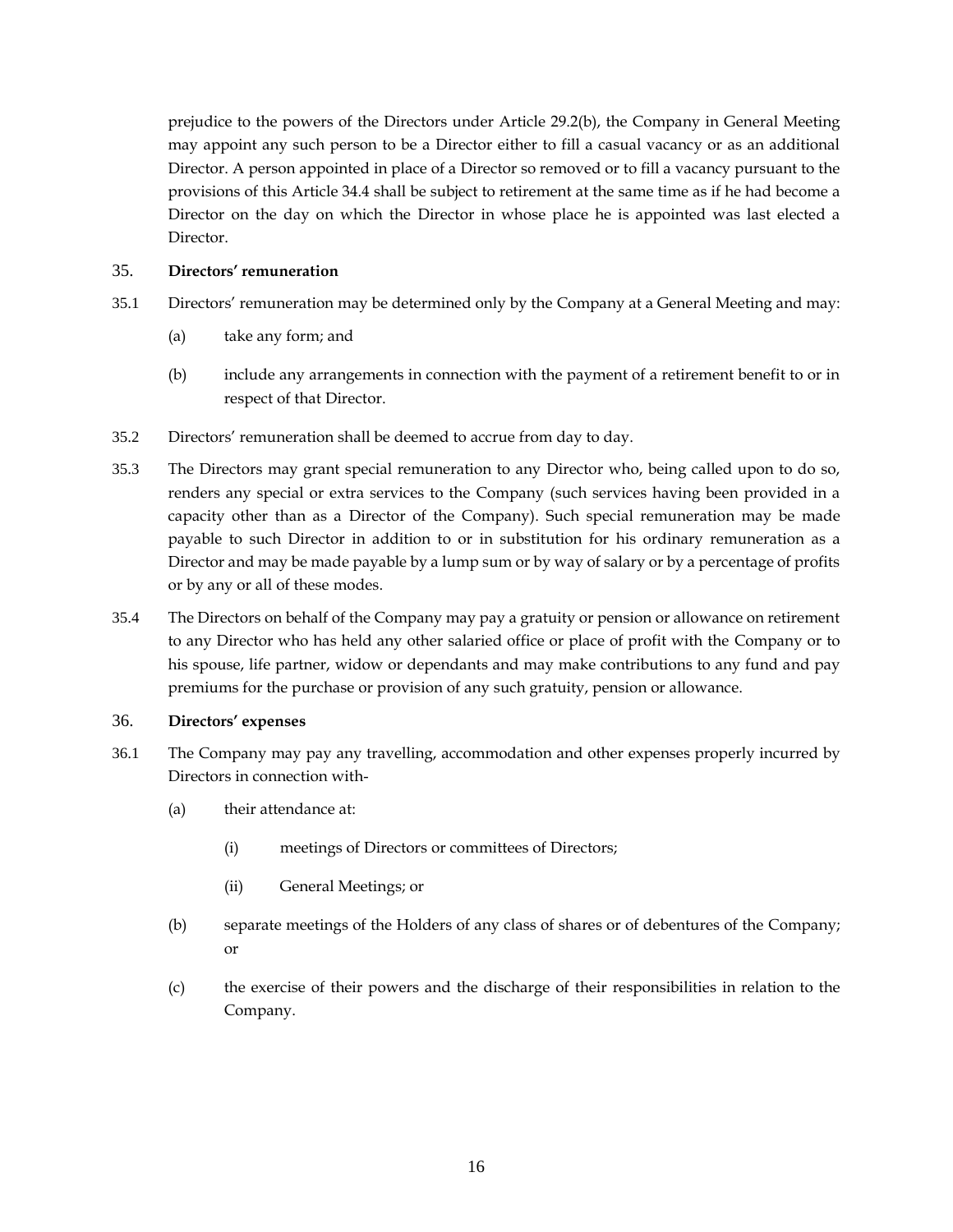#### **ALTERNATE DIRECTORS**

#### <span id="page-22-1"></span><span id="page-22-0"></span>37. **Appointment and removal of Alternates**

- 37.1 A Director may appoint as an Alternate any other Director, or any other persons. Such Alternate shall be entitled, in the absence of his appointor, to exercise all the rights and powers of a Director and to attend and vote at meetings of the Board at which his appointor is not personally present and, where he is a Director, to have a separate vote on behalf of his appointor in addition to his own vote.
- <span id="page-22-3"></span>37.2 An appointment or removal of an Alternate may be effected:
	- (a) by Notice to the Company by the appointor; or
	- (b) in the case of removal,
		- (i) by resolution of the Board; or
		- (ii) when there is only one Director in addition to an absent Director in office and the absent Director has appointed an Alternate, such first-mentioned Director may, by written Notice under his hand remove the Alternate Director from office and a copy of such Notice shall be served forthwith upon such Alternate and upon his appointor who may then appoint another Alternate in accordance with these Articles; or
	- (c) by any other means approved by the Directors.
- 37.3 The Notice issued under Article [37.2\(](#page-22-3)a), is effective only if it:
	- (a) identifies the proposed Alternate;
	- (b) the appointor has authenticated the appointment or removal; and
	- (c) if it is a Notice of appointment; contains a statement authenticated by the proposed Alternate indicating the proposed Alternate's willingness to act as the Alternate of the appointor.
- 37.4 If an Alternate is removed by resolution of the Directors, the Company shall as soon as practicable give Notice of the removal to the Alternate's appointor.

#### <span id="page-22-2"></span>38. **Rights and responsibilities of Alternate Directors**

- 38.1 An Alternate Director has the same rights as the Alternate's appointor in relation to any decision taken by the Directors under Article 9.
- 38.2 A Director or any other person duly appointed as an Alternate Director may act to represent more than one Director, and a Director appointed as an Alternate Director shall be entitled at Board meetings to one vote for every Director whom he represents in addition to his own vote (if any) as a Director.
- 38.3 Unless these Articles specify otherwise, Alternate Directors: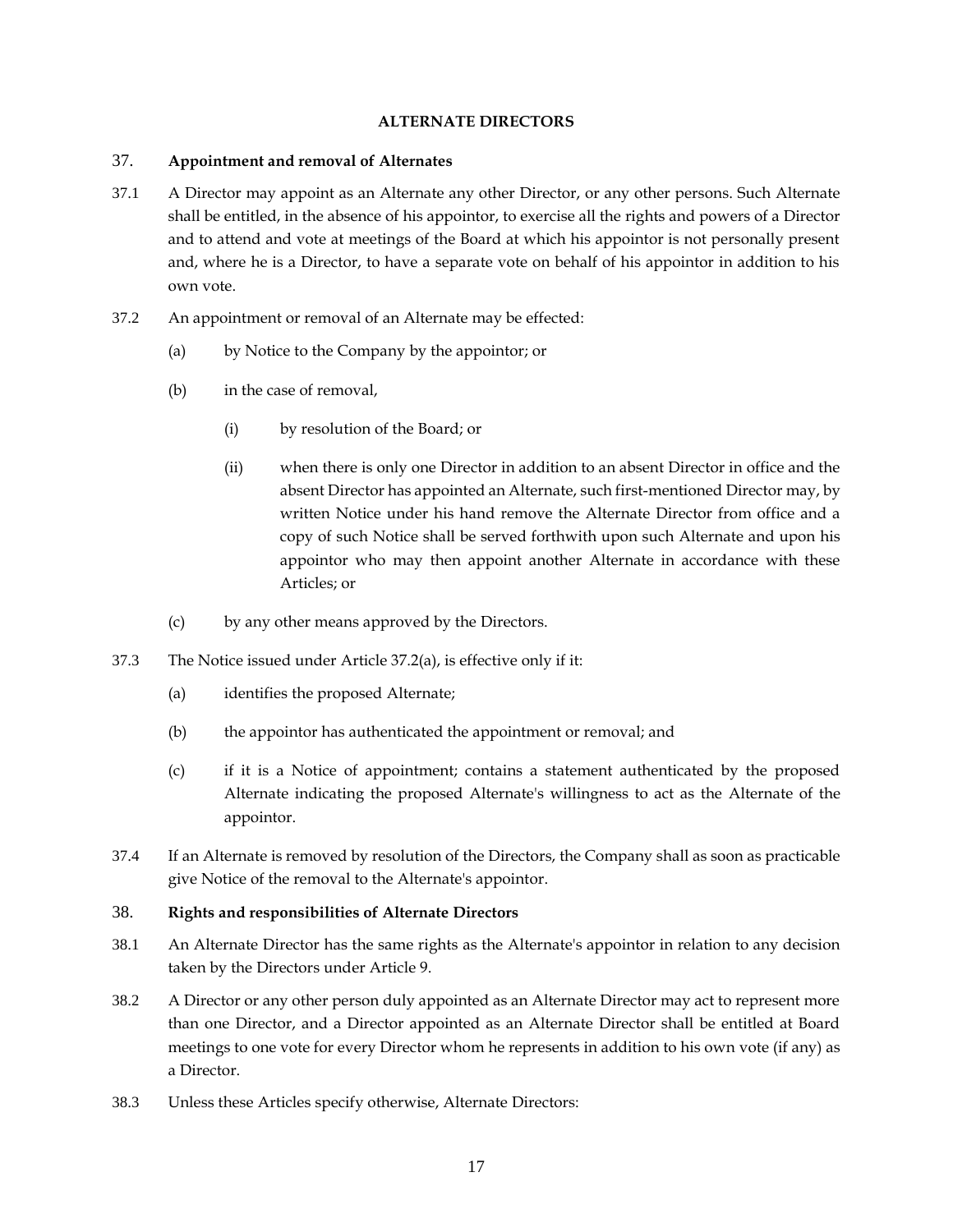- (a) are deemed for all purposes to be Directors and officers of the Company;
- (b) are liable for their own acts and omissions;
- (c) are subject to the same restrictions as their appointors; and
- (d) shall not be deemed to be agents of or for their appointors.
- 38.4 A person who is an Alternate Director but not a Director:
	- (a) may be counted as participating for determining whether a quorum is participating (but only if that person's appointor is not participating); and
	- (b) may sign a written resolution (but only if it is not signed or to be signed by that person's appointor).
- 38.5 An Alternate Director may not be counted or regarded as more than one Director for determining whether:
	- (a) a quorum is participating; or
	- (b) a Directors' written resolution is adopted.
- 38.6 An Alternate Director is not entitled to receive any remuneration from the Company for serving as an Alternate Director but the Alternate's appointor may, by Notice made to the Company, direct that any part of the appointor's remuneration be paid to the Alternate.

#### <span id="page-23-0"></span>39. **Termination of Alternate Directorship**

- <span id="page-23-1"></span>39.1 An Alternate Director's appointment as an Alternate terminates:
	- (a) if the Alternate's appointor revokes the appointment by Notice to the Company in writing specifying when it is to terminate;
	- (b) on the occurrence in relation to the Alternate of any event which, if it occurred in relation to the Alternate's appointor, would result in the termination of the appointor's appointment as a Director;
	- (c) on the death of the Alternate's appointor;
	- (d) when the Alternate's appointor's appointment as a Director terminates; or
	- (e) in accordance with Article [37.2\(b\)](#page-22-3) and [37.2\(c\).](#page-22-3)
- 39.2 Article [39.1\(d\)](#page-23-1) does not apply if the appointor is reappointed after having retired by rotation at a General Meeting or is regarded as having been reappointed as a Director at the same General Meeting, and in such a case, the Alternate Director's appointment as an Alternate continues after the reappointment.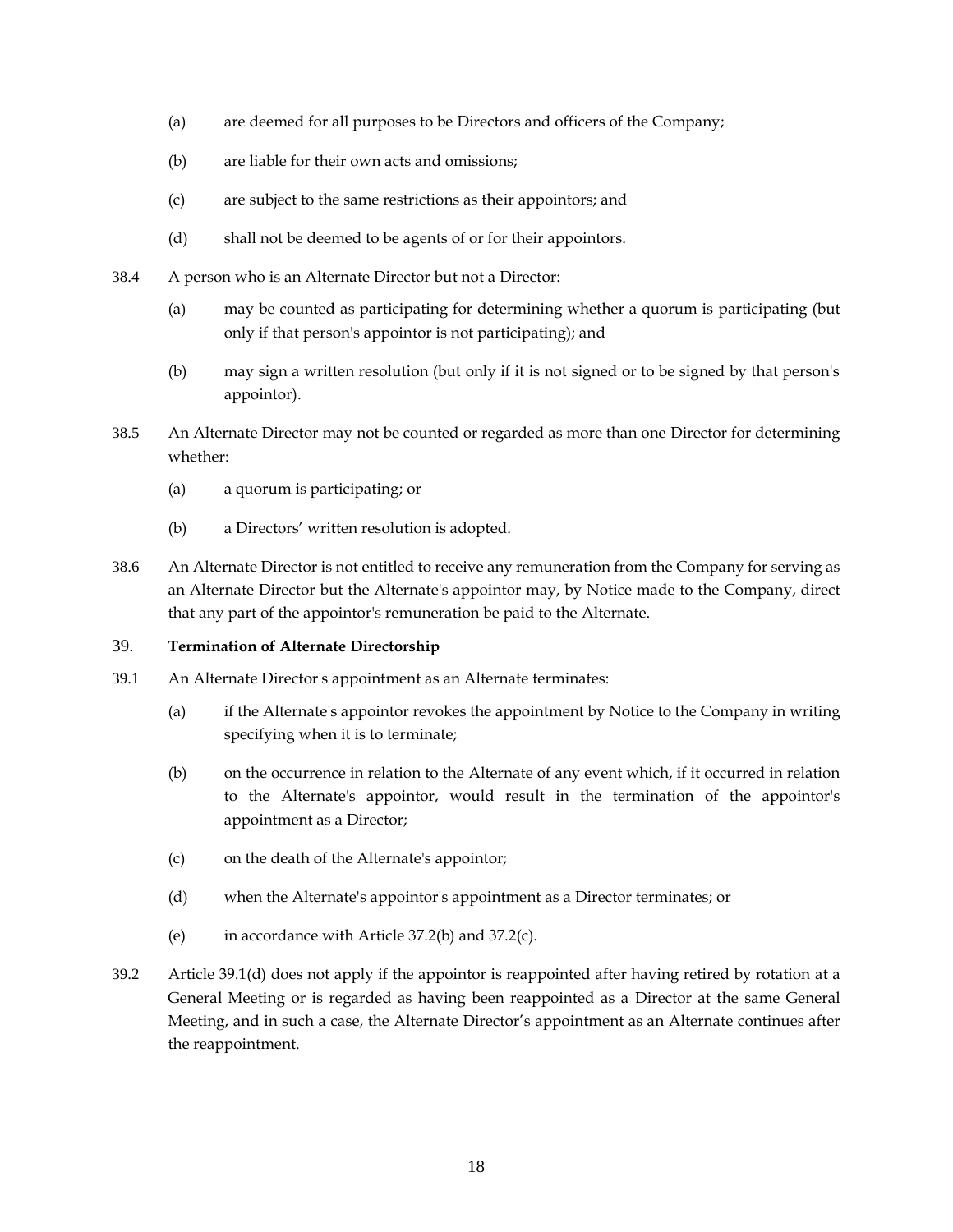#### **MANAGING DIRECTOR**

#### <span id="page-24-1"></span><span id="page-24-0"></span>40. **Appointment of Managing Director and termination of appointment**

- 40.1 The Directors may:
	- (a) from time to time appoint one or more of themselves to the office of Managing Director for a period and on terms they consider appropriate; and
	- (b) subject to the terms of an agreement entered into in any particular case, revoke the appointment.
- <span id="page-24-5"></span>40.2 A Director appointed to the office of Managing Director is not, while holding the office, subject to retirement by rotation under Article 30.
- 40.3 The appointment as a Managing Director is automatically terminated if the Managing Director ceases to be a Director for any reason.
- 40.4 The Directors may determine a Managing Director's remuneration, whether in the form of salary, commission or participation in profits, or a combination of them.
- 40.5 The Company may, at any time, enter into a contract with a Managing Director providing for the payment of a pension to him on his ceasing to be so employed and to his spouse, life partner, widow and other dependants after his death and for his participation in any pension or superannuation fund or life assurance scheme established or maintained by the Company.
- 40.6 To the extent that the employment of any Director employed by the Company in an executive capacity (including the Managing Director) is suspended pursuant to the applicable employment contract and pending any investigation authorised by the Board or a governmental authority or a determination by the Board on whether the executive Director has engaged in acts or omissions constituting cause to terminate their employment under their employment contract, then, the said executive Director shall not be entitled to receive notice of or participate in any Board meetings discussing their suspension or the subject matter leading to their suspension.

#### <span id="page-24-2"></span>41. **Powers of Managing Directors**

- 41.1 The Directors may entrust to and confer on a Managing Director any of the powers exercisable by them on terms and conditions and with restrictions they consider appropriate, either collaterally with or to the exclusion of their own powers.
- <span id="page-24-3"></span>41.2 The Directors may from time to time revoke, withdraw, alter or vary all or any of those powers.

#### **DIRECTORS' INDEMNITY**

### <span id="page-24-4"></span>42. **Indemnity of Directors for certain liabilities**

- 42.1 Subject to Article [42.2,](#page-24-6) a Director, former Director or officer of the Company may be indemnified out of the Company's assets in relation to any liability they incur in that capacity and in the actual or purported execution and/or discharge of the relevant officer's duties, or in relation to them..
- <span id="page-24-6"></span>42.2 This Article does not authorise any indemnity to the extent that such indemnity would be prohibited or rendered void by any provision of the Act or by any other provision of law and any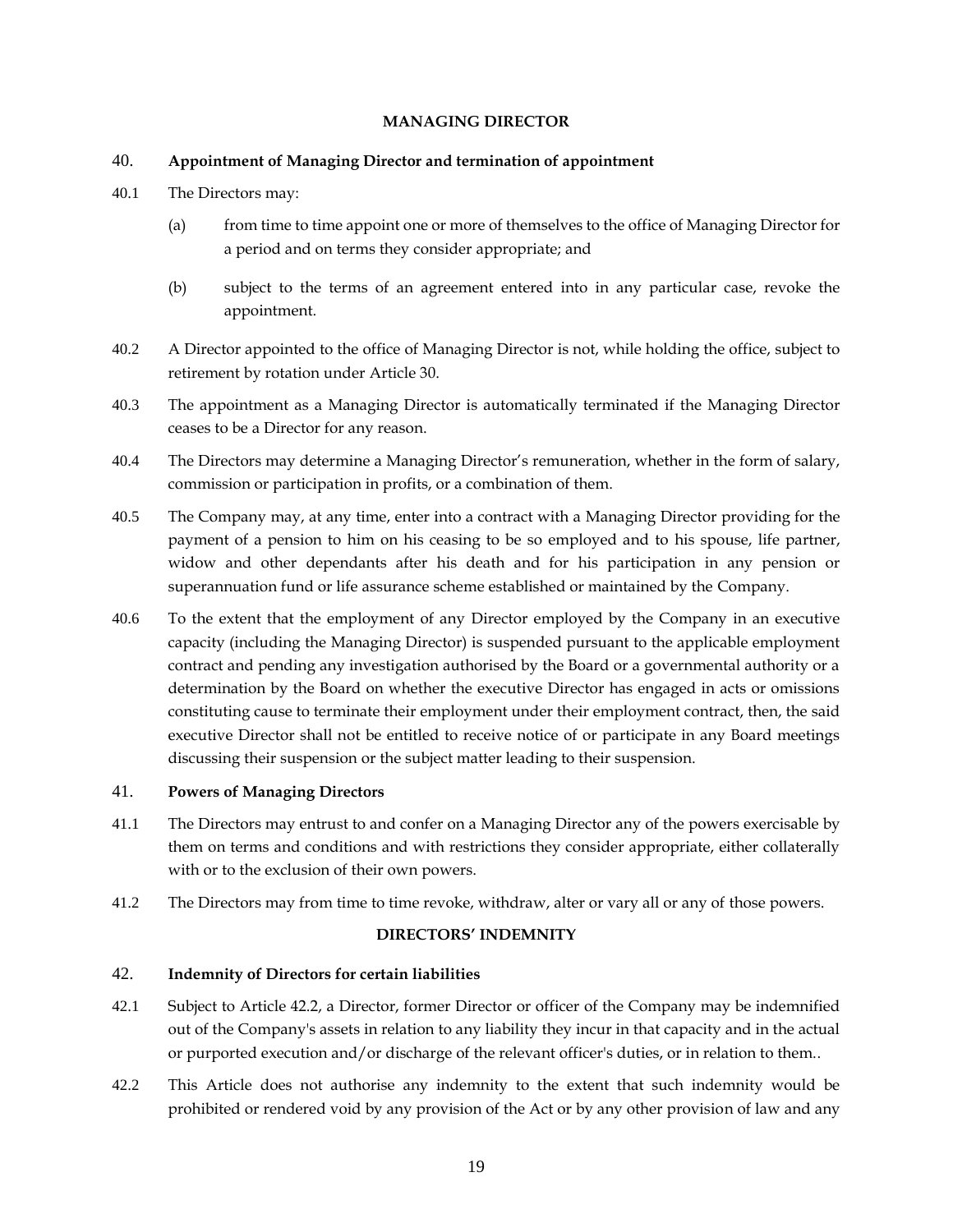such indemnity is limited accordingly. Insurance of Directors against certain risks

42.3 The Directors may decide to purchase and maintain insurance, at the expense of the Company, for the benefit of any Director, former Director or officer of the Company or Associated Company in respect of any relevant loss.

# **COMPANY SECRETARY**

### <span id="page-25-1"></span><span id="page-25-0"></span>43. **Appointment and removal of Company Secretary**

- 43.1 The Board shall appoint a Company Secretary for such term, at such remuneration and on such other conditions they may determine.
- <span id="page-25-2"></span>43.2 The Directors may, for misbehaviour, incompetence or lassitude, remove a Company Secretary appointed by them.

# **DECISION-TAKING BY MEMBERS**

# **ORGANISATION OF GENERAL MEETINGS**

### <span id="page-25-4"></span><span id="page-25-3"></span>44. **General Meetings**

- 44.1 Subject to the Act (*Additional requirements for general meetings of public companies*), the Company shall, in respect of each financial year of the Company, hold a General Meeting as its annual General Meeting at such time and place as may be determined by the Board.
- 44.2 All meetings other than annual General Meetings shall be called General Meetings.
- 44.3 The Board may, whenever it considers appropriate convene a General Meeting.
- <span id="page-25-6"></span>44.4 Subject to and in accordance with the provisions of the Act, General Meetings shall also be convened by the Board on the requisition in writing by members who hold at least ten percent (10%) of the paid up capital of the Company and are entitled to vote at such General Meeting. A request for the directors to convene a General Meeting is only effective if it states the general nature of the business to be dealt with at the meeting.
- 44.5 If the Directors fail to convene a General Meeting after being requisitioned in accordance with Article [44.4,](#page-25-6) then the members who requested the meeting, or any of them representing more than one half of the total voting rights of the requisitionists, may convene a General Meeting in accordance with the Act, in the same manner or as nearly as possible as that in which meetings may be convened by the Directors and at the Company's cost.

#### <span id="page-25-5"></span>45. **Notice of General Meetings**

- 45.1 The Board may convene all General Meetings (including the Annual General Meeting of the Company) only by giving members at least 21 Clear Days' Notice of the meeting.
- 45.2 The Company may give such Notice by any means or combination of means permitted by these Articles and the Act.
- 45.3 The Board shall ensure that the Notice:
	- (a) specifies the date and time of the meeting;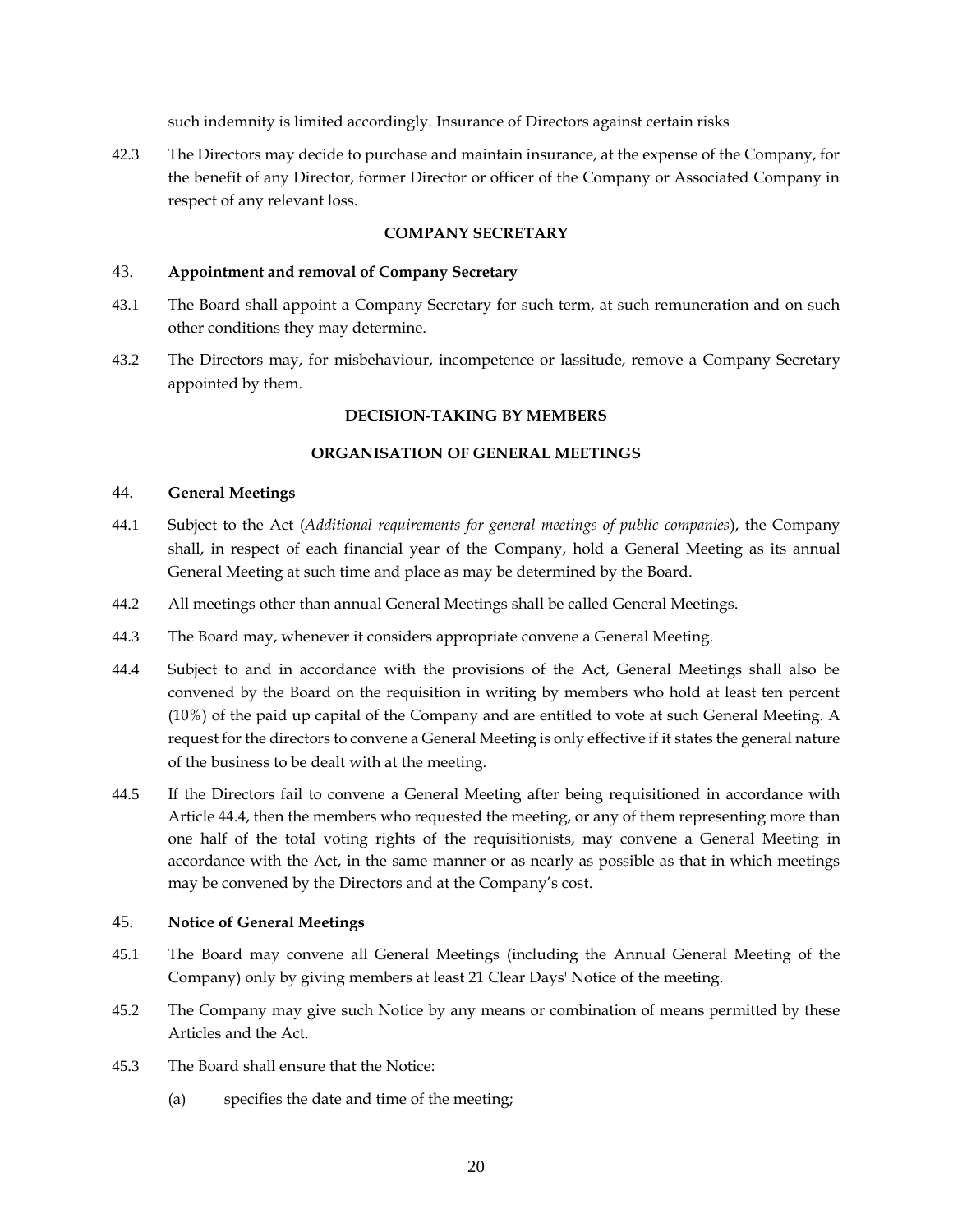- (b) specifies the place of the meeting (and if the meeting is to be held in two or more places, the principal place of the meeting and the other place or places of the meeting). Where the meeting is a Virtual or Hybrid Meeting, the notice should specify the means of joining and participating in the meeting;
- (c) states the general nature of the business to be dealt with at the meeting;
- (d) for a Notice convening an Annual General Meeting, states that the meeting is an Annual General Meeting;
- (e) if a resolution (whether or not a special resolution) is intended to be moved at the meeting-
	- (i) include Notice of the resolution; and
	- (ii) include or be accompanied by a statement containing any information or explanation that is reasonably necessary to indicate the purpose of the resolution;
- (f) if a special resolution is intended to be moved at the meeting, specifies the intention and include the text of the special resolution; and
- (g) contains a statement specifying a member's right to appoint a proxy under the Act (*Right to appoint proxy*) to exercise all or any of the member's right including to attend, speak and vote at the meeting and that a proxy need not be a member of the Company.
- 45.4 Despite the fact that a General Meeting is convened by shorter Notice than that specified in this Article, it is regarded as having been duly convened if it is so agreed:
	- (a) for an Annual General Meeting, by all the members entitled to attend and vote at the meeting; and
	- (b) in any other case, by a majority in number of the members entitled to attend and vote at the meeting, being a majority together representing at least 95 per cent of the total voting rights at the meeting of all the members.
- 45.5 For the purposes of determining which persons are entitled to attend or vote at a meeting and how many votes a person may cast, the Company may specify in the Notice of meeting a time, not more than 48 hours before the time fixed for the meeting (not taking into account non-working days) by which a person must be entered in the Register in order to have the right to attend or vote at the meeting or appoint a proxy to do so.

#### <span id="page-26-0"></span>46. **Persons entitled to receive Notice of General Meetings**

- <span id="page-26-1"></span>46.1 Each Member and each Director is entitled to be given Notice of a General Meeting.
- 46.2 In Article [46.1,](#page-26-1) the reference to a Member includes a Transmittee, if the Company has been notified of the Transmittee's entitlement to a share.
- 46.3 If Notice of a General Meeting or any other document relating to the meeting is required to be given to a Member, the Company shall give a copy of it to its auditor (if more than one auditor, to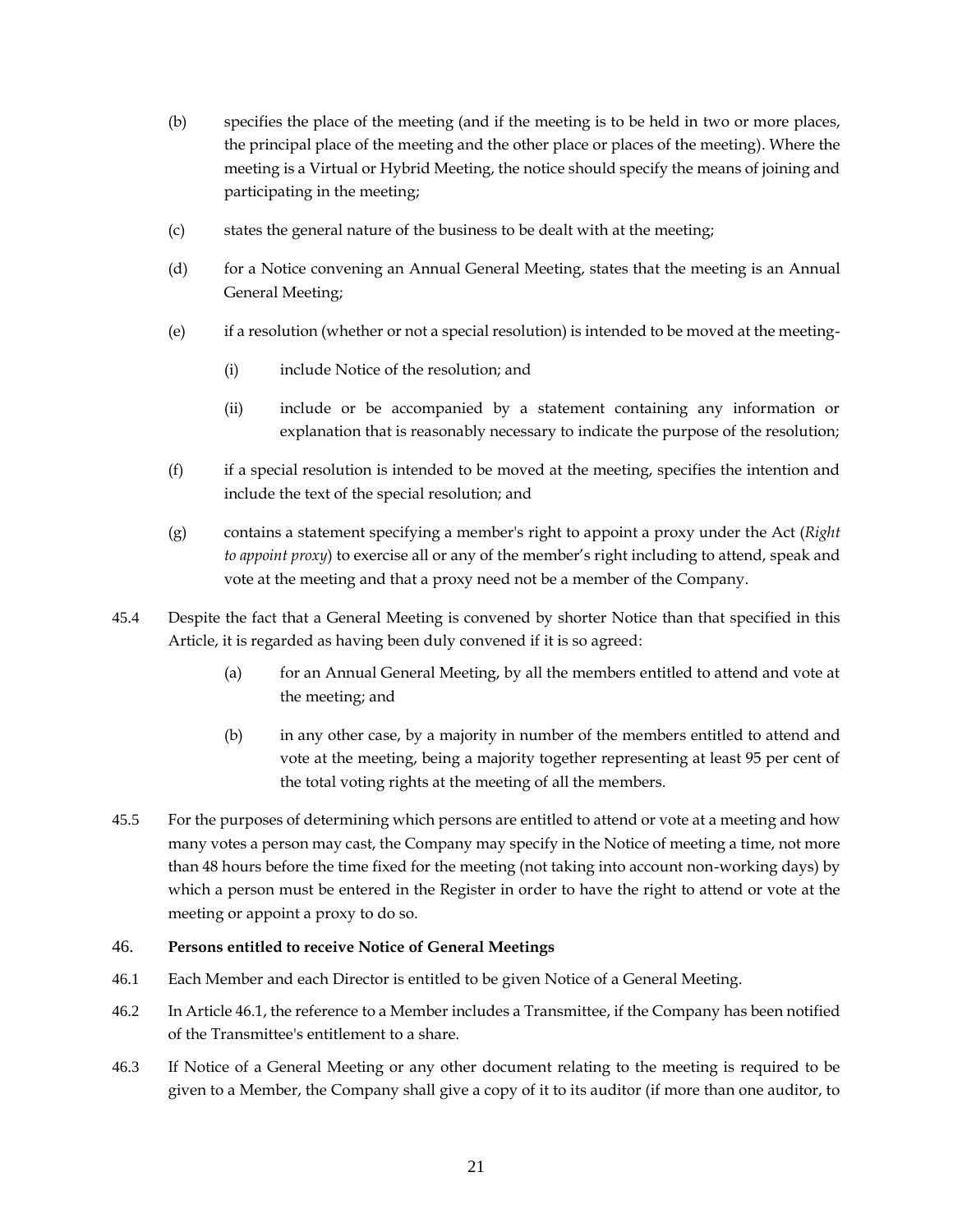each of them) at the same time as the Notice or the other document is given to the Member.

46.4 No other person shall be entitled to receive Notices of General Meetings except as may be permitted under the Act.

# <span id="page-27-0"></span>47. **Accidental omission to give Notice of General Meetings**

47.1 An accidental omission to give Notice of a General Meeting to, or any non-receipt of Notice of a General Meeting by, any person entitled to receive Notice does not invalidate the proceedings at the meeting.

# <span id="page-27-1"></span>48. **Attendance and speaking at General Meetings**

- 48.1 A person entitled to receive Notice of and attend a General Meeting is able to exercise the right to speak at a General Meeting when the person is in a position, during the meeting, to communicate to all those attending the meeting any information or opinions that the person has on the business of the meeting.
- 48.2 A person is able to exercise the right to vote at a General Meeting when:
	- (a) the person is, during the meeting, able to vote on resolutions put to the vote at the meeting; and
	- (b) the person's vote can be taken into account in determining whether or not those resolutions are passed at the same time as the votes of all the other persons attending the meeting.
- 48.3 The Directors may make whatever arrangements they consider appropriate to enable those attending a General Meeting to exercise their rights to speak or vote at it.
- 48.4 In determining attendance at a General Meeting, it is immaterial whether any two or more Members attending it are in the same place as each other.
- 48.5 Two or more persons who are not in the same place as each other are deemed to attend a General Meeting if their circumstances are such that they are able to exercise their rights to speak and vote at the meeting.
- 48.6 In case of Hybrid and Virtual Meetings, the right to "speak' includes any means of communication set up for the meeting including chat tools, pre-submitted questions and live polling platforms.

# <span id="page-27-2"></span>49. **Quorum for General Meetings**

- 49.1 Three Members present in person or by proxy or represented in accordance with Article [72,](#page-38-1) together holding in aggregate not less than 10 % of the issued share capital of the Company shall be a quorum provided that one Member holding the proxy of one or more other Members or one person holding the proxies of two or more Members shall not constitute a quorum.
- 49.2 Other than the appointment of the person presiding at the meeting in accordance with Article [50.3,](#page-28-2) no business may not be transacted at a General Meeting if the persons attending it do not constitute a quorum.

# <span id="page-27-3"></span>50. **Who is to preside at General Meetings**

50.1 The chairperson of the Board shall preside at every General Meeting of the Company.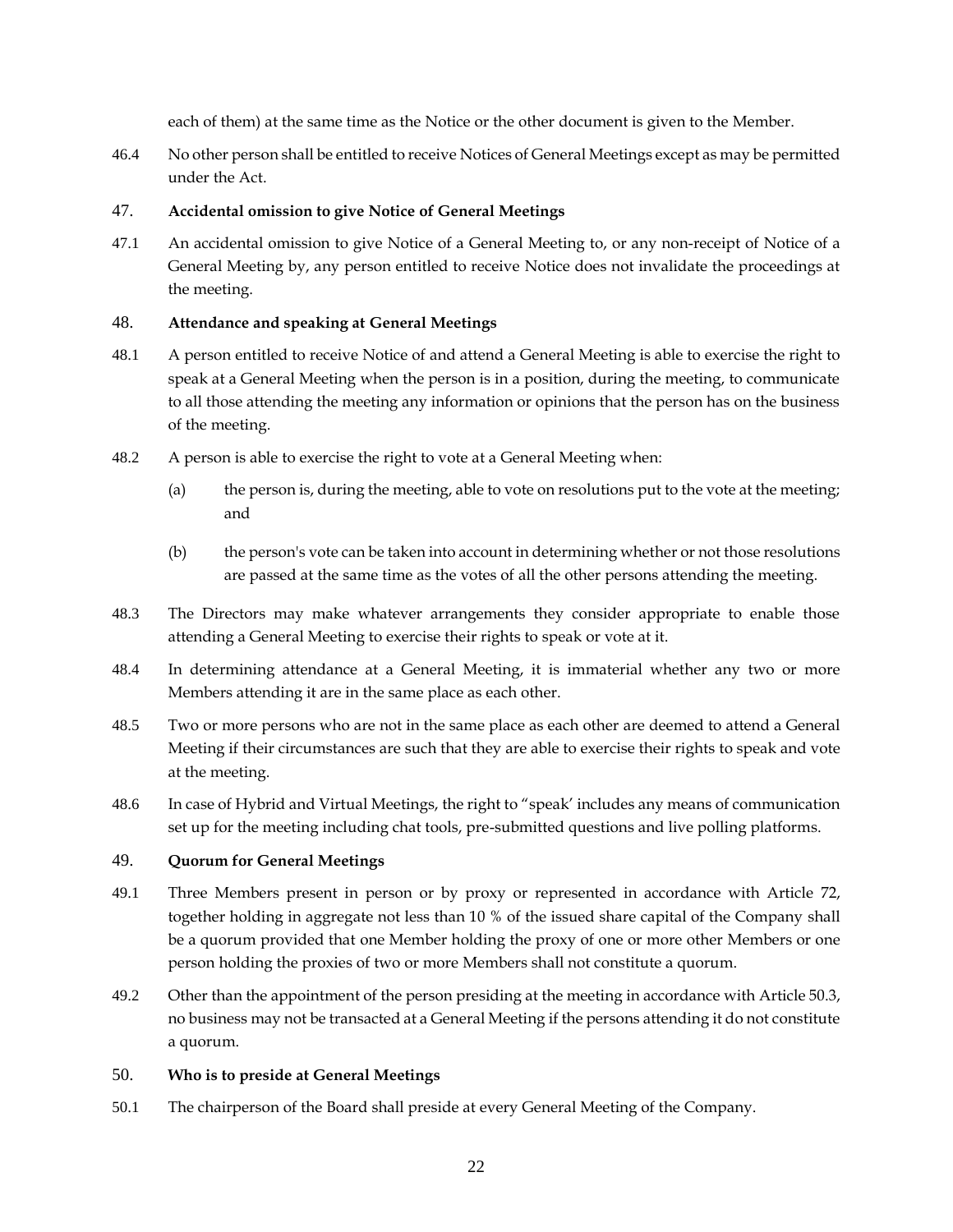- 50.2 The Directors present at a General Meeting shall elect one of themselves to preside at the meeting if:
	- (a) there is no chairperson of the Board of Directors;
	- (b) the chairperson is not present within 15 minutes after the time fixed for holding the meeting;
	- (c) the chairperson is unwilling to act; or
	- (d) the chairperson has given Notice to the Company of the intention not to attend the meeting.
- <span id="page-28-2"></span>50.3 The Members present at a General Meeting shall elect one of themselves to preside at the meeting if:
	- (a) no Director is willing to preside at the meeting; or
	- (b) no Director is present within 15 minutes after the time fixed for holding the meeting.
- 50.4 A proxy may be elected to preside at a General Meeting by a resolution of the Company passed at the meeting.

#### <span id="page-28-0"></span>51. **Attendance and speaking by non-members**

- 51.1 A Director (and any other person invited by the chairperson to do so) may attend and speak at a General Meeting and at any separate meeting of the Holders of any class of shares of the Company whether or not they are Members of the Company.
- 51.2 The person presiding at a General Meeting may permit other persons to attend and speak at a General Meeting even though they are not:
	- (a) Members of the Company; or
	- (b) otherwise entitled to exercise the rights of Members in relation to General Meetings.

#### <span id="page-28-1"></span>52. **Postponement of General Meeting**

- 52.1 If the Board considers that it is impracticable or unreasonable to hold a General Meeting on the date or at the time or place stated in the Notice calling the meeting, it may postpone or move the meeting (or do both).
- 52.2 The Board shall take reasonable steps to ensure that Notice of the date, time and place of the rearranged meeting is given to any Member trying to attend the meeting at the original time and place. Notice of the date, time and place of the rearranged meeting shall, if practicable, also be placed in at least two national newspapers. Notice of the business to be transacted at such rearranged meeting shall not be required. If a meeting is rearranged in this way, appointments of proxy are valid if they are received as required by these Articles not less than 48 hours before the time appointed for holding the rearranged meeting and for the purpose of calculating this period, the Board can decide in their absolute discretion, not to take account of any part of a day that is not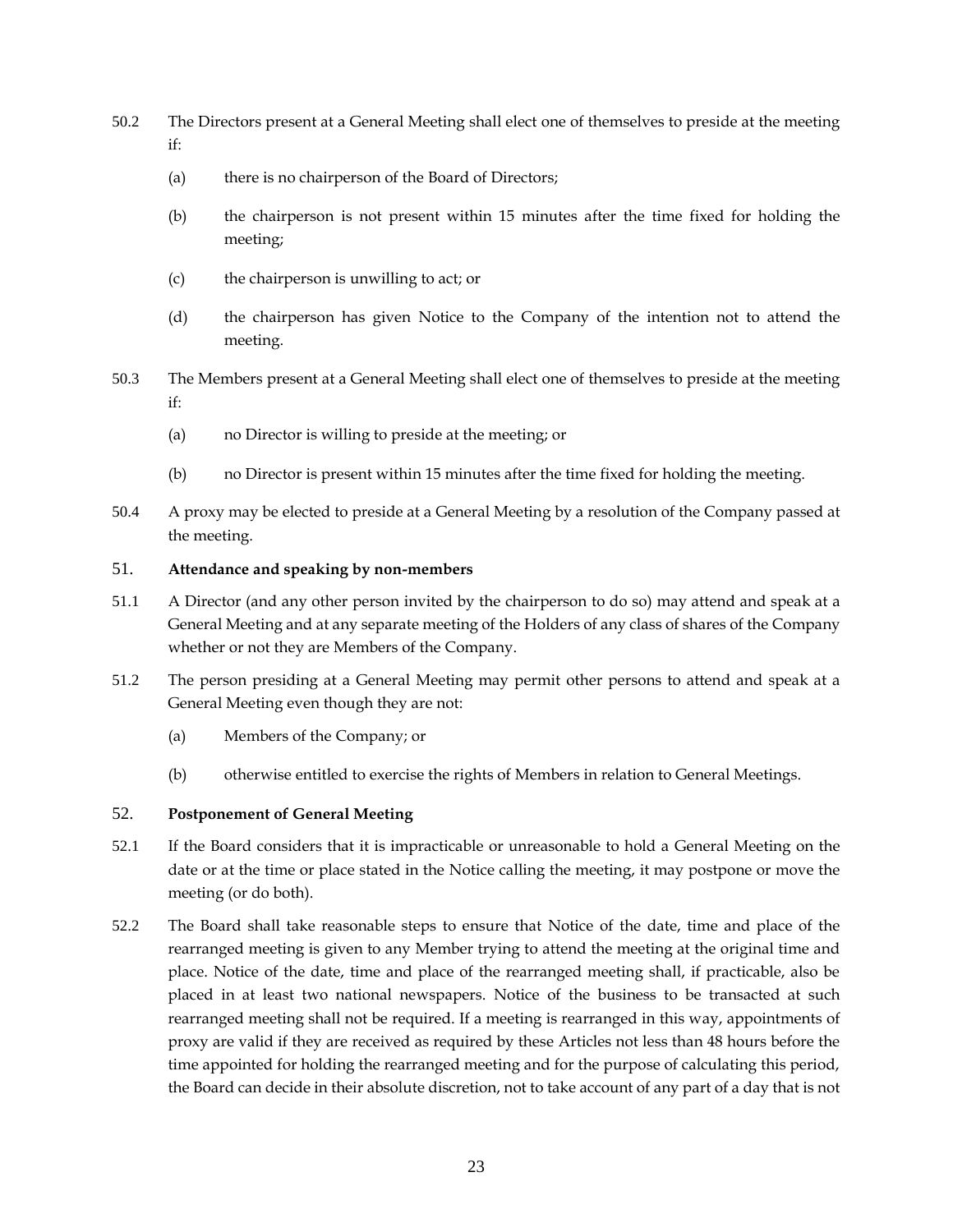a working day. The Board may also postpone or move the rearranged meeting (or do both) under this Article.

# <span id="page-29-0"></span>53. **Adjournment of General Meetings**

- 53.1 If a quorum is not present within half an hour (or such longer interval as the chairperson in his discretion thinks fit) from the time fixed for holding a General Meeting, the meeting:
	- (a) if convened at the request of Members, is dissolved; or
	- (b) in any other case, the meeting shall stand adjourned to another day, (not being less than ten clear days after the date of the original meeting), and at such time and place as the chairperson (or, in default, the Board) may determine.
- 53.2 If at the adjourned meeting, a quorum is not present within half an hour from the time fixed for holding the meeting, the Member or Members present in person or by proxy constitute a quorum and any Notice of an adjourned meeting shall state this.
- 53.3 The person presiding at a General Meeting at which a quorum is present may adjourn the meeting if:
	- (c) the meeting consents to an adjournment; or
	- (d) it appears to that person that an adjournment is necessary to protect the safety of any person attending the meeting or ensure that the business of the meeting is conducted in an orderly manner.
- 53.4 The person presiding shall adjourn a General Meeting if directed to do so by the meeting.
- 53.5 When adjourning a General Meeting, the person presiding shall either specify the date, time and place to which it is adjourned or state that it is adjourned to such time and place as the Directors may determine.
- 53.6 Only the business left unfinished at the General Meeting may be transacted at the adjourned meeting.
- 53.7 If a General Meeting is adjourned for 30 days or more, the Company shall give Notice of the adjourned meeting as for an original meeting.
- 53.8 If a General Meeting is adjourned for less than 30 days, it is not necessary to give any Notice of the adjourned meeting or of the business to be considered there.

# <span id="page-29-1"></span>54. **Security arrangements and orderly conduct**

- 54.1 The Board may direct that any person wishing to attend any meeting should provide such evidence of identity and submit to such searches or other security arrangements or restrictions as the Board shall consider appropriate in the circumstances and shall be entitled in its absolute discretion to refuse entry to any meeting to any person who fails to provide such evidence of identity or to submit to such searches or to otherwise comply with such security arrangements or restrictions.
- 54.2 The chairperson shall take such action or give directions as he thinks fit to promote the orderly conduct of the business of the meeting as laid down in the Notice of the meeting and to ensure the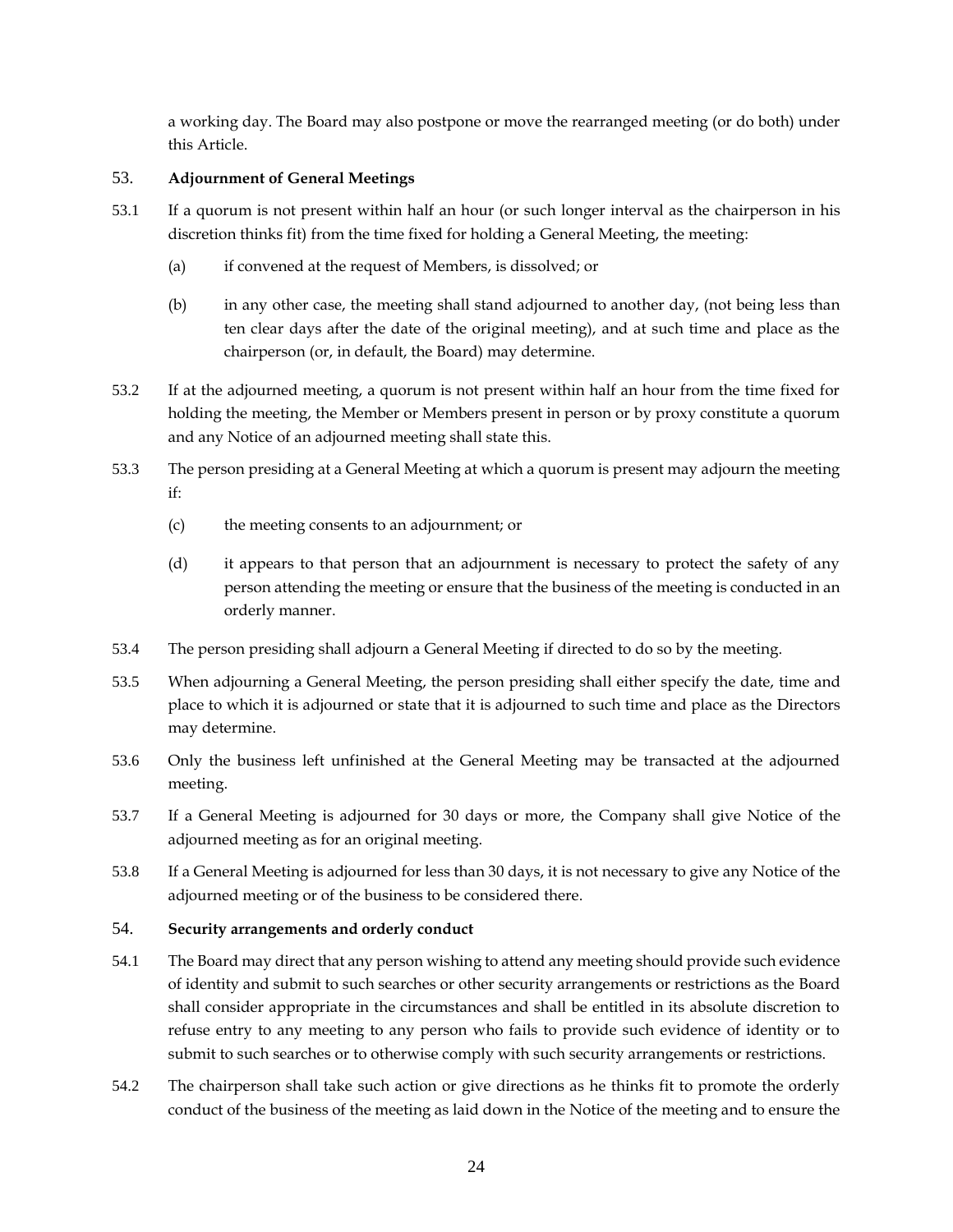security of the meeting and the safety of the people attending the meeting. The chairperson's decision on matters of procedure or arising incidentally from the business of the meeting shall be final as shall be his determination as to whether any matter is of such a nature.

### <span id="page-30-0"></span>55. **Overflow meeting rooms**

- 55.1 The Board may, in accordance with this Article, make arrangements for Members and proxies who are entitled to attend and participate in a General Meeting, but who cannot be seated in the main meeting room where the chairperson will be, to attend and take part in a General Meeting in an overflow room or rooms. Any overflow room will have appropriate links to the main room and will enable audio-visual communication between the meeting rooms throughout the meeting. The Board will decide how to divide Members and proxies between the main room and the overflow room. If an overflow room is used, the meeting will be treated as being held and taking place in the main meeting room and the meeting will consist of all the Members and proxies who are attending both in the main meeting room and the overflow room.
- 55.2 Details of any arrangements for overflow rooms will be set out in the Notice of the meeting but failure to do so will not invalidate the meeting.

### <span id="page-30-1"></span>56. **Satellite meeting places, Hybrid and Virtual Meetings**

- 56.1 Nothing in these Articles prevents a general meeting from being held either physically, electronically or both.
- 56.2 To facilitate the organisation and administration of any physical General Meeting, the Board may notwithstanding the specification in the Notice convening the General Meeting of the place at which the chairman of the meeting shall preside (the **principal meeting place**), make arrangements for simultaneous attendance and participation by Electronic Means allowing persons not present together at the same place to attend, speak and vote at the meeting.
- 56.3 For the purposes of these Articles, any General Meeting of the Company taking place at two or more locations shall be treated as taking place at the principal meeting place and any other location where that meeting takes place is referred in these Articles as a **satellite meeting**.
- 56.4 A Member present in person or by proxy at a satellite meeting may be counted in the quorum and may exercise all rights that they would have been able to exercise if they were present at the principal meeting place.
- 56.5 The Board may make and change from time to time such arrangements for simultaneous attendance of a General Meeting at any satellite meeting location as they shall in their absolute discretion consider appropriate to:
	- (a) ensure that all Members and proxies for members wishing to attend the meeting can do so at any of the locations;
	- (b) ensure that all persons attending the meeting are able to participate in the business of the meeting at any of the locations and to see and hear anyone else addressing the meeting;
	- (c) ensure the safety of persons attending the meeting and the orderly conduct of the meeting at any of the locations; and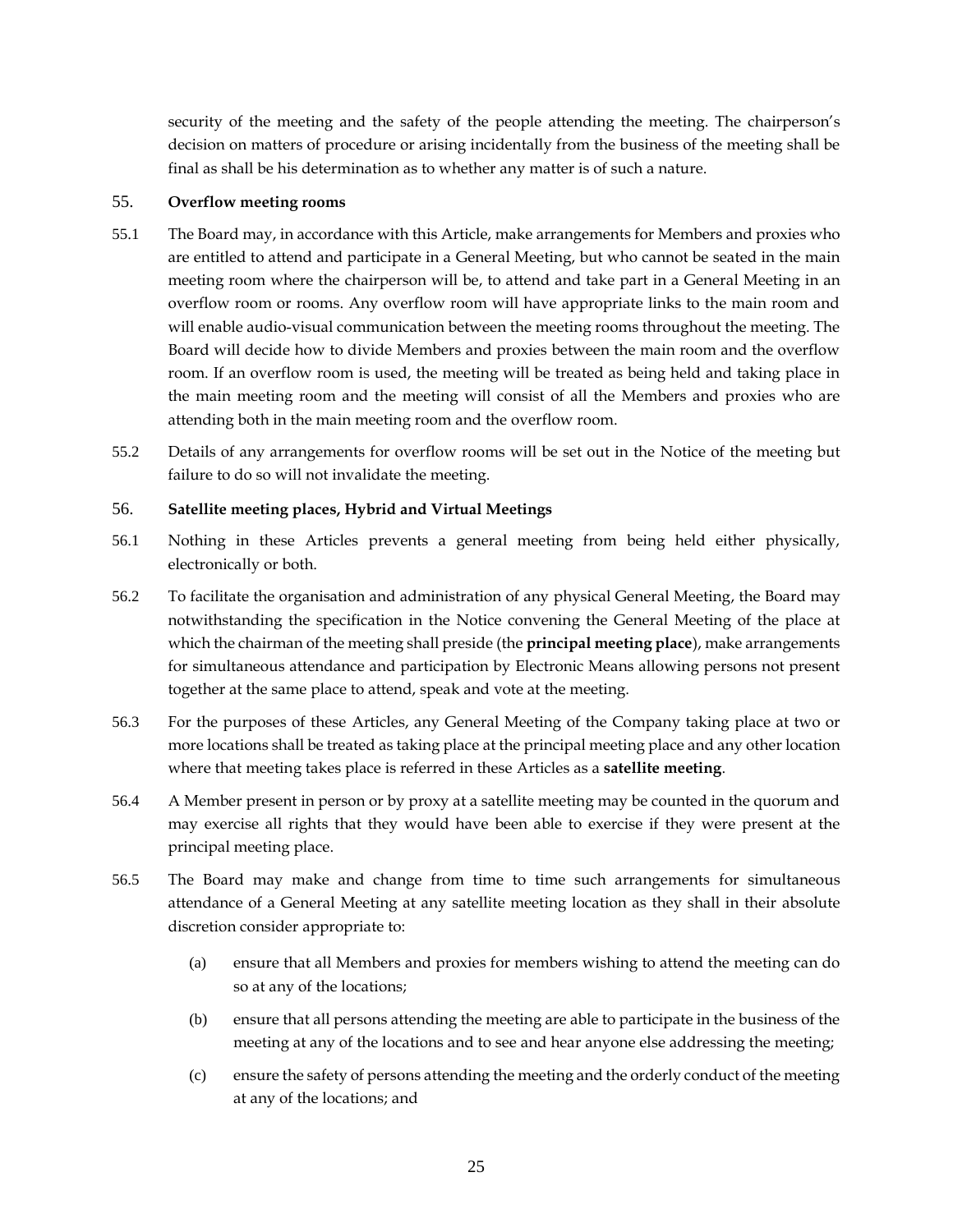- (d) restrict the numbers of Members and proxies at any one location to such number as can safely and conveniently be accommodated there.
- 56.6 The Members or proxies participating in Hybrid or Virtual Meetings via electronic platforms shall be counted in the quorum for, and be entitled to vote at, the General Meeting in question, and that meeting shall be duly constituted and its proceedings valid if the chairman of the meeting is satisfied that adequate facilities are available throughout the meeting to ensure that the Members or proxies attending at the place or places at which persons are participating via electronic platforms are able to:
	- (a) participate in the business for which the meeting has been convened; and
	- (b) access any relevant documents for the meeting by Electronic Means;
	- (c) see and/or hear all persons who speak (whether through the use of microphones, loud speakers, audio-visual communication equipment or otherwise) in the principal meeting place where relevant or any other place at which persons are participating via Electronic Means.
- 56.7 The entitlement of any Member or proxy to attend a satellite, Hybrid or Virtual meeting shall be subject to any such arrangements then in force and stated by the Notice of the meeting or adjourned meeting to apply to the meeting.
- 56.8 If there is a failure of communication equipment or any other failure in the arrangements for participation in the satellite, Hybrid or Virtual, the chairperson may adjourn the meeting in accordance with Article [53.](#page-29-0) Such adjournment will not affect the validity of such meeting, or any business conducted at such meeting up to the point of adjournment, or any action taken pursuant to such meeting.
- 56.9 A person (**satellite chairperson**) appointed by the Board shall preside at each satellite meeting. Every satellite chairperson shall carry out all requests made of him by the chairperson presiding at the meeting, may take such action as he thinks necessary to maintain the proper and orderly conduct of the satellite meeting and shall have all powers necessary or desirable for such purposes.

#### **VOTING AT GENERAL MEETINGS**

### <span id="page-31-1"></span><span id="page-31-0"></span>57. **General rules on voting**

- 57.1 Votes may be given either personally or by proxy. A resolution put to the vote at a physical General Meeting is to be decided on a show of hands unless (before or on the declaration of the result of the show of hands) a poll is duly demanded in accordance with these Articles.
- 57.2 All resolutions at a Hybrid or Virtual Meeting shall be voted on by a poll, which poll votes may be cast by such electronic means that the Board, in its sole discretion, deems appropriate.
- 57.3 If there is an equality of votes (whether on a show of hands or on a poll), the person presiding at the meeting is entitled to a second or casting vote.
- 57.4 On a vote on a resolution on a show of hands at a physical General Meeting, a declaration by the person presiding that the resolution: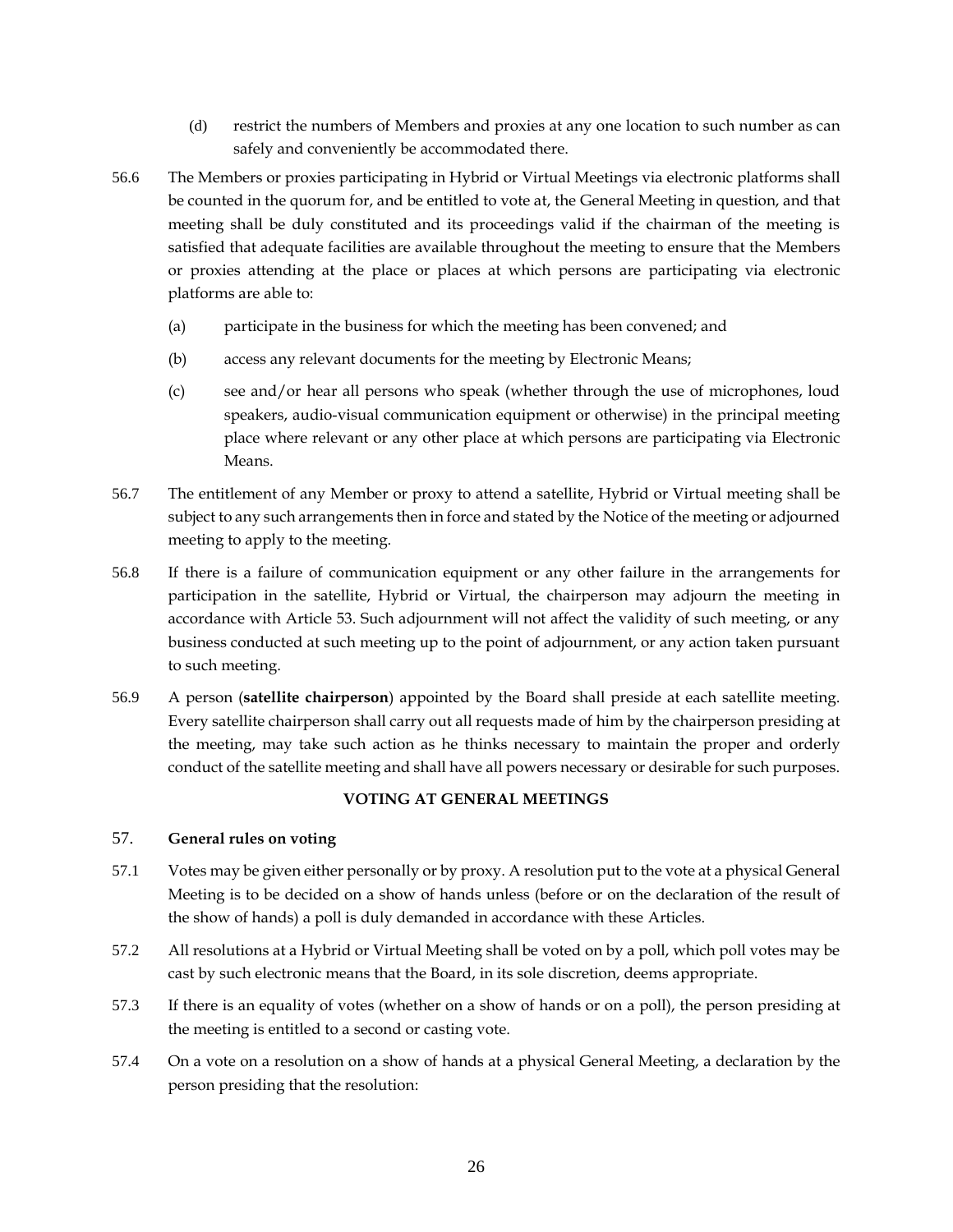- (a) has or has not been passed; or
- (b) has been passed by a particular majority,
- (c) is conclusive evidence of that fact without proof of the number or proportion of the votes recorded in favour of or against the resolution?
- 57.5 An entry in respect of the declaration in the minutes of the meeting is also conclusive evidence of that fact without the proof.

# <span id="page-32-0"></span>58. **Errors and disputes**

- 58.1 Any objection to the qualification of any person voting at a General Meeting may only be raised at the meeting or adjourned meeting at which the vote objected to be tendered, and a vote not disallowed at the meeting is valid.
- 58.2 Any objection is to be referred to the person presiding at the meeting whose decision shall be final.

### <span id="page-32-1"></span>59. **When a poll may be demanded**

- 59.1 A poll on a resolution may be demanded:
	- (a) in advance of the General Meeting where it is to be put to the vote; or
	- (b) at a General Meeting, either before or on the declaration of the result of a show of hands on that resolution.
- 59.2 A poll on a resolution may be demanded by:
	- (a) the person presiding at the meeting;
	- (b) not less than 5 Members and having the right to vote on the resolution;
	- (c) any one or more Members present in person or by proxy representing not less than onetenth of the total voting rights of all the members having the right to vote at the meeting; or
	- (d) any Member or Members holding shares conferring a right to vote on which an aggregate sum has been paid up equal to not less than one tenth of the total sum paid up on all the shares conferring that right.
- 59.3 The document appointing a proxy is regarded as conferring authority to demand or join in demanding a poll on a resolution.
- 59.4 A demand for a poll on a resolution may be withdrawn in accordance with Article [60.3](#page-33-2) .
- 59.5 A poll demanded on the election of a chairperson or on a question of adjournment shall be taken forthwith. A poll demanded on any other question shall be taken in such manner and at such time as the chairperson of the meeting directs and any business other than that upon which a poll has been demanded may be proceeded with, pending the taking of the poll. The result of the poll shall be deemed to be the resolution of the meeting at which the poll was demanded.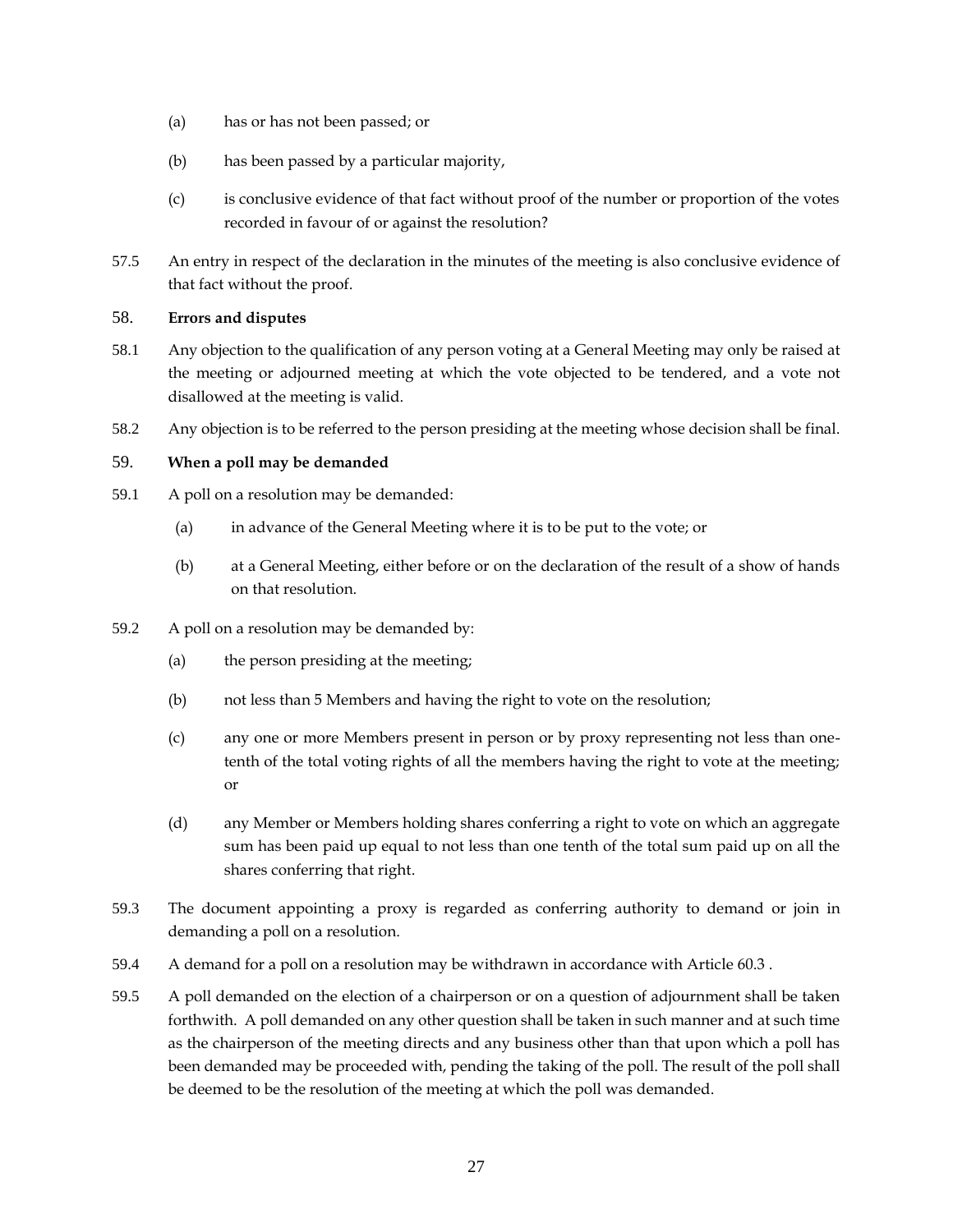#### <span id="page-33-0"></span>60. **Procedure for a poll**

- 60.1 Any poll duly demanded on the election of a chairperson in accordance with Article [50.3](#page-28-2) or on any question of adjournment shall be taken immediately. A poll duly demanded on any other matter shall be taken in such manner (including the use of ballot or voting papers or tickets) and at such time and place, not more that 30 days from the date of the meeting or adjourned meeting at which the poll was demanded, as the chairperson shall direct. The chairperson may appoint scrutineers who need not be members. It is not necessary to give Notice of a poll not taken immediately if the time and place at which it is to be taken are announced at the meeting at which it is demanded. In any other case, at least seven Clear Days' Notice shall be given specifying the time, date and place at which the poll shall be taken. The result of the poll shall be deemed to be the resolution of the meeting at which the poll was demanded.
- 60.2 The demand for a poll (other than on the election of a chairperson in accordance with Article [50.3](#page-28-2) or any question of adjournment) shall not prevent the continuance of the meeting for the transaction of any business other than the question on which a poll has been demanded.
- <span id="page-33-2"></span>60.3 The demand for a poll may, before the poll is taken, be withdrawn, but only with the consent of the chairperson of the meeting. A demand so withdrawn validates the result of a show of hands declared before the demand was made. If a poll is demanded before the declaration of the result of a show of hands and the demand is duly withdrawn, the meeting shall continue as if the demand had not been made.
- 60.4 On a poll, votes may be given in person or by proxy. A member entitled to more than one vote need not, if he votes, use all his votes or cast all the votes he uses in the same way.

#### <span id="page-33-1"></span>61. **Number of votes to which a Member is entitled**

- 61.1 Subject to Article [61.2,](#page-33-3) the Act and any special terms as to voting on which any shares may have been issued or may for the time being be held and to any suspension or abrogation of voting rights under these Articles, at any General Meeting every Member who is present in person (or by proxy) shall on a show of hands have one vote and every Member present in person (or by proxy) shall on a poll have one vote for each share of which he is the Holder.
- <span id="page-33-3"></span>61.2 On a show of hands, a duly appointed proxy has one vote for and one vote against a resolution if the proxy has been appointed by more than one Member entitled to vote on the resolution and the proxy has been instructed:
	- (a) by one or more of those Members to vote for the resolution and by one or more other of those Members to vote against it; or
	- (b) by one or more of those Members to vote either for or against the resolution and by one or more other of those Members to use his discretion as to how to vote
- 61.3 If a Member appoints more than one proxy, the proxies so appointed are not entitled to vote on the resolution on a show of hands.
- 61.4 On a vote on a resolution on a poll taken at a General Meeting:
	- (a) each Member present in person has one vote for each share held by the Member; and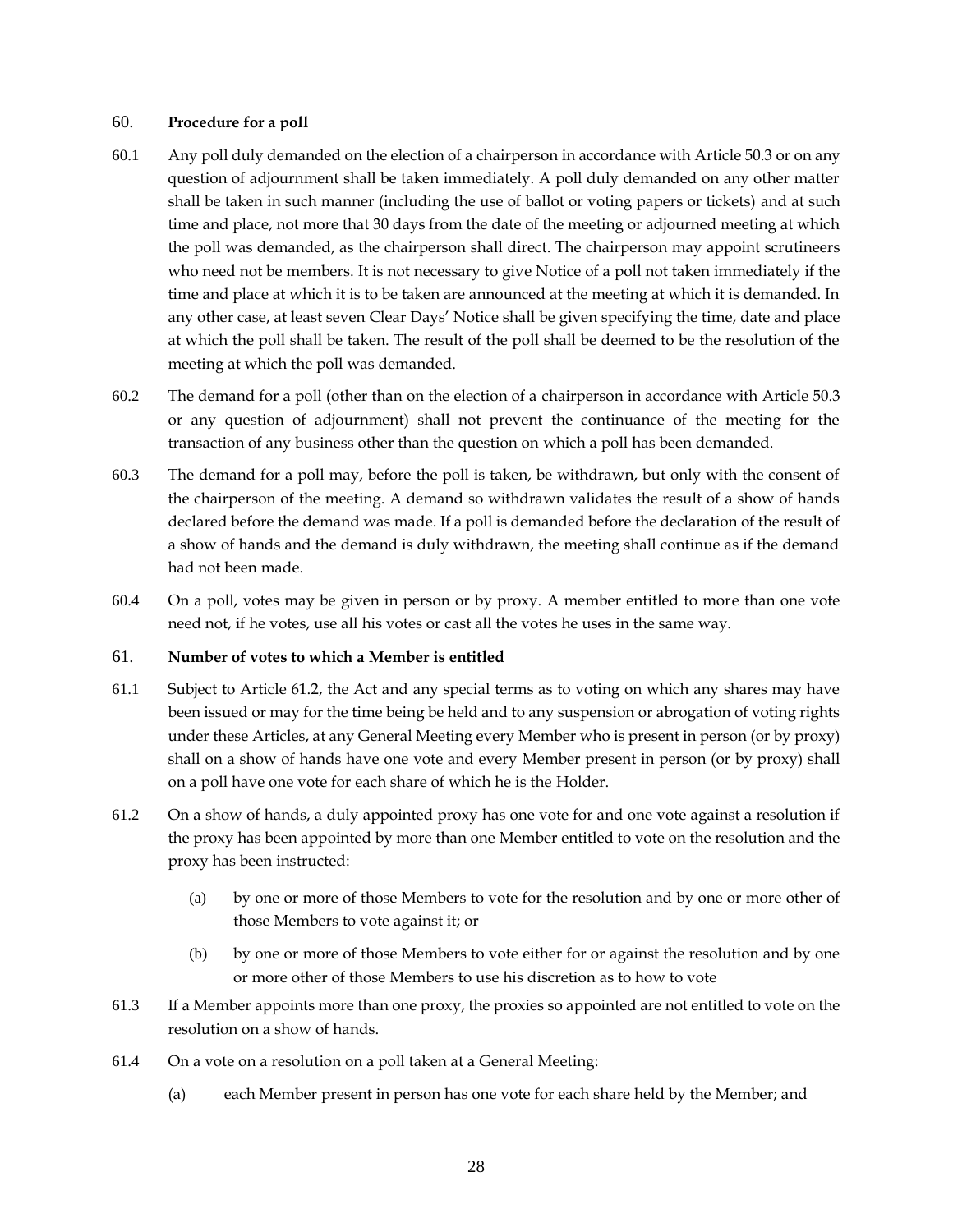- (b) each proxy present who has been duly appointed by a Member has one vote for each share in respect of which the proxy is appointed.
- 61.5 This Article has effect subject to any rights or restrictions attached to any shares or class of shares.

# <span id="page-34-0"></span>62. **Votes of joint Holders of shares**

- 62.1 For joint Holders of shares, only the first named Holder shall vote (and any proxies duly authorised by the first named Holder) may be counted.
- 62.2 For the purposes of this Article, the first named Holder of a share is determined by the order in which the names of the joint Holders appear in the Register.

# <span id="page-34-1"></span>63. **Votes of mentally disordered members**

63.1 A member who is a Mentally Disordered Person may vote, whether on a show of hands, by proxy or on a poll, by the member's committee, receiver, guardian or other person in the nature of a committee, receiver or guardian appointed by the court.

# <span id="page-34-2"></span>64. **Voting by Proxy**

- 64.1 A Member may appoint another person as proxy to exercise all or any of his rights to attend and to speak and to vote (both on a show of hands and on a poll) on a resolution or amendment of a resolution, or on other business arising, at a meeting or meetings of the Company. Unless the contrary is stated in it, the appointment of a proxy shall be deemed to confer authority to exercise all such rights, as the proxy thinks fit. A proxy need not be a Member.
- 64.2 A Member may appoint more than one proxy in relation to a meeting, provided that each proxy is appointed to exercise the rights attached to different shares held by the Member. When two or more valid but differing appointments of proxy are delivered or received for the same share for use at the same meeting, the one which is last validly delivered or received (regardless of its date or the date of its execution) shall be treated as replacing and revoking the other or others as regards that share. If the Company is unable to determine which appointment was last validly delivered or received, none of them shall be treated as valid in respect of that share.
- 64.3 The appointment of a proxy shall (unless the contrary is stated in it) be valid for an adjournment of the meeting as well as for the meeting or meetings to which it relates. The appointment of a proxy shall be valid for 12 months from the date of execution or, in the case of an appointment of proxy delivered by Electronic Means, for 12 months from the date of delivery unless otherwise specified by the Board.

# <span id="page-34-3"></span>65. **Content of proxy Notices**

- <span id="page-34-4"></span>65.1 A proxy may validly be appointed only by a Notice that:
	- (a) states the name and address of the Member appointing the proxy;
	- (b) identifies the person appointed to be that Member's proxy and the meeting in relation to which that person is appointed;
	- (c) is authenticated, or is signed on behalf of the Member appointing the proxy, or, if the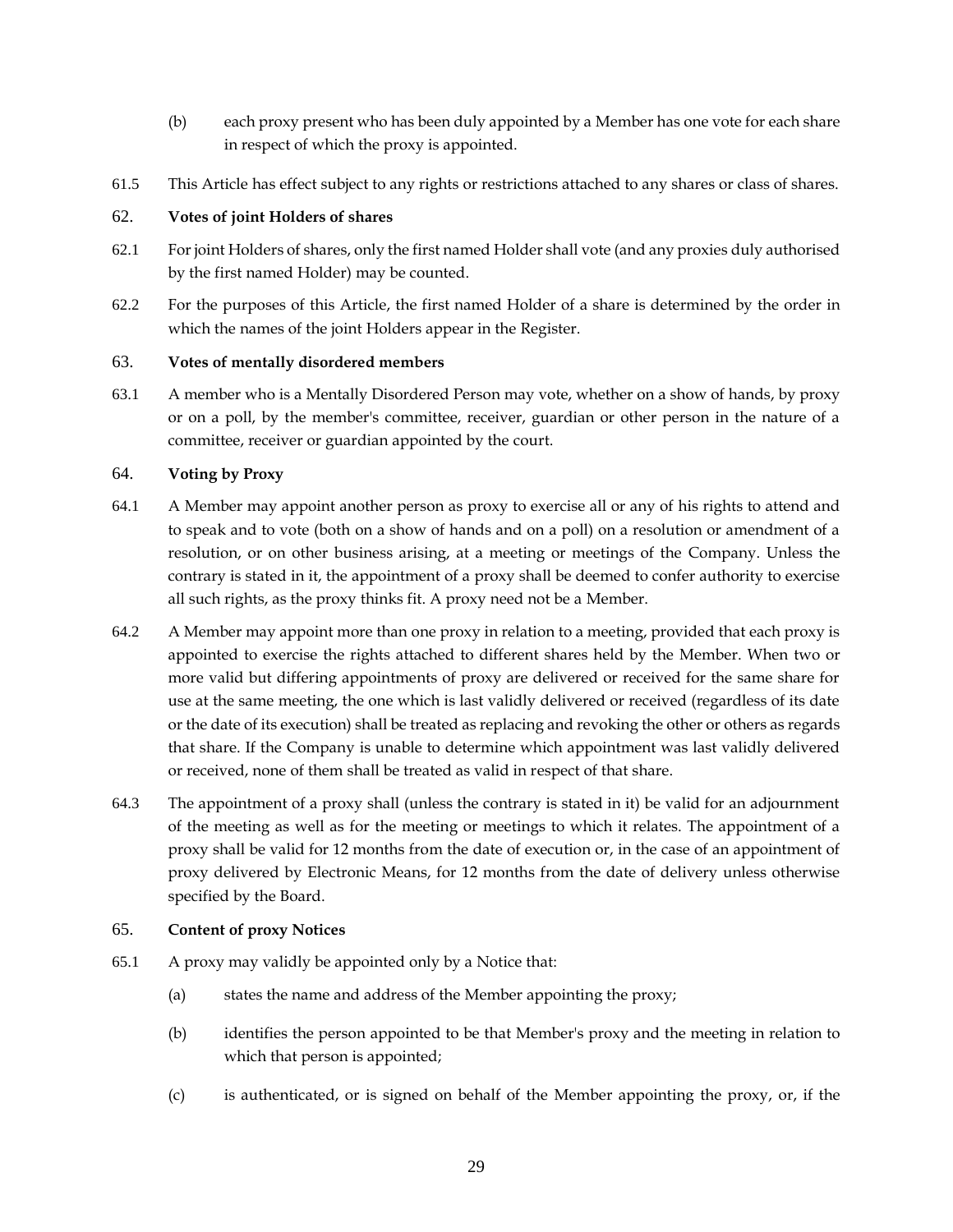appointor is a corporation, under its seal or signed by a duly authorised officer or attorney or other person authorised to sign; and

- (d) is delivered to the Company in accordance with these Articles and any instructions contained in the Notice of the General Meeting in relation to which the proxy is appointed.
- <span id="page-35-0"></span>65.2 The Company may require proxy Notices to be delivered in a particular form, and may specify different forms for different purposes. Unless otherwise specified by the Board, an instrument appointing a proxy shall be in the following form or a form as near thereto as circumstances admit:

# **WPP SCANGROUP PLC**

I/We ………………………..…….........................………… of ………………………………….. , being a Member/Members of the above-named Company, hereby appoint…………………….of ………………………………or failing him/her ……………………………….. of, as my/our proxy to vote for me/us on my/our behalf at the [annual\*] General Meeting of the Company to be held on the ……………………day of ………..20……… and at any adjournment thereof.

Signed this …………………………day of ……………………20……"

*\*Strike out whichever is not desired'*

- 65.3 Where the Board considers in its discretion that it is desirable to afford the members an opportunity of voting for or against a resolution or a number of resolutions, the instrument appointing a proxy shall follow the form set out in Article [65.2](#page-35-0) or a form as near thereto as circumstances admit, but with the addition of the following phrases, either:
	- (a) This form is to be used \*in favour of/against the resolution. Unless otherwise instructed, the proxy may vote or abstain as he thinks fit.

*\*Strike out whichever is not desired";* 

or

(b) Please indicate with an  $X$  in the spaces below how you wish your votes to be cast. Either place your X in the "For" column if you wish to vote in favour of the specified resolution, or place your X in the "Against" column if you wish to vote against the specified resolution. If you place an  $X$  in both columns in respect of the same resolution your vote shall be spoilt and shall not count. If you do not place an X against the resolution(s) the proxy may vote or abstain as he thinks fit.

|              | For/Yes | Against/No |
|--------------|---------|------------|
| resolution 1 |         |            |
| resolution 2 |         |            |

- 65.4 If the Company requires or allows a Proxy Notice to be delivered to it in Electronic Form, it may require the delivery to be properly protected by a security arrangement it may specify.
- 65.5 A Proxy Notice may specify how the proxy appointed under it is to vote (or that the proxy is to abstain from voting) on one or more resolutions dealing with any business to be transacted at a General Meeting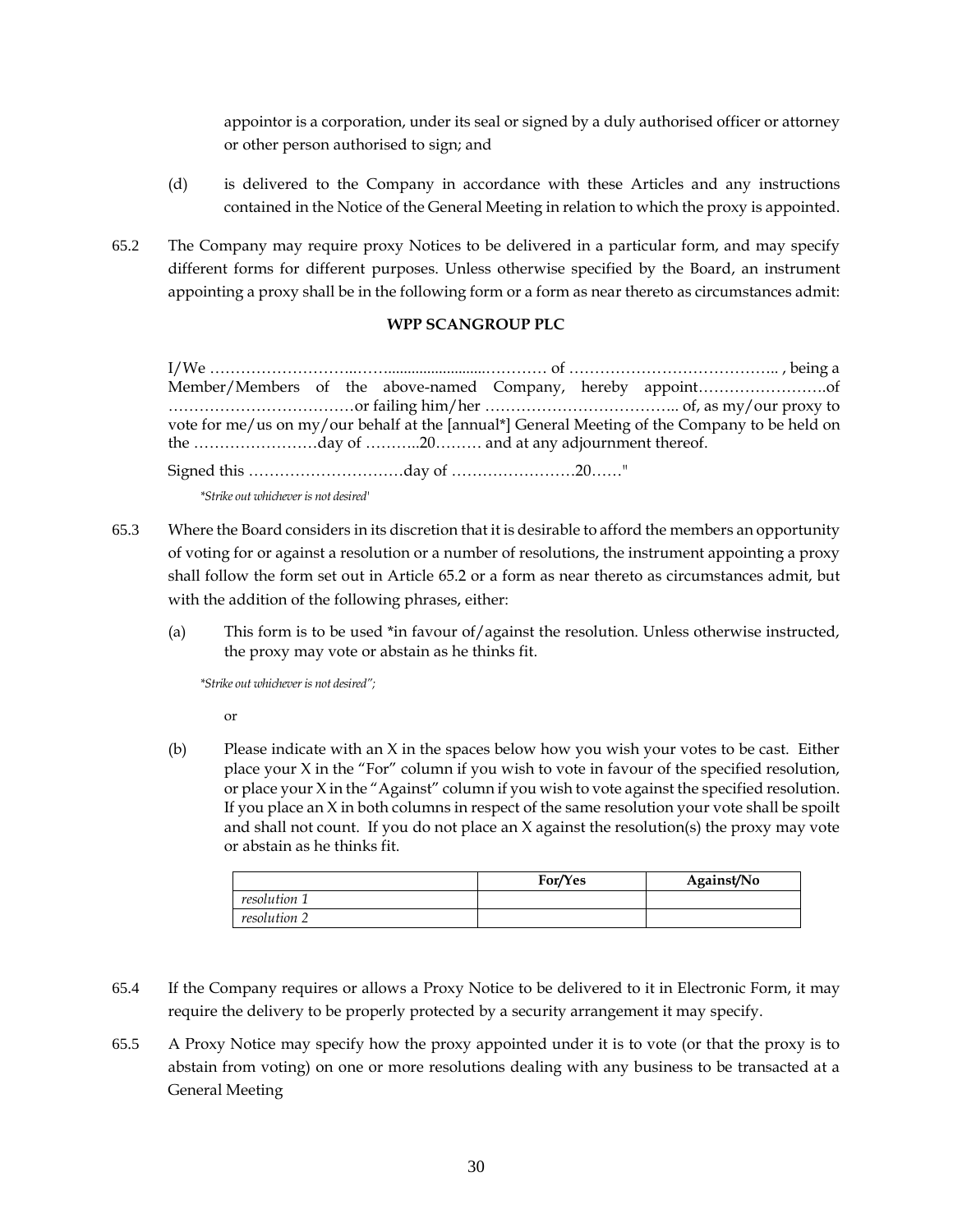- 65.6 Unless a Proxy Notice indicates otherwise, the Notice is taken:
	- (a) to give the person appointed under it discretion as to how to vote on any ancillary or procedural resolutions put to the General Meeting; and
	- (b) to appoint that person as a proxy in relation to any adjournment of the General Meeting to which it relates as well as the meeting itself.

### <span id="page-36-0"></span>66. **Execution of appointment of proxy on behalf of member appointing the proxy**

66.1 If a Proxy Notice is not authenticated, the Proxy Notice shall be effective only if it is accompanied by written evidence of the authority of the person who executed the appointment on behalf of the Member.

### <span id="page-36-1"></span>67. **Delivery of proxy Notice**

- <span id="page-36-3"></span>67.1 A Proxy Notice does not take effect unless it is received by the Company-
	- (a) for a General Meeting or adjourned General Meeting, at least 48 hours before the time fixed for holding the meeting or adjourned meeting;
	- (b) for a poll taken more than 48 hours after it was demanded, at least 24 hours before the time fixed for taking the poll;
	- (c) in the case of an instrument of proxy in hard copy form, at the office, or another place in specified in the Notice convening the meeting or in the form of appointment of proxy or other accompanying document sent by the Company in relation to the meeting (a "**proxy notification address**") and
	- (d) in the case of an appointment of a proxy sent by Electronic Means, at the proxy notification electronic address where the Company has given an electronic address (a "**proxy notification electronic address**"):
		- (i) in the Notice calling the meeting;
		- (ii) in an instrument of proxy sent out by the Company in relation to the meeting;
		- (iii) in an invitation to appoint a proxy issued by the Company in relation to the meeting; or
		- (iv) on a website maintained by or on behalf of the Company on which any information relating to the meeting is required by the Act to be kept.
- <span id="page-36-2"></span>67.2 The Board may decide, either generally or in any particular case, to treat a proxy appointment as valid notwithstanding that the appointment or any of the information required under Article [65.1](#page-34-4) has not been received in accordance with the requirements of this Article.
- 67.3 Subject to Article [67.2,](#page-36-2) if the proxy appointment and any of the information required under Article [65.1](#page-34-4) is not received in the manner set out in Article [67.1,](#page-36-3) the appointee shall not be entitled to vote in respect of the shares in question.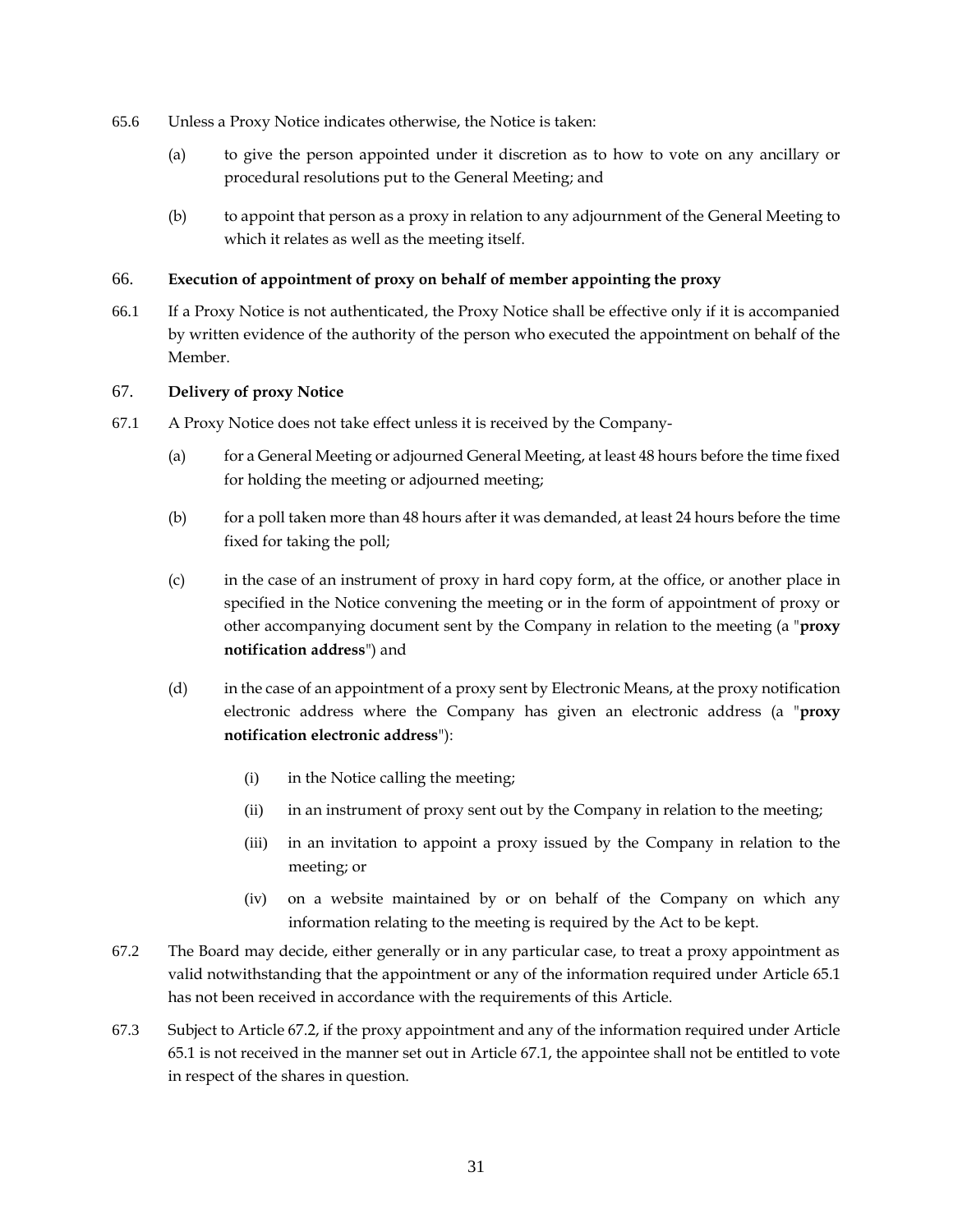#### <span id="page-37-0"></span>68. **Revocation of proxy**

- 68.1 An appointment under a Proxy Notice may be revoked by delivering to the Company a Notice given by or on behalf of the person by whom or on whose behalf the Proxy Notice was given.
- 68.2 A Notice revoking the appointment only takes effect if it is received by the Company:
	- (a) for a General Meeting or adjourned General Meeting, at least 48 hours before the time fixed for holding the meeting or adjourned meeting; and
	- (b) for a poll taken more than 48 hours after it was demanded, at least 24 hours before the time fixed for taking the poll.
	- (c) for a Notice of revocation in hardcopy form, at the office, or another place specified in the Notice convening the meeting or in the form of appointment of proxy or other accompanying document sent by the Company in relation to the meeting (a "**proxy notification address**") and
	- (d) Delivery or receipt of an appointment of proxy does not prevent a member attending and voting in person at the meeting or an adjournment of the meeting or on a poll.
	- (e) in the case of a revocation of proxy sent by Electronic Means, at the proxy notification electronic address where the Company has given an electronic address (a "**proxy notification electronic address**"):
		- (i) in the Notice calling the meeting;
		- (ii) in an instrument of proxy sent out by the Company in relation to the meeting;
		- (iii) in an invitation to appoint a proxy issued by the Company in relation to the meeting; or
		- (iv) on a website maintained by or on behalf of the Company on which any information relating to the meeting is required by the Act to be kept.

# <span id="page-37-1"></span>69. **Effect of member's voting in person on proxy's authority**

- 69.1 A proxy's authority in relation to a resolution is to be regarded as revoked if the Member who has appointed the proxy:
	- (a) attends in person the General Meeting at which the resolution is to be decided; and
	- (b) exercises, in relation to the resolution, the voting right attached to the shares in respect of which the proxy is appointed.
- 69.2 A Member who is entitled to attend, speak or vote (either on a show of hands or on a poll) at a General Meeting remains so entitled in respect of the meeting or any adjournment of it, even though a valid Proxy Notice has been delivered to the Company by or on behalf of the member.

# <span id="page-37-2"></span>70. **Effect of proxy votes in case of death, mental disorder, etc. of member appointing the proxy**

<span id="page-37-3"></span>70.1 A vote given in accordance with the terms of a Proxy Notice is valid despite: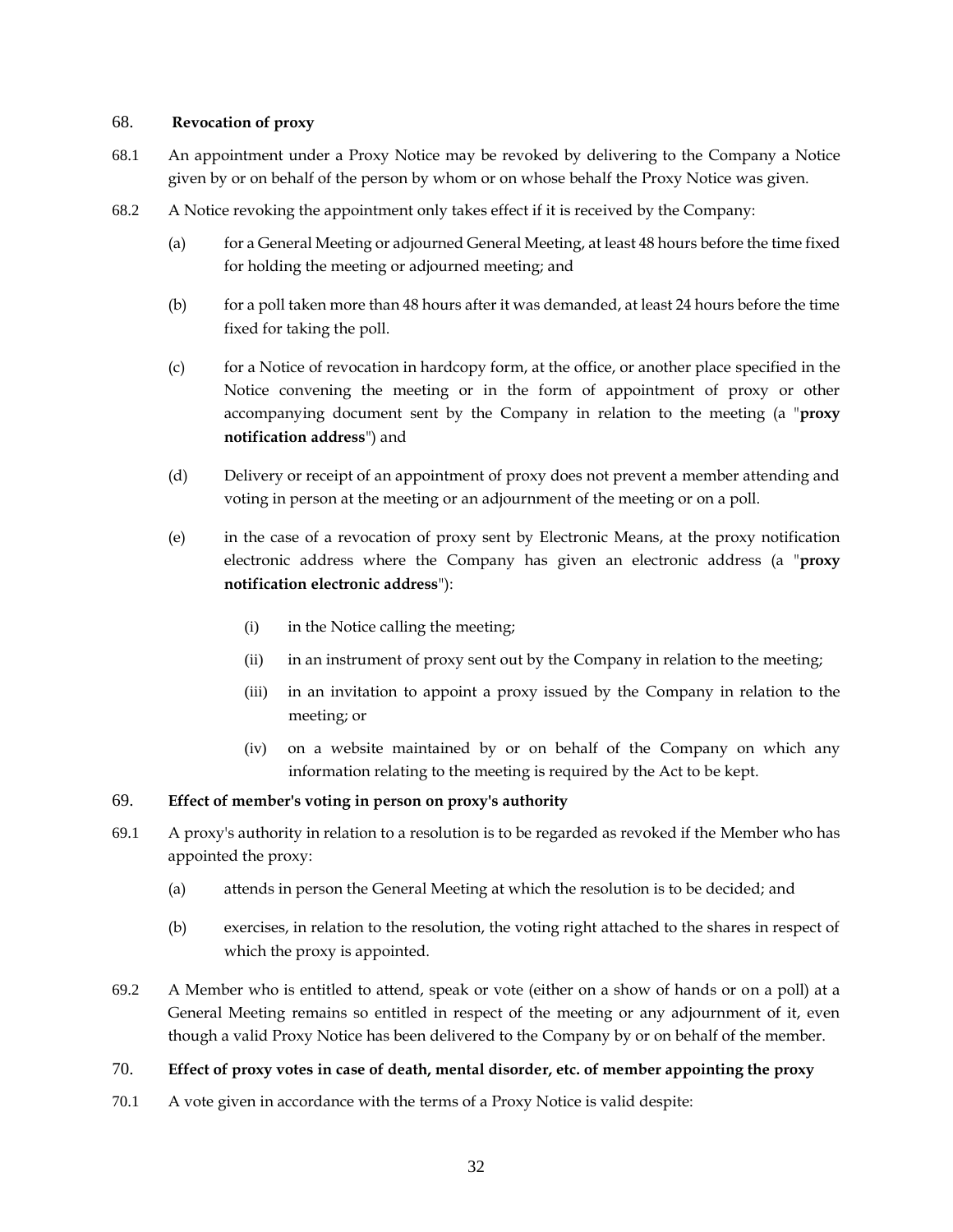- (a) the previous death or mental disorder of the Member appointing the proxy;
- (b) the revocation of the appointment of the proxy or of the authority under which the appointment of the proxy is executed; or
- (c) the transfer of the share in respect of which the proxy is appointed.
- 70.2 Article [70.1](#page-37-3) does not apply if Notice of the death, mental disorder, revocation or transfer is received by the Company:
	- (a) for a General Meeting or adjourned General Meeting, at least 48 hours before the time appointed for holding the meeting or adjourned meeting; and
	- (b) for a poll taken more than 48 hours after it was demanded, at least 24 hours before the time appointed for taking the poll.

# <span id="page-38-0"></span>71. **Amendments to proposed resolutions**

- 71.1 An ordinary resolution to be proposed at a General Meeting may be amended by ordinary resolution if:
	- (a) Notice of the proposed amendment is given to the Company Secretary in writing; and
	- (b) the proposed amendment does not, in the reasonable opinion of the person presiding at the meeting, materially alter the scope of the resolution.
- 71.2 The Notice is required to be given by a person entitled to vote at the General Meeting at which it is to be proposed at least 48 hours before the meeting is to take place (or a later time if the person presiding at the meeting so determines).
- 71.3 A special resolution to be proposed at a General Meeting may be amended by ordinary resolution if:
	- (a) the person presiding at the meeting proposes the amendment at the meeting at which the special resolution is to be proposed; and
	- (b) the amendment merely corrects a grammatical or other non-substantive error in the special resolution.
- 71.4 With the consent of the person presiding at the meeting, an amendment may be withdrawn by its proposer before it is voted on.
- 71.5 If the person presiding at the meeting, acting in good faith, wrongly decides that an amendment to a resolution is out of order, the vote on that resolution remains valid unless the court orders otherwise.

# <span id="page-38-1"></span>72. **Corporate representatives**

72.1 A corporation (whether or not a company within the meaning of the Act) which is a member may, by resolution of its Directors or other governing body, authorise such person as it thinks fit to act as its representative (or, as the case may be, representatives) at any meeting of the Company or at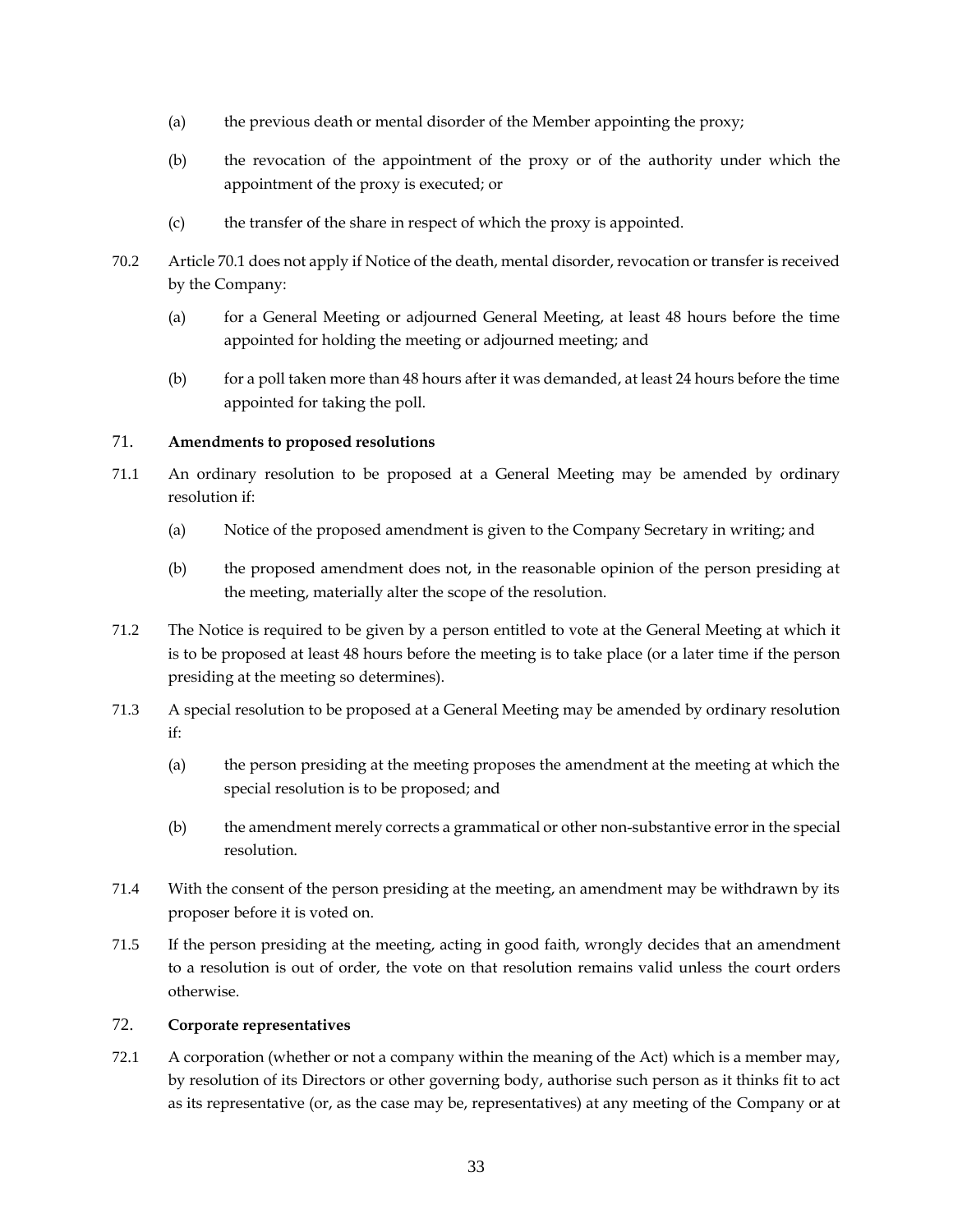any separate meeting of the Holders of any class of shares.

- 72.2 Any person so authorised shall be entitled to exercise the same powers on behalf of the corporation (in respect of that part of the corporation's holdings to which the authority relates) as the corporation could exercise if it were an individual member.
- 72.3 The corporation shall for the purposes of these Articles be deemed to be present in person and at any such meeting if a person so authorised is present at it, and all references to attendance and voting in person shall be construed accordingly.
- 72.4 A Director, the Company Secretary or some person authorised for the purpose by the Company Secretary may require the representative to produce a certified copy of the resolution so authorising him or such other evidence of his authority reasonably satisfactory to them before permitting him to exercise his powers.
- 72.5 A vote given or a poll demanded by a corporate representative shall be valid notwithstanding that he is no longer authorised to represent the member unless Notice of the revocation of appointment was delivered in writing to the Company at such place or address and by such time as is specified in Article [68](#page-37-0) for the revocation of the appointment of a proxy.

### **CLASS MEETINGS**

### <span id="page-39-1"></span><span id="page-39-0"></span>73. **Application of rules to class meetings**

- 73.1 All the provisions in these Articles as to General Meetings shall apply, with any necessary modifications, to every class meeting.
- 73.2 The Board may convene a class meeting whenever it thinks fit and whether or not the business to be transacted involves a variation or abrogation of class rights.

### **SHARES AND DISTRIBUTIONS**

### <span id="page-39-3"></span><span id="page-39-2"></span>74. **Share capital**

74.1 At the date of adoption of these Articles the share capital of the Company is  $[\bullet]$ divided into  $[\bullet]$ 

# <span id="page-39-4"></span>75. **Issue of shares**

- 75.1 Subject to the provisions of the Act and these Articles, the shares shall be at the disposal of the Directors and they may allot, grant options over or otherwise deal with or dispose of them to such persons, at such time and generally on such terms and conditions as they think proper, but so that no shares shall be issued at a discount.
- 75.2 The Directors may, on the issue of shares, differentiate between the holders as to the amount of calls to be paid and the times of payment.

# <span id="page-39-5"></span>76. **Further issues of shares: authority**

76.1 Save to the extent authorised by these Articles, or authorised from time to time by an ordinary resolution of the shareholders, the Directors shall not exercise any power to allot shares or to grant rights to subscribe for, or to convert any security into, any shares in the Company.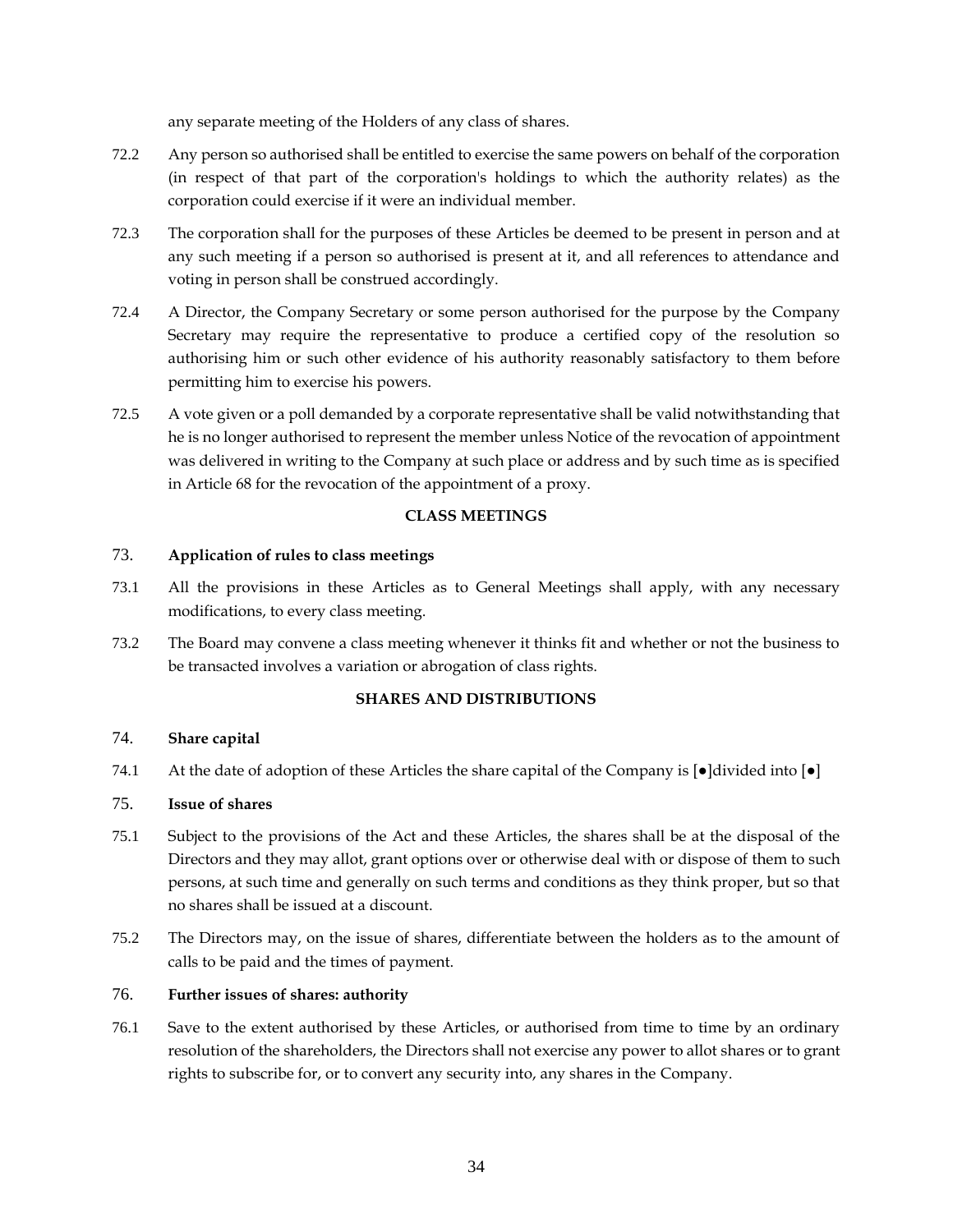### <span id="page-40-0"></span>77. **Further issues of shares: Pre-emption rights**

77.1 Pursuant to the Act, unless otherwise determined by ordinary resolution of the Company in General Meeting, and except in the case of the issue of shares pursuant to any rights previously conferred by or in accordance with these Articles, whenever the Board proposes to issue any shares it shall offer them in the first instance to existing Members in a rights issue made in proportion as nearly as may be to the number of existing shares held by them, as at the date of the offer, but subject to such exclusions or other arrangements as the Board considers to be necessary or expedient.

### <span id="page-40-1"></span>78. **Powers to issue different classes of shares**

- 78.1 Without affecting any special rights previously conferred on the Holders of any existing shares or class of shares, the Company may issue shares that have:
	- (a) preferred, deferred or other special rights; or
	- (b) any restrictions, whether in regard to Dividend, voting, return of capital or otherwise, that the Company may from time to time by ordinary resolution determine.

# <span id="page-40-2"></span>79. **Prohibition of dealing in Company's shares**

79.1 Except as may be permitted by the Act the Company shall not give, whether directly or indirectly and whether by means of a loan, guarantee, the provision of security or otherwise, any financial assistance for the purpose of or in connection with a purchase or subscription made or to be made by any person of or for any shares in the Company or in its holding Company (if any) nor shall the Company make a loan for any purpose whatsoever on the security of its shares or those of its holding Company (if any).

# <span id="page-40-3"></span>80. **Redeemable Shares**

80.1 Subject to the Act and to any rights attaching to existing shares, any share may be issued which can be redeemed or is liable to be redeemed at the option of the Company or the Holder. The Board may determine the terms, conditions and manner of redemption of any redeemable shares which are issued. Such terms and conditions shall apply to the relevant shares as if the same were set out in these Articles.

# <span id="page-40-4"></span>81. **Modification of rights**

- 81.1 If at any time the capital is divided into different classes of shares, all or any of the rights and privileges attached to any class (unless otherwise provided by the terms of issue of the shares of that class) may, subject to the provisions of the Act, whether or not the Company is being wound up, be varied with the consent in writing of the Holders of three-fourths of the issued shares of that class or with the sanction of a special resolution passed at a separate General Meeting of the Holders of the shares of that class. To every such separate General Meeting all the provisions hereinafter contained relating to General Meetings shall, mutatis mutandis, apply, except that the quorum thereof shall be two Members at least holding or representing by proxy one-third of the nominal amount of the issued shares of that class.
- 81.2 The rights conferred upon the Holders of the shares of any class issued with preferred or other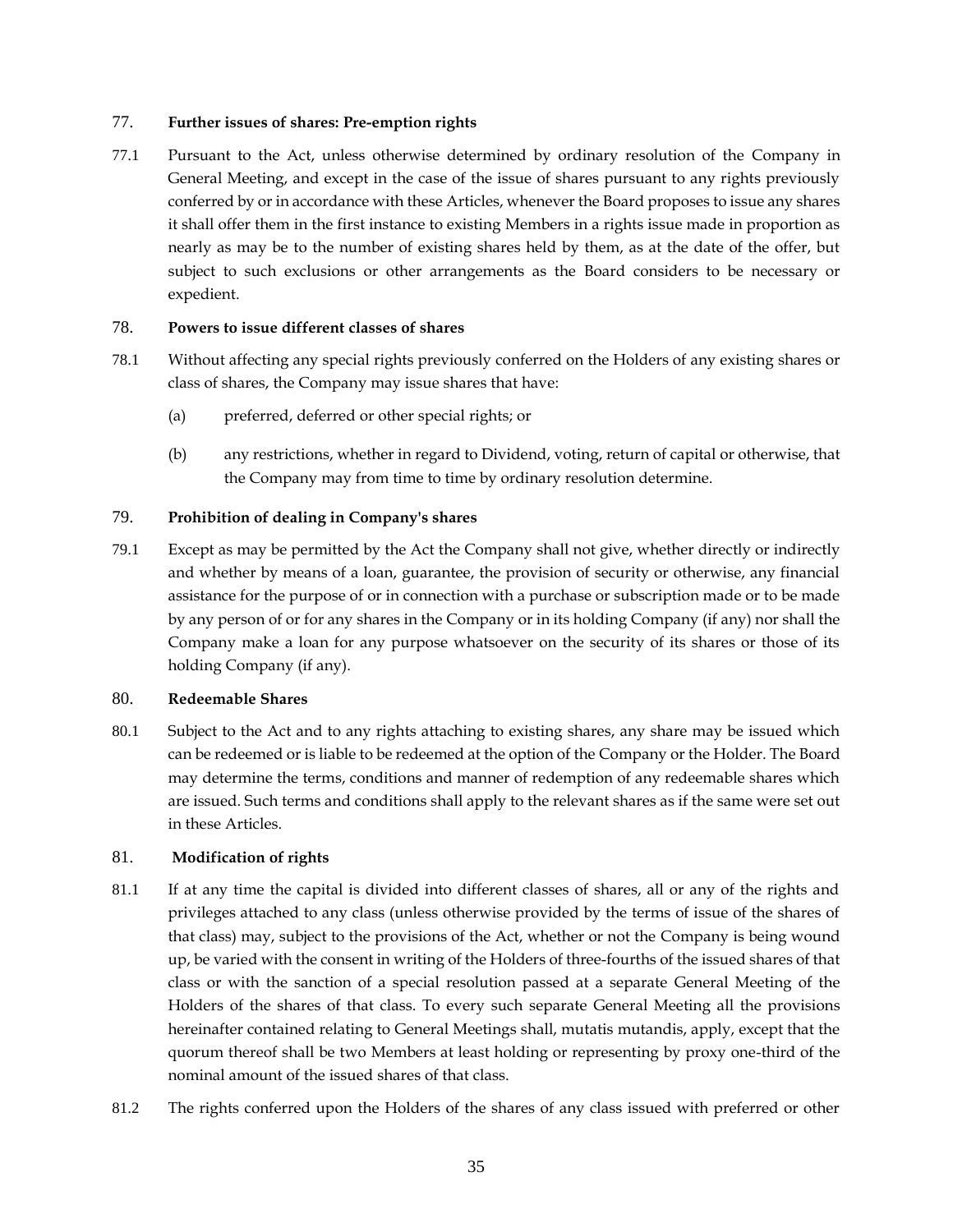rights shall, unless otherwise expressly provided by the terms of issue of the shares of that class, be deemed not to be varied by the creation or issue of further shares ranking *pari passu* therewith.

# <span id="page-41-0"></span>82. **Pari passu issues**

82.1 If new shares are created or issued which rank equally with any other existing shares, the rights of the existing shares will not be regarded as changed or abrogated unless the terms of the existing shares expressly say otherwise.

# <span id="page-41-1"></span>83. **Payment of commissions on subscription for shares**

- 83.1 If the conditions in Article [83.2](#page-41-3) are satisfied, the Company may pay a commission to a person under the Act (*Permitted commissions*).
- <span id="page-41-3"></span>83.2 The conditions are that:
	- (a) the commission paid or agreed to be paid does not exceed 10 per cent of the price at which the shares in respect of which the commission is paid are issued;
	- (b) if those shares are offered to the public for subscription, the Company, before making the payment, discloses the amount or rate of the commission in the prospectus for the public offer; and
	- (c) if those shares are not offered to the public for subscription, the Company, before making the payment, discloses the amount or rate of the commission in any circular or Notice issued by the Company inviting subscriptions for those shares.
- 83.3 The commission may be paid-
	- (a) in cash;
	- (b) Fully Paid or Partly Paid shares; or
	- (c) partly in one way and partly in the other.
- 83.4 The Company may also on any issue of shares pay a brokerage that is lawful.

#### <span id="page-41-2"></span>84. **Calls on Shares**

- 84.1 Subject to the terms of allotment of shares, the Board may, from time to time, make calls upon the Members as it thinks fit in respect of any monies unpaid on their shares (whether in respect of the nominal value of the shares or by way of premium) and each member shall, subject to the Company giving to him at least fourteen (14) days' notice (the "Call Notice") specifying the time or times and place of payment, pay to the Company at the time or times and place so specified, the amount called on his shares. A call may be revoked or postponed as the Board may determine.
- 84.2 A call shall be deemed to have been made at the time when the resolution of the Board authorising the call was passed and may be required to be paid by instalments.
- 84.3 Liability to pay a call is not extinguished or transferred by transferring the shares in respect of that share.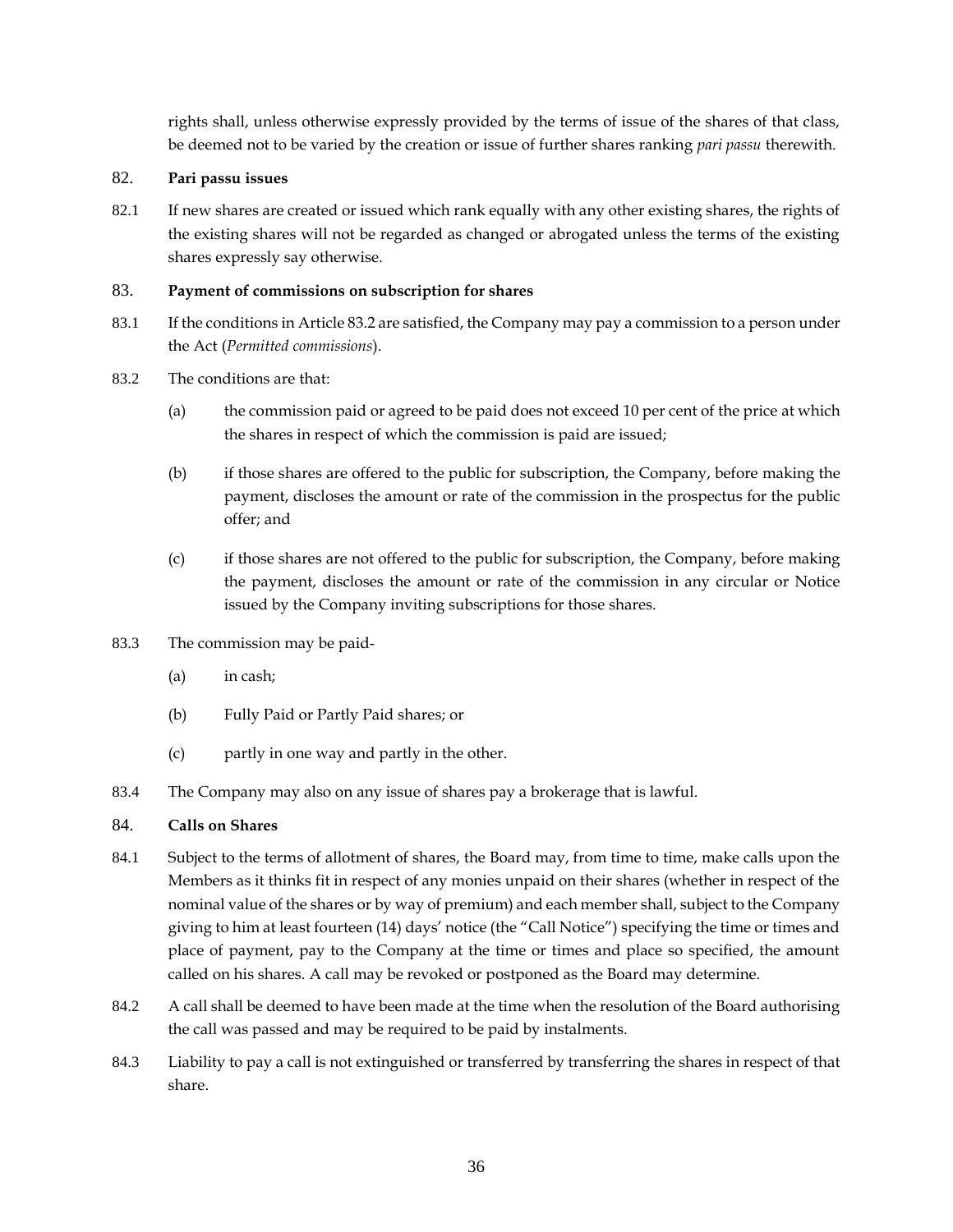- 84.4 The joint Holders of a share shall be jointly and severally liable to pay all calls in respect thereof.
- 84.5 If a sum called in respect of a share is not paid before or on the day appointed for payment thereof, the person from whom the sum is due shall pay all costs, charges and expenses that the Company may have incurred by reason of such non-payment together with interest on the unpaid amount from the day appointed for payment thereof to the time of actual payment at an interest rate determined by the Board from time to time having regard to prevailing market conditions and regulatory requirements but such interest rate shall not in any case exceed ten per cent (10%) per annum. The Board may in its discretion waive payment of such costs, charges, expenses or interest wholly or in part.
- 84.6 Any sum which, by the terms of issue of a share, becomes payable on allotment or on any fixed date, whether on account of the nominal amount of the share or by way of premium, shall for the purposes of these Articles be deemed to be a call duly made and payable on the date on which, by the terms of issue, it becomes payable. In the case of non-payment, all the relevant provisions of these Articles as to payment of interest and expenses, forfeiture or otherwise shall apply as if such sum had become due and payable by virtue of a call duly made and notified.
- 84.7 The Board may, if it thinks fit, receive from any Member willing to advance it, all or any part of the monies uncalled and unpaid on any shares (whether in respect of the nominal value of the shares or the premium) held by him and may pay on all or any of the monies so advanced (until the same would, but for such advance, become presently payable) interest at a rate determined by the Board from time to time having regard to prevailing market conditions and the Statutes, and as may be agreed upon between the Board and the member paying such sum in advance.

#### **INTERESTS IN SHARES**

#### <span id="page-42-1"></span><span id="page-42-0"></span>85. **Company only bound by absolute interests**

- 85.1 Except as required by law, no person is to be recognised by the Company as holding any share on any trust.
- <span id="page-42-3"></span>85.2 Except as otherwise required by law or these Articles, the Company is not in any way to be bound by or recognise any interest in a share other than the Holder's absolute ownership of it and all the rights attaching to it.
- 85.3 Article [85.2](#page-42-3) applies even though the Company has Notice of the interest.

### <span id="page-42-2"></span>86. **Transmission of shares**

- 86.1 If a member dies, the Company may only recognise the following person or persons as having any title to a share of the deceased member :
	- (a) if the deceased member was a joint Holder of the share, the surviving Holder or Holders of the share; and
	- (b) if the deceased member was a sole Holder of the share, the legal personal representative of the deceased member.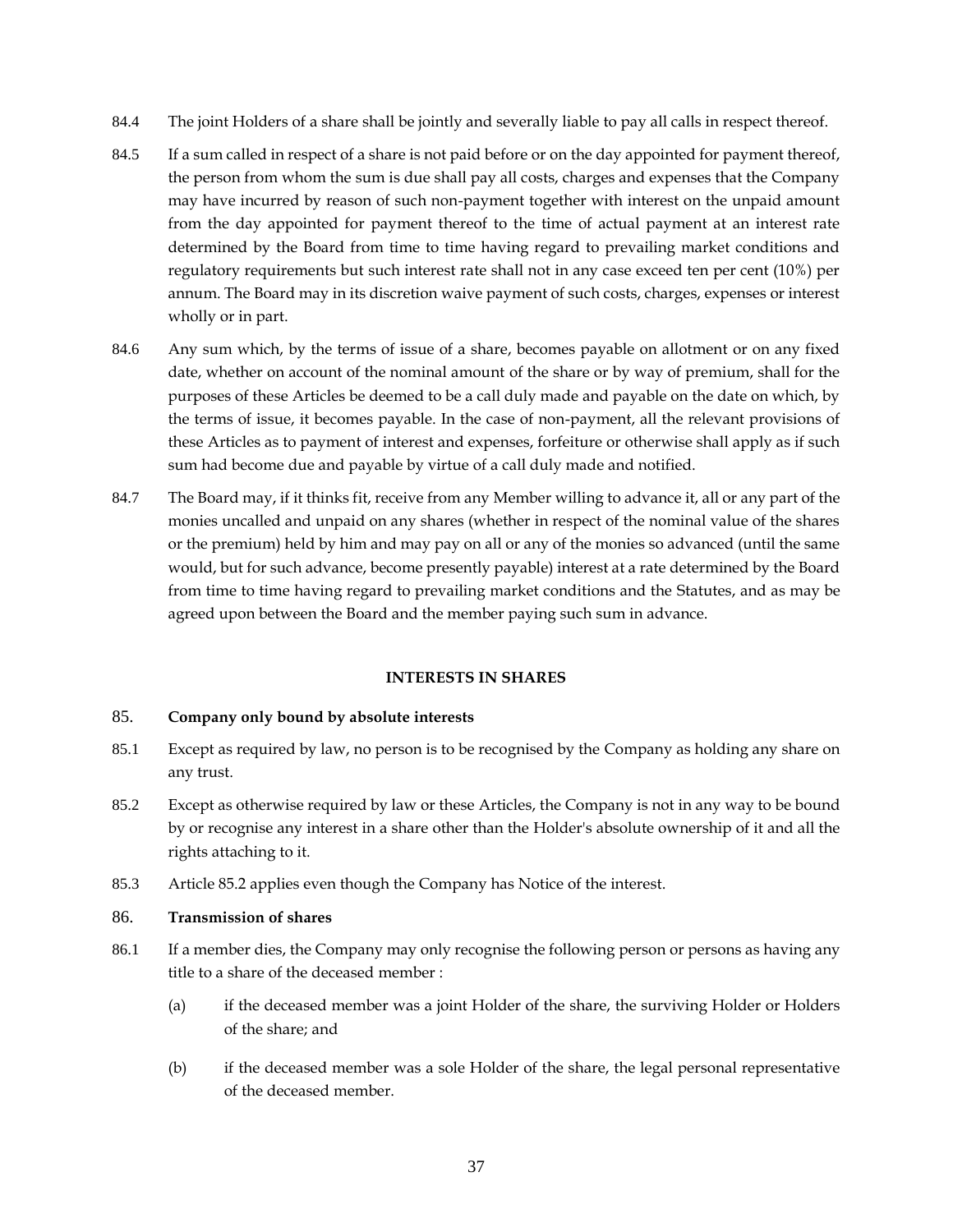86.2 Nothing in these Articles releases the estate of a deceased member from any liability in respect of a share that had been jointly held by the deceased member with other persons.

# <span id="page-43-0"></span>87. **Transmittees' rights**

- 87.1 If a Transmittee produces evidence of entitlement to the share as the Directors properly require, the Transmittee may, subject to these Articles, choose to become the Holder of the share or to have the share transferred to another person.
- 87.2 A Transmittee is entitled to the same Dividends and other advantages to which the Transmittee would be entitled if the Transmittee were the Holder of the share, except that the Transmittee is not, before being registered as a member in respect of the share, entitled in respect of it to exercise any right conferred by membership in relation to meetings of the Company.
- 87.3 If the Notice is not complied with within 90 days after the Notice is given, the Directors may withhold payment of all Dividends, bonuses or other money payable in respect of the share until the requirements of the Notice have been complied with.

### <span id="page-43-1"></span>88. **Exercise of Transmittees' rights**

- 88.1 If a Transmittee chooses to become the Holder of a share, the Transmittee shall notify the Company in writing of the choice.
- 88.2 Within 2 months after receiving the Notice, the Directors shall-
	- (a) register the Transmittee as the Holder of the share; or
	- (b) send the Transmittee a Notice of refusal of registration.
- <span id="page-43-4"></span>88.3 If the Board refuses registration, the Transmittee may request a statement of the reasons for the refusal.
- 88.4 If a request is made under Article [88.3](#page-43-4) the Directors shall within 28 days after receiving the request:
	- (a) send the Transmittee a statement of the reasons for the refusal: or
	- (b) register the Transmittee as the Holder of the share.

# <span id="page-43-2"></span>89. **Transmittees bound by prior Notices**

89.1 If a Notice is given to a member in respect of shares and a Transmittee is entitled to those shares, the Transmittee is bound by the Notice if it was given to the member before the Transmittee's name has been entered in the Register.

#### <span id="page-43-3"></span>**Forfeiture of shares**

- 89.2 If a Member fails to pay any call or instalment of a call on the day appointed for payment thereof the Board may, at any time thereafter while any part of such call or instalment remains unpaid, serve a notice on such Member requiring payment of so much of the call or instalment as is unpaid together with any interest which may have accrued and all expenses that may have been incurred by the Company by reason of such non-payment.
- 89.3 The notice shall specify a date, not than fourteen days (14) from the date of service of the notice, on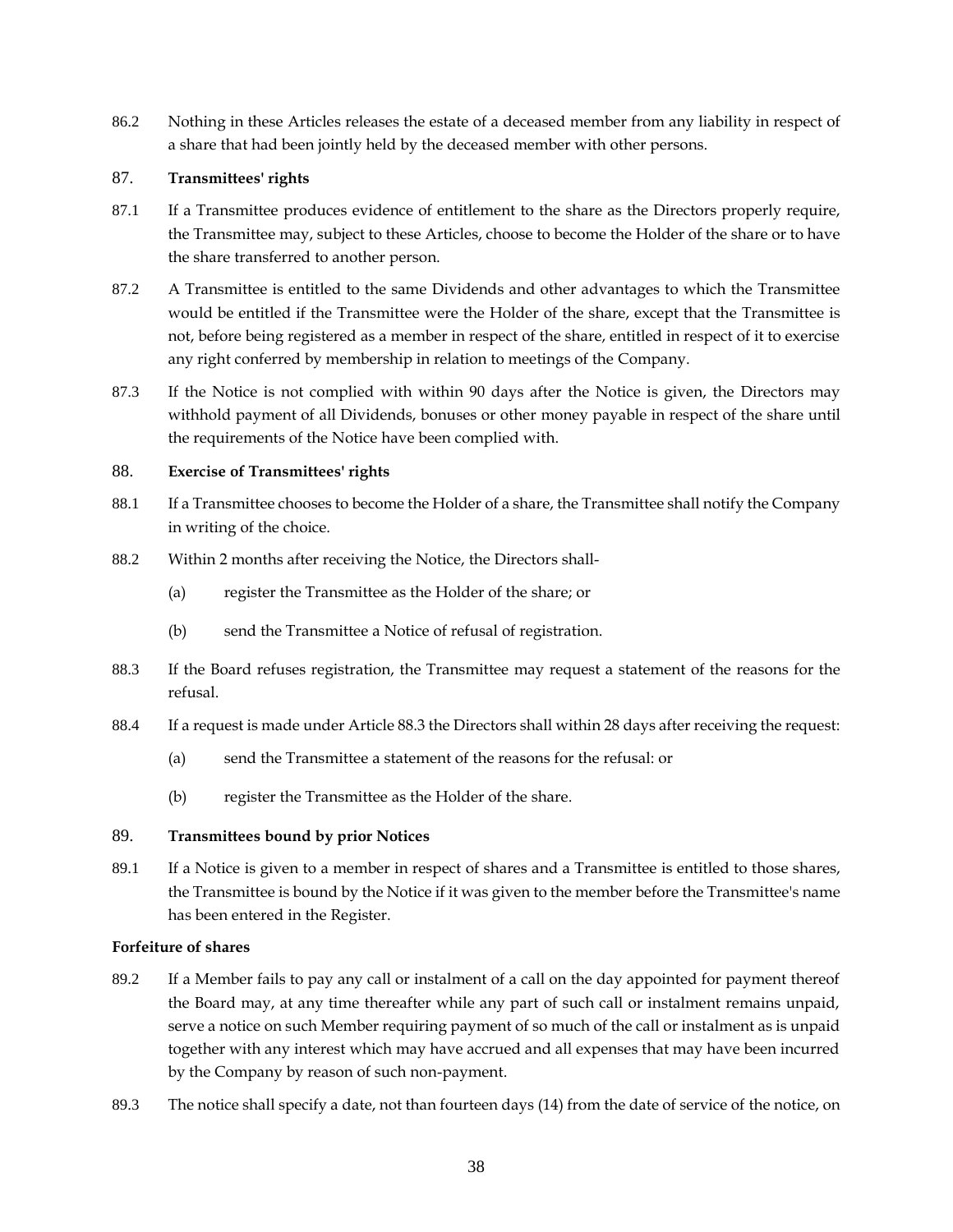or before which and the place where the payment required by the notice is to be made and how payment is to be made and shall state that, in the event of non-payment at or before the time and at the place appointed, the shares in respect of which such call was made or instalment is payable will be liable to be forfeited. The Board may accept the surrender of any shares liable to be forfeited hereunder and, in such case, references herein to forfeiture shall include surrender.

- 89.4 If the requirements of any such notice are not complied with, any shares in respect of which such notice has been given may, at any time before the payment required by the notice has been made, be forfeited by a resolution of the Board to that effect. Forfeiture shall be deemed to occur at the time of the passing of such resolution by the Board. Unless the Board decides otherwise, no Holder of forfeited shares is entitled to receive any Dividend or be present or vote (whether in person or by representative or proxy) at any meeting, on a show of hands or on a poll, or to demand a poll or exercise any other privilege as a member. Such forfeiture shall include all Dividends declared in respect of the forfeited shares and not actually paid before the forfeiture.
- 89.5 When any shares have been forfeited, notice of the forfeiture shall forthwith be given to the person who was before forfeiture the Holder of the shares or, as the case may be, to the person entitled to the shares by reason of the death or bankruptcy of the Holder but no forfeiture shall be invalidated by any omission or neglect to give such notice as aforesaid. An entry of the forfeiture or surrender shall be made in the Register.
- 89.6 Forfeited shares shall be deemed to be the property of the Company and may be sold, reallotted or otherwise disposed of as the Board may think fit but, at any time before a sale, re-allotment or other disposition, the forfeiture may be cancelled on such terms as the Board may determine. The Board may, if necessary, authorise some person to transfer a forfeited share to any other person as aforesaid.
- 89.7 A person whose shares have been forfeited shall cease to be a Member in respect of the forfeited shares and shall surrender to the Company for cancellation the certificate for the shares forfeited. The Holder shall, notwithstanding the forfeiture, remain liable to pay to the Company all monies which, at the date of forfeiture, were then payable by him to the Company in respect of the shares together with interest thereon, from and including the date of forfeiture to and including the date of payment, at a rate determined by the Board from time to time having regard to prevailing market conditions and the Statutes but such interest rate shall not in any case exceed five per cent (5%) per annum. The Company may enforce payment without being under any obligation to make allowance for the value of the shares forfeited or for any consideration received on their disposal.
- 89.8 At the time of forfeiture all interest in and all claims and demands against the Company in respect of the share and all other rights and liabilities incidental to the share as between the Holder whose share is forfeited and the Company shall be extinguished, except in respect of those rights and liabilities which are expressly saved by these Articles, or which are given or imposed by the Act on past members.
- 89.9 If the Company sells a forfeited share, the person who held it prior to its forfeiture is entitled to receive from the Company the proceeds of the sale, net of any commission, and excluding any amount that: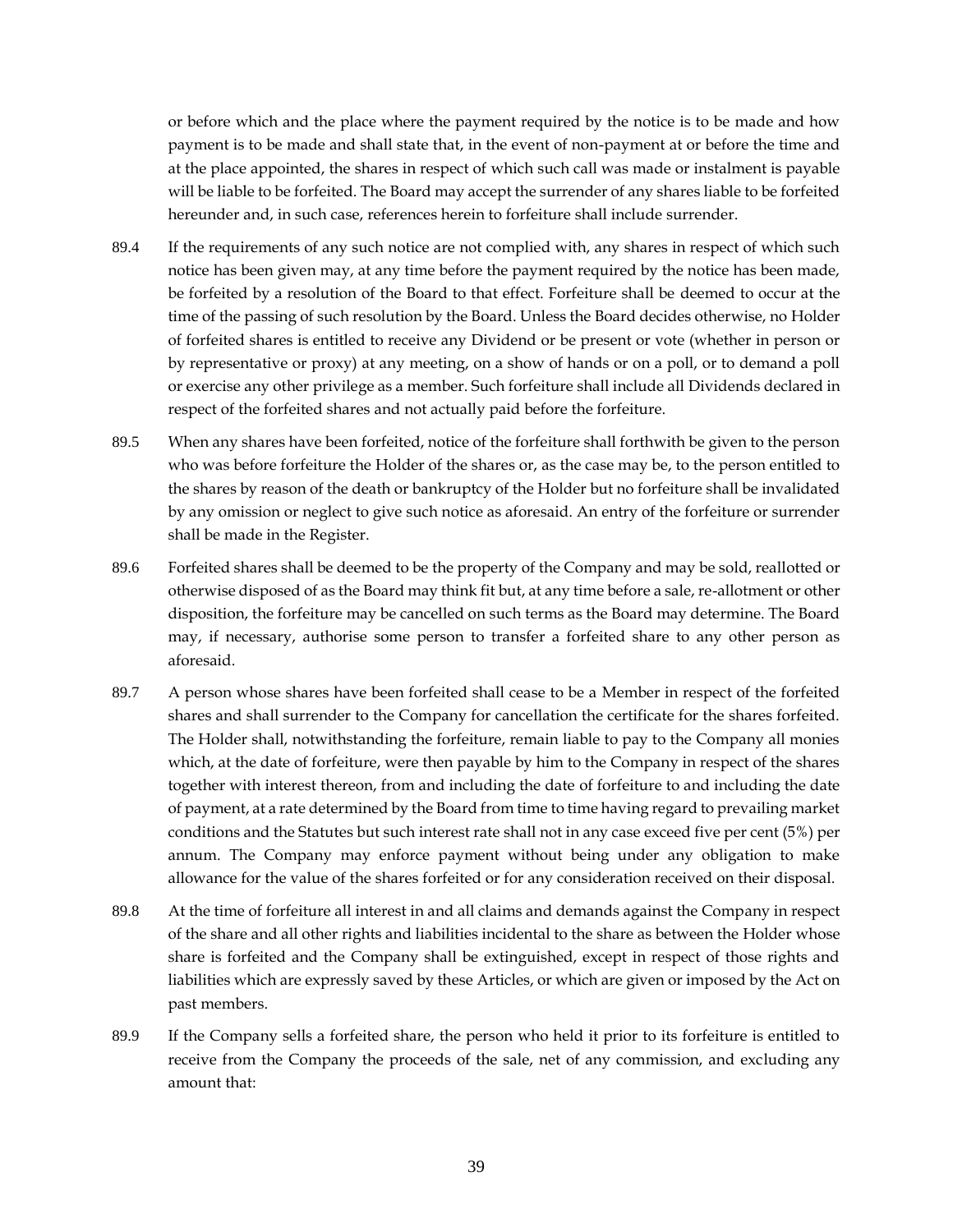- (a) was, or would have become, payable; and
- (b) had not, when the share was forfeited, been paid by that person in respect of the share.

Despite sub-Article (b), interest is not payable to such a person in respect of the proceeds and the Company is not required to account for any money earned on them.

- 89.10 A Member may surrender any share and the Director may accept the surrender of a share:
	- (c) in respect of which the Directors may serve a notice;
	- (d) that the Directors may forfeit; or
	- (e) that has been forfeited.

The effect of surrender on a share is the same as the effect of forfeiture on that share and a share that has been surrendered may be dealt with in the same way as a share that has been forfeited.

89.11 A statutory declaration that the declarant is a Director or the Secretary of the Company and that shares have been duly forfeited or surrendered or sold to satisfy a lien of the Company on a date stated in the declaration shall be conclusive evidence of the facts stated therein as against all persons claiming to be entitled to the shares. Such declaration and the receipt of the Company for the consideration, if any, given on the sale, re-allotment or disposition of the shares and the share certificate delivered to a purchaser or allottee thereof shall (subject to the execution of a transfer if the same be required) constitute a good title to the shares and the person to whom the shares are sold, re-allotted or otherwise disposed of shall be registered as the Holder thereof and shall not be bound to see to the application of the consideration (if any) nor shall his title to the shares be affected by any irregularity or invalidity in the proceedings in reference to the forfeiture, surrender, sale, re-allotment or other disposition of the shares. Where a forfeited share is to be transferred to any person for its disposal the Board may appoint some person to execute an instrument of transfer thereof.

### <span id="page-45-0"></span>90. **Destruction of documents**

- 90.1 The Company may destroy any:
	- (a) Dividend mandate or any variation or cancellation of a Dividend mandate or any notification of change of name or address, after two years from the date on which it is recorded;
	- (b) instrument of proxy which has been used for the purpose of a poll at any time after one year has elapsed from the date of use;
	- (c) instrument of proxy which has not been used for the purpose of a poll at any time after a period of one month has elapsed from the end of the meeting to which the instrument of proxy relates; or
	- (d) other document for which any entry in the Register is made, after 6 years from the date on which an entry was first made in the Register in respect of it,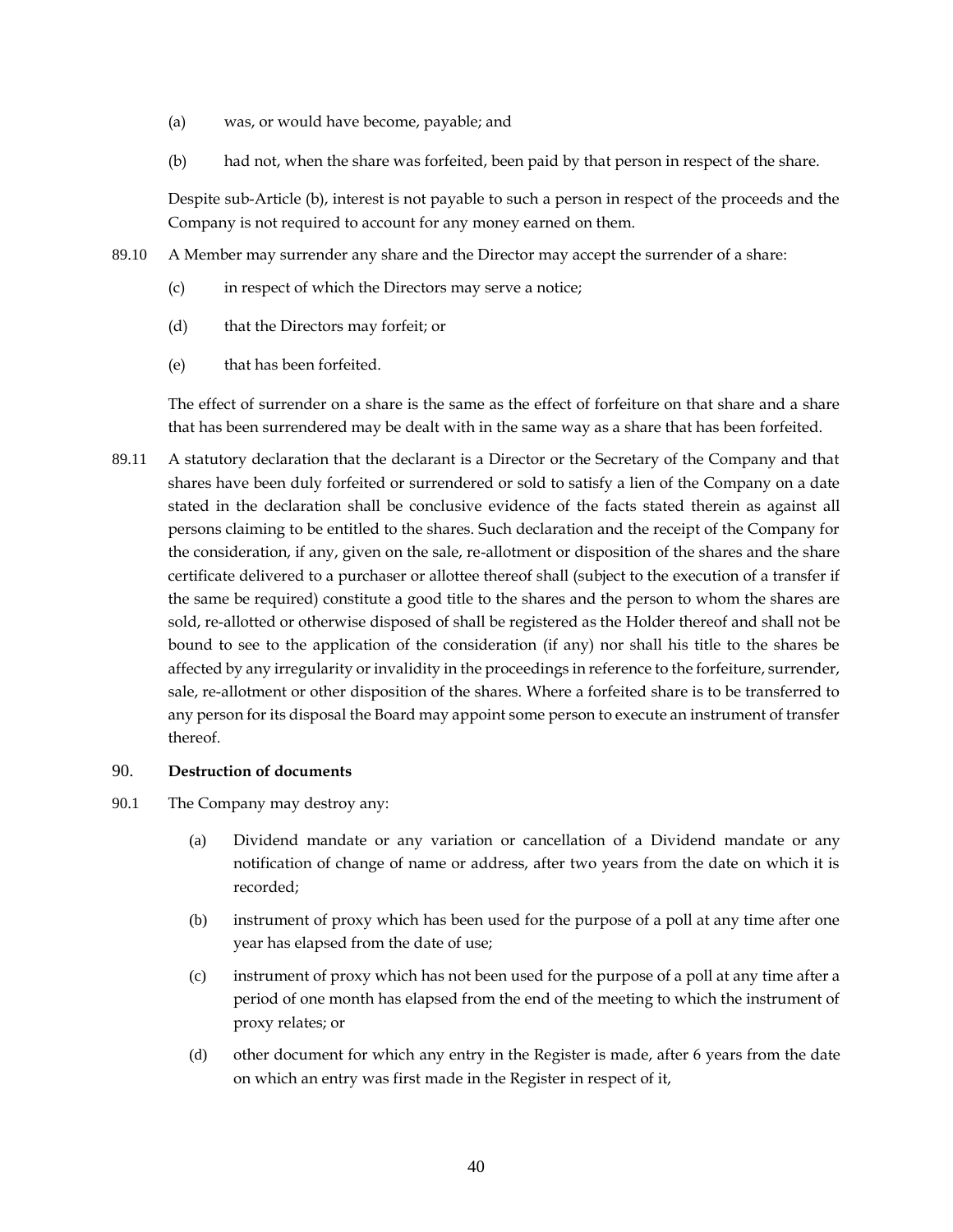provided that the Company may destroy any such type of document at a date earlier than that authorised by this Article if a copy of such document is made and retained (whether electronically, by microfilm, by digital imaging or by other similar means) until the expiration of the period applicable to the destruction of the original of such document.

- 90.2 It shall be conclusively presumed in favour of the Company that every:
	- (a) entry in the Register purporting to have been made on the basis of a document so destroyed was duly and properly made;
	- (b) instrument of transfer so destroyed was duly registered;
	- (c) other document so destroyed had been properly dealt with under its terms and was valid and effective according to the particulars in the records of the Company.
- 90.3 This Article shall only apply to the destruction of a document in good faith and without Notice of any claim (regardless of the parties to it) to which the document might be relevant. Nothing in this Article shall be construed as imposing any liability on the Company in respect of the destruction of any such document other than as provided for in this Article which would not attach to the Company in the absence of this Article. References in this Article to the destruction of any document include references to the disposal of it in any manner.

#### **CENTRAL DEPOSITORIES ACT, 2000**

### <span id="page-46-1"></span><span id="page-46-0"></span>91. **The CD Act**

91.1 The provisions of the Central Depositories Act, 2000 (the "**CD Act**") as amended or modified from time to time shall apply to the Company to the extent that any securities (as such term is defined in the CD Act) of the Company are in part or in whole immobilised or dematerialised or are required by the regulations or rules issued under the CD Act to be immobilised or dematerialised in part or in whole, as the case may be. Any provisions of these Articles that are inconsistent with the CD Act or any rules or regulations issued or made pursuant thereto shall be deemed to be modified to the extent of such inconsistencies in their application to such securities. For the purposes of these Articles, immobilisation and dematerialisation shall be construed in the same way as they are construed in the CD Act.

#### **UNCLAIMED ASSETS**

#### <span id="page-46-3"></span><span id="page-46-2"></span>92. **Dealing with unclaimed assets**

- 92.1 The Company shall, as required by the Unclaimed Financial Assets Act, deliver or pay to the Unclaimed Financial Assets Authority any unclaimed assets including but not limited to shares and dividends in the Company presumed to be abandoned or unclaimed in law and any dividends remaining unclaimed beyond prescribed statutory periods and the Board may perform such acts as may be necessary to effect such delivery or payment. Upon such delivery or payment, the unclaimed assets shall cease to remain owing by the Company and the Company shall no longer be responsible to the Member or his or her estate, for the relevant unclaimed assets.
- 92.2 To give effect to any sale of shares under this Article, the Board may authorise some person to transfer the shares in question and may enter the name of the transferee in respect of the transferred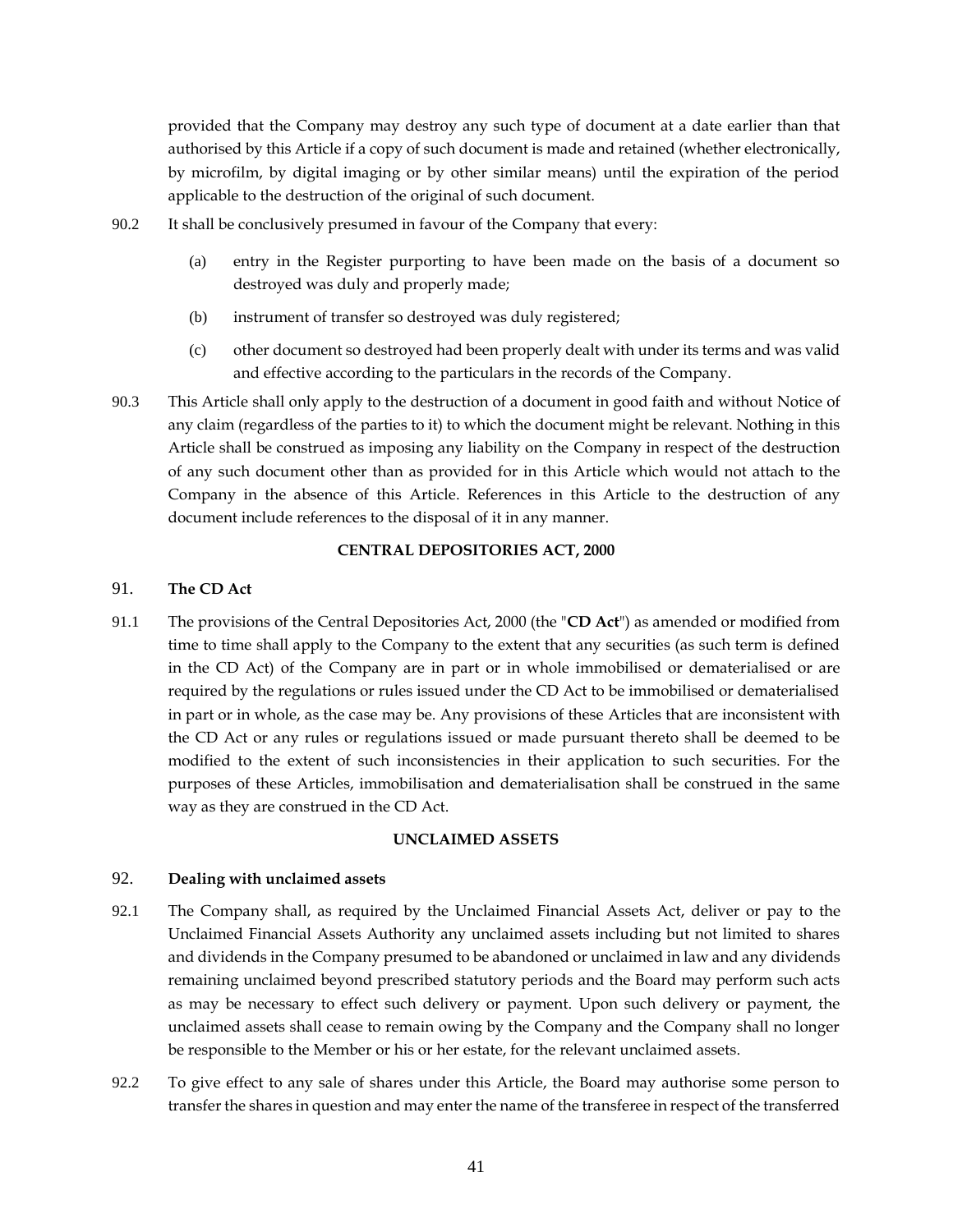shares in the Register even if no share certificate has been lodged for such shares and may issue a new certificate to the transferee. An instrument of transfer executed by that person shall be as effective as if it had been executed by the holder of, or the person entitled by transmission to, the shares. The buyer shall not be bound to see to the application of the purchase monies, nor shall his title to the shares be affected by any irregularity or invalidity in the proceedings in reference to the sale. If the shares are in uncertificated form, in accordance with the uncertificated securities rules, the Board may issue a written notification to the Operator requiring the conversion of the share to certificated form.

- 92.3 Where any securities of the Company are forfeited pursuant to these Articles after being immobilised or dematerialised, the Company shall be entitled to transfer such securities to a securities account designated by the Board for this purpose.
- 92.4 Whenever the shares of the Company are or are to be listed on a securities exchange outside Kenya the provisions of any legislation or regulation then in force in such country, in relation to the immobilisation or dematerialisation of securities or to the procedures for dealings in such securities or for their immobilisation or dematerialisation, shall apply to the Company except in so far as the same may be inconsistent with these Articles or with the provisions of the Act or any other legislation for the time being in force affecting the Company.

# **ALTERATION AND REDUCTION OF SHARE CAPITAL, ACQUISITION OF OWN SHARES AND ALLOTMENT OF SHARES**

### <span id="page-47-0"></span>93. **Alteration of share capital**

- 93.1 The Company may, by ordinary resolution:
	- (a) consolidate or consolidate and divide all or any of its share capital into shares of larger amount than its existing shares;
	- (b) cancel any shares which, at the date of the passing of the resolution, have not been taken, or agreed to be taken, by any person and diminish the amount of its capital by the amount of the shares so cancelled;
	- (c) sub-divide or consolidate and sub-divide its shares, or any of them, into shares of a smaller amount than is fixed by the resolution originally creating such shares (subject, nevertheless, to the provisions of the Act), and so that the resolution whereby any share is sub-divided may determine that, as between the holders of the shares resulting from such sub-division, one or more of the shares may, as compared with the others, have any such preferred, deferred or other special rights, or be subject to any such restrictions, as the Company has power to attach to unissued or new shares;

#### <span id="page-47-1"></span>94. **Reduction of share capital**

The Company may, by special resolution, reduce its share capital, any capital redemption reserve fund and any share premium account in any manner and with, and subject to, any incident authorised and consent required, by law.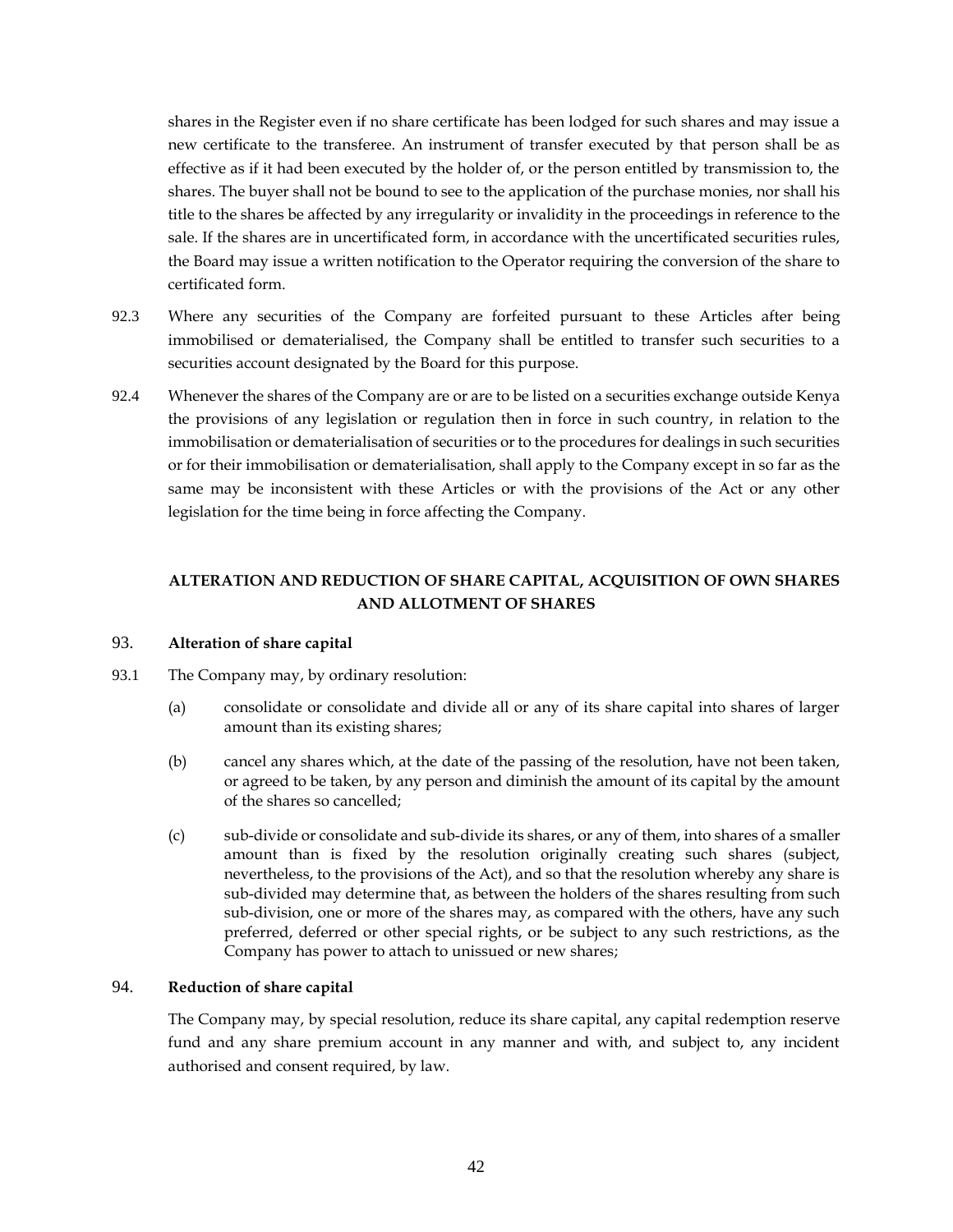### <span id="page-48-0"></span>95. **Acquisition by Company of its own shares**

The Company may acquire its own shares in accordance with the provisions of the Act.

### **DIVIDENDS AND OTHER DISTRIBUTIONS**

#### <span id="page-48-2"></span><span id="page-48-1"></span>96. **Procedure for declaring Dividends**

- 96.1 The Company may, at a General Meeting, declare Dividends, but a Dividend may not exceed the amount recommended by the Board.
- 96.2 The Board may from time to time pay the Members interim Dividends that appear to the Directors to be justified by the profits of the Company.
- 96.3 A Dividend may be paid only out of the profits in accordance with the Act (*How Company's assets are to be distributed*).
- 96.4 Unless the Members' resolution to declare or Directors' decision to pay a Dividend, or the terms on which shares are issued, specify otherwise, such Dividend is payable by reference to each Member's holding of shares on the date of the resolution or decision to declare or pay it.
- 96.5 Before recommending any Dividend, the Directors may set aside out of the profits of the Company any sums they consider appropriate as reserves.
- 96.6 The Directors may:
	- (a) apply the reserves for any purpose to which the profits of the Company may be properly applied; and
	- (b) pending such an application, employ the reserves in the business of the Company or invest them in any investments (other than shares of the Company) that they consider appropriate.
- 96.7 The Directors may also without placing the sums to reserve carry forward any profits that they think prudent not to divide.

# <span id="page-48-3"></span>97. **Calculation of Dividends**

- <span id="page-48-4"></span>97.1 Dividends are valid only if they are:
	- (a) declared and paid according to the amounts paid on the shares in respect of which the Dividend is paid; and
	- (b) apportioned and paid proportionately to the amounts paid on the shares during any portion or portions of the period in respect of which the Dividend is paid.
- 97.2 Article [97.1](#page-48-4) is subject to any rights of persons who are entitled to shares with special rights regarding Dividend.
- 97.3 If a share is issued on terms providing that it ranks for Dividend as from a particular date, the share ranks for Dividend accordingly.
- 97.4 For the purposes of this Article, an amount paid on a share in advance of calls is not to be treated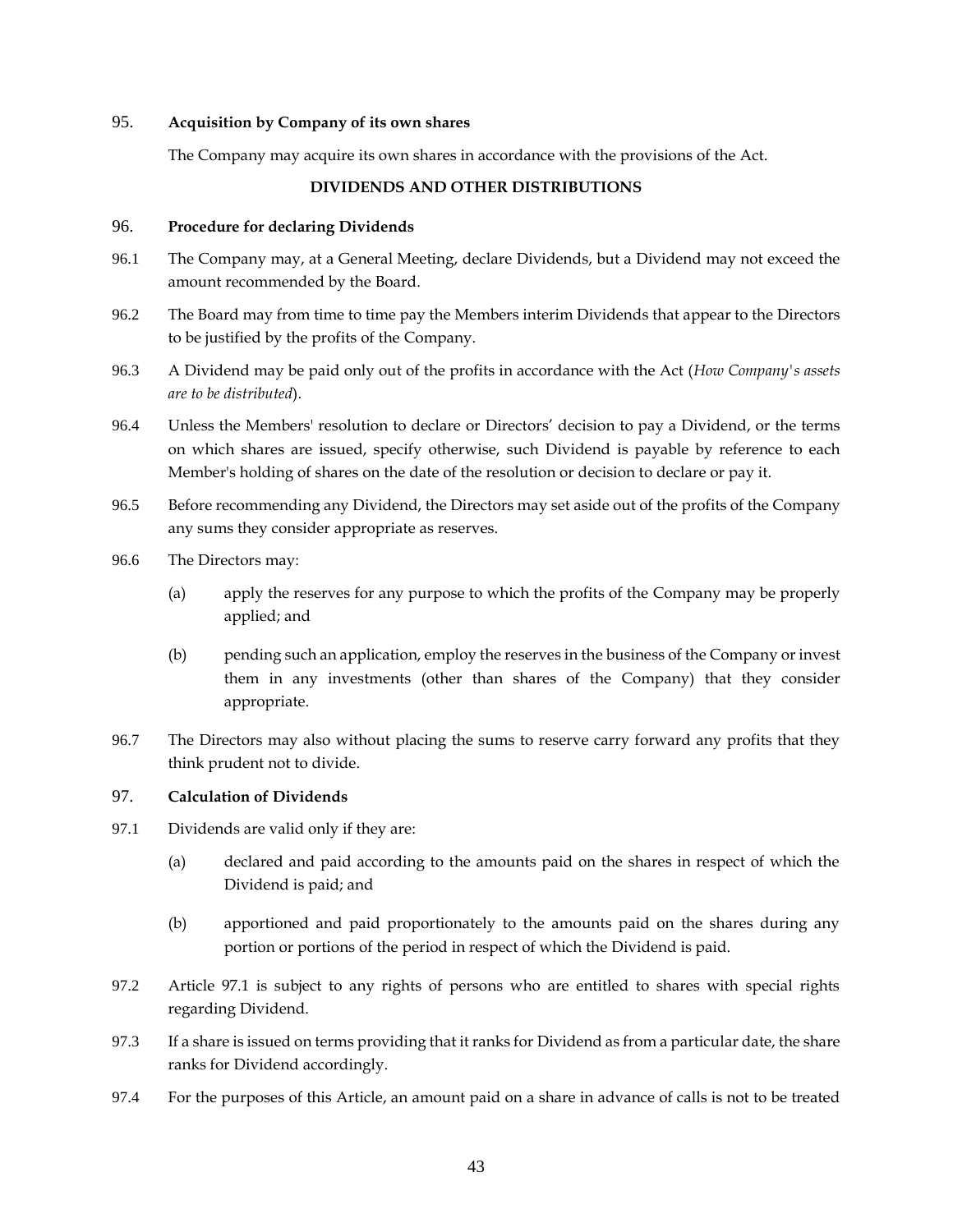as paid on the share.

# <span id="page-49-0"></span>98. **Payment of Dividends and other distributions**

- 98.1 If a Dividend or other sum that is a distribution is payable in respect of a share, it is payable only by one or more of the following means:
	- (a) a transfer to a bank account specified by the Distribution Recipient either in writing or as the Directors decide;
	- (b) sending-a cheque made payable to the Distribution Recipient by post:
		- (i) if the Distribution Recipient is a Holder of the relevant share-to the Distribution Recipient at that recipient's registered address; or
		- (ii) in any other case-to an address specified by the Distribution Recipient either in writing or as the Directors decide;
	- (c) sending a cheque made payable to the specified person by post to the specified person at the address the Distribution Recipient has specified either in writing or as the Directors decide;
	- (d) any other means of payment as the Directors agree with the Distribution Recipient either in writing or as the Directors decide.
- 98.2 In this Article specified person means a person specified by the Distribution Recipient either in writing or as the Directors decide.

# <span id="page-49-1"></span>99. **Interest not payable on distributions**

- 99.1 The Company may not pay interest on any Dividend or other sum payable in respect of a share unless otherwise provided by:
	- (a) the terms on which the share was issued; or
	- (b) the provisions of another agreement between the Holder of the share and the Company.

# <span id="page-49-2"></span>100. **Uncashed Dividends**

100.1 If cheques or orders for Dividends or other sums payable in respect of a share sent by the Company to the person entitled to them are returned to the Company or left uncashed on two consecutive occasions or, following one occasion, reasonable enquires have failed to establish any new address to be used for the purpose, the Company does not have to send any Dividends or other monies payable in respect of that share due to that person until he notifies the Company of an address to be used for the purpose.

### <span id="page-49-3"></span>101. **Waiver of distributions**

- 101.1 Distribution Recipients may waive their entitlement to a Dividend or other distribution payable in respect of a share by executing to the Company a deed to that effect.
- 101.2 But if the share has more than one Holder or more than one person is entitled to the share (whether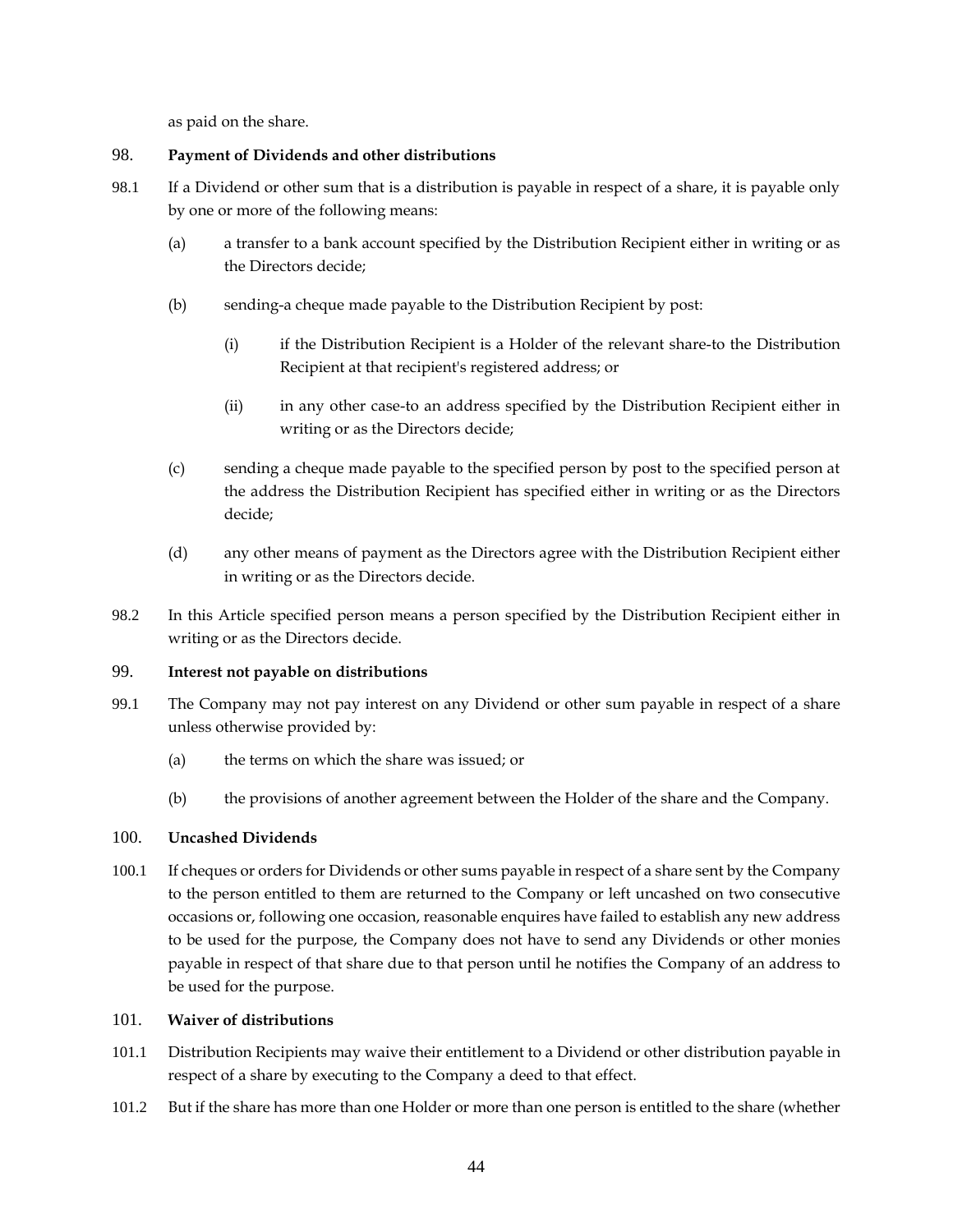because of the death or bankruptcy of one or more joint Holders, or otherwise), the deed is not effective unless it is expressed to be executed by all the Holders or other persons entitled to the share.

### <span id="page-50-0"></span>102. **Record dates**

- 102.1 Notwithstanding any other provision of these Article but without prejudice to the rights attached to any shares and subject always to the Act, the Company or the Board may by resolution specify any date (record date) as the date at the close of business (or such other time as the Board may determine) on which persons registered as the Holders of shares or other securities shall be entitled to receipt of any Dividend, distribution, interest, allotment, issue, Notice, information, document or circular. Such record date may be before, on or after the date on which the Dividend, distribution, interest, allotment, issue, Notice, information, document or circular is declared, made, paid, given, or served.
- 102.2 In the absence of a record date being fixed, entitlement to any Dividend, distribution, interest, allotment, issue, Notice, information, document or circular shall be determined by reference to the date on which the Dividend is declared, the distribution allotment or issue is made or the Notice, information, document or circular made, given or served.

# **CAPITALISATION OF PROFITS**

# <span id="page-50-2"></span><span id="page-50-1"></span>103. **Capitalisation of profits**

- 103.1 The Company may by ordinary resolution on the recommendation of the Directors capitalize profits.
- 103.2 If the capitalisation is to be accompanied by the issue of shares or debentures, the Directors may apply the sum capitalised in the proportions in which the members would be entitled if the sum was distributed by way of Dividend.
- 103.3 To the extent necessary to adjust the rights of the members among themselves if shares or debentures become issuable in fractions, the Directors may make any arrangements they consider appropriate, including the issuing of fractional certificates or the making of cash payments or adopting a rounding policy.

# **SUPPLEMENTARY PROVISIONS**

# **COMMUNICATIONS TO AND BY THE COMPANY**

#### <span id="page-50-5"></span><span id="page-50-4"></span><span id="page-50-3"></span>104. **Means of communication to be used**

- 104.1 Subject to these Articles, anything sent or supplied to or by the Company under these Articles may be sent or supplied in any way in which Part XL of the Act provides for documents or information to be sent or supplied by or to the Company for the purposes of the Act.
- 104.2 Subject to these Articles, any Notice or document to be sent or supplied to a Director in connection with the taking of decisions by Directors may also be sent or supplied by the means by which that Director has asked to be sent or supplied with such a Notice or document for the time being.
- 104.3 A Director may agree with the Company that Notices or documents sent to that Director in a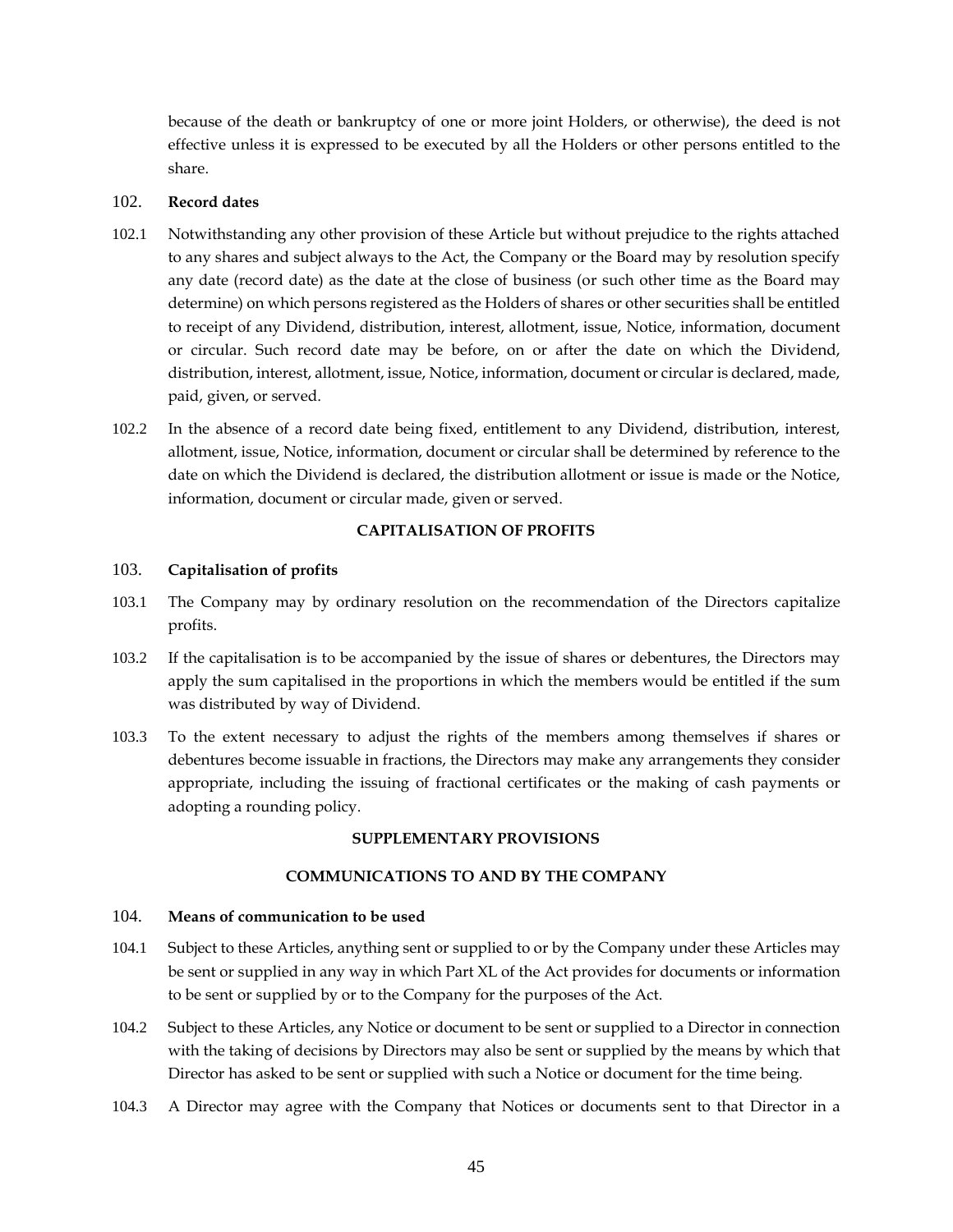particular way are to be taken to have been received within a specified time of their being sent, and for the specified time to be less than 48 hours.

### <span id="page-51-0"></span>105. **Service of Notices**

- 105.1 The Company may send, deliver or serve any Notice or other document or information (without prejudice to Article [109.1](#page-53-4) ) to or on a member:
	- (a) personally;
	- (b) by sending it through the postal system addressed to the Member at his registered address or postal address provided by the Member to the Company or by leaving it at that address addressed to the Member;
	- (c) where appropriate, by sending or supplying it in Electronic Form to an address notified by the Member to the Company for that purpose;
	- (d) where appropriate and subject to the Act, by making it available on a website and notifying the Member of its availability in accordance with this Article; or
	- (e) by any other means authorised in writing by the Member.
- 105.2 In the case of joint Holders of a share:
	- (a) service, sending or supply of any Notice, document or other information on or to one of the joint Holders shall for all purposes be deemed a sufficient service on, sending or supplying to all the joint Holders; and
	- (b) anything to be agreed or specified in relation to any Notice, document or other information to be served on, sent or supplied to them may be agreed or specified by any one of the joint Holders and the agreement or specification of the first named in the Register shall be accepted to the exclusion of that of the other joint Holders.
- 105.3 Where a Member (or, in the case of a joint Holders, the person first named in the Register) has a registered address outside the Republic of Kenya but has notified the Company of an address within the Republic of Kenya at which Notices, documents or other information may be given to him or has given to the Company an address for the purposes of communications by Electronic Means at which Notices, documents or other information may be served, sent or supplied to him, he shall be entitled to have Notices served, sent or supplied to him at such address or, where applicable, the Company may make them available on a website and notify the Holder of that address. Otherwise no such Member shall be entitled to receive any Notice, document or other information from the Company.
- 105.4 If on three consecutive occasions any Notice, document or other information has been sent to any Member at his registered address or his address for the service of Notices (by Electronic Means or otherwise) but has been returned undelivered, such Member shall not be entitled to receive Notices, documents or other information from the Company until he shall have communicated with the Company and supplied in writing a new registered address or address within the Republic of Kenya for the service of Notices or has informed the Company of an address for the service of Notices and the sending or supply of documents and other information in Electronic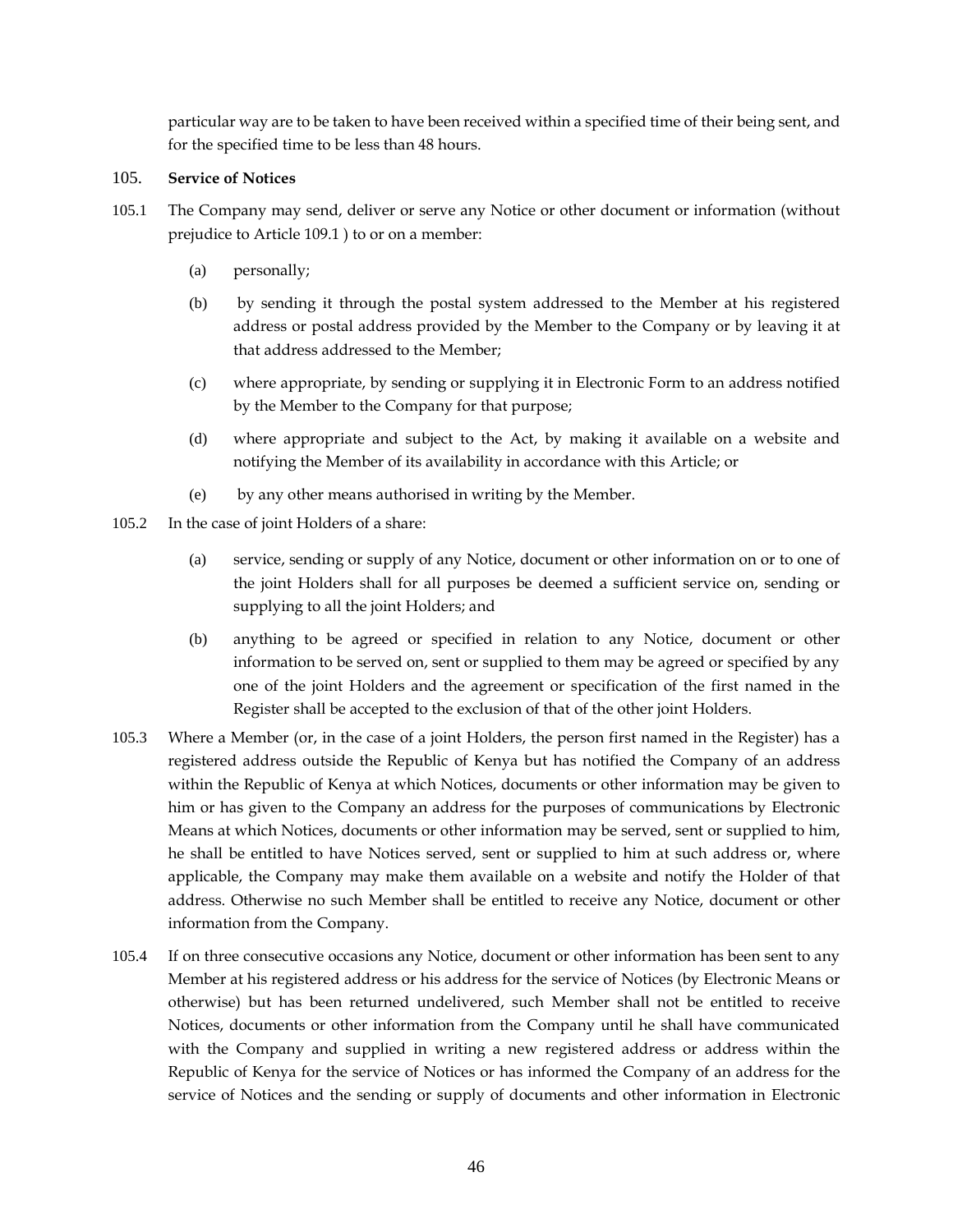Form. For these purposes, any Notice, document or other information served, sent or supplied by post shall be treated as returned undelivered if the Notice, document or other information is served, sent or supplied back to the Company (or its agents) and a Notice, document or other information served, sent or supplied in form shall be treated as returned undelivered if the Company (or its agents) receives notification that the Notice, document or other information was not delivered to the address to which it was served, sent or supplied.

105.5 The Company may at any time and in its sole discretion choose to serve, send or supply Notices, documents or other information in hard copy form alone to some or all of the Members.

#### <span id="page-52-0"></span>106. **Notice on person entitled by transmission**

The Company may give Notice to the person entitled to a share because of the death or bankruptcy of a Member or otherwise by operation of law, by sending or delivering it in any manner authorised by these Articles for the giving of Notice to a Member, addressed to that person by name, or by the title of representative of the deceased or trustee of the bankrupt or representative by operation of law or by any like description, at the address (if any) within the Republic of Kenya supplied for the purpose by the person claimed to be so entitled or to which Notices may be sent in Electronic Form. Until such an address has been so supplied, a Notice may be given in any manner in which it might have been given if the death or bankruptcy or operation of law had not occurred.

### <span id="page-52-1"></span>107. **Record date for service**

Any Notice, document or other information may be served, sent or supplied by the Company by reference to the register as it stands at any time not more than 15 days before the date of service, sending or supplying. No change in the register after that time shall invalidate that service, sending or supply. Where any Notice, document or other information is served on, sent or supplied to any person in respect of a share in accordance with these Articles, no person deriving any title or interest in that share shall be entitled to any further service, sending or supplying of that Notice, document or other information.

#### <span id="page-52-2"></span>108. **Evidence of service**

- 108.1 Any Notice, document or other information, addressed to a Member at his registered address or address for service in the Republic of Kenya shall, if served, sent or supplied by registered post, be deemed to have been served or delivered on the day after the day when it was put in the post (or, where second class post is employed, on the second day after the day when it was put in the post). Proof that an envelope containing the Notice, document or other information was properly addressed and put into the post as a prepaid letter shall be conclusive evidence that the Notice was given.
- 108.2 Any Notice, document or other information not served, sent or supplied by post but delivered or left at a registered address or address for service in the Republic of Kenya (other than an address for the purposes of communications by Electronic Means) shall be deemed to have been served or delivered on the day on which it was so delivered or left.
- 108.3 Any Notice, document or other information, if served, sent or supplied by Electronic Means shall be deemed to have been received on the day on which the electronic communication was sent by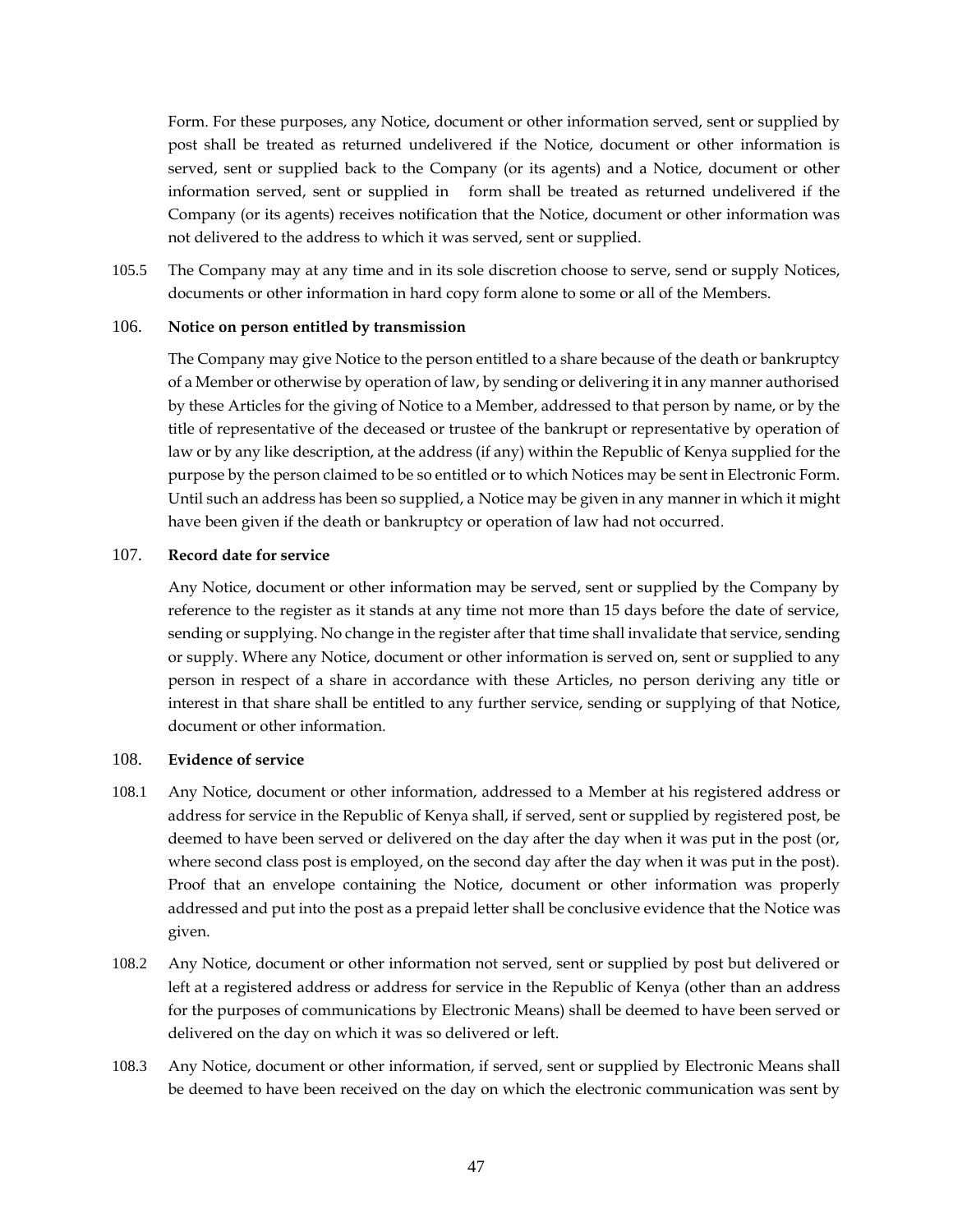or on behalf of the Company notwithstanding that the Company subsequently sends a hard copy of such Notice, document or other information by post.

- 108.4 Any Notice, document or other information made available on a website shall be deemed to have been received on the day on which the Notice, document or other information was first made available on the website or, if later, when a Notice of availability is received or deemed to have been received pursuant to this Article. Proof that the Notice, document or other information was properly addressed shall be conclusive evidence that the Notice by Electronic Means was given.
- 108.5 Any Notice, document or other information served, sent or supplied by the Company by means of a relevant system shall be deemed to have been received when the Company or any sponsoring system-participant acting on its behalf sends the issuer-instruction relating to the Notice, document or other information.
- 108.6 Any Notice, document or other information served, sent or supplied by the Company by any other means authorised in writing by the Member concerned shall be deemed to have been received when the Company has carried out the action it has been authorised to take for that purpose.

#### <span id="page-53-0"></span>109. **Notice when post not available**

<span id="page-53-4"></span>109.1 If at any time by reason of the suspension, interruption or curtailment of postal services within the Republic of Kenya the Company is unable effectively to convene a General Meeting by Notices sent through the post, the Company need only give Notice of a General Meeting to those members with whom the Company can communicate by Electronic Means and who have provided the Company with an address for this purpose. The Company shall also advertise the Notice in at least one national newspaper published in the Republic of Kenya and make it available on its website from the date of such advertisement until the conclusion of the meeting or any adjournment of it. In any such case the Company shall send confirmatory copies of the Notice by post to those members to whom Notice cannot be given by Electronic Means if, at least seven days prior to the meeting, the posting of Notices to addresses throughout the Republic of Kenya again becomes practicable.

#### **ADMINISTRATIVE ARRANGEMENTS**

### <span id="page-53-2"></span><span id="page-53-1"></span>110. **Restrictions on right to inspect accounts and other records of the Company**

- 110.1 A person is not entitled to inspect any of the Company's accounting or other records or documents merely because of being a Member, unless the person is authorised to do so by:
	- (a) a written law;
	- (b) an order of the court or under regulations made under the Act;
	- (c) the Directors; or
	- (d) an ordinary resolution of the Company.

#### <span id="page-53-3"></span>111. **Auditors**

Auditors shall be appointed and their duties regulated in accordance with the Act.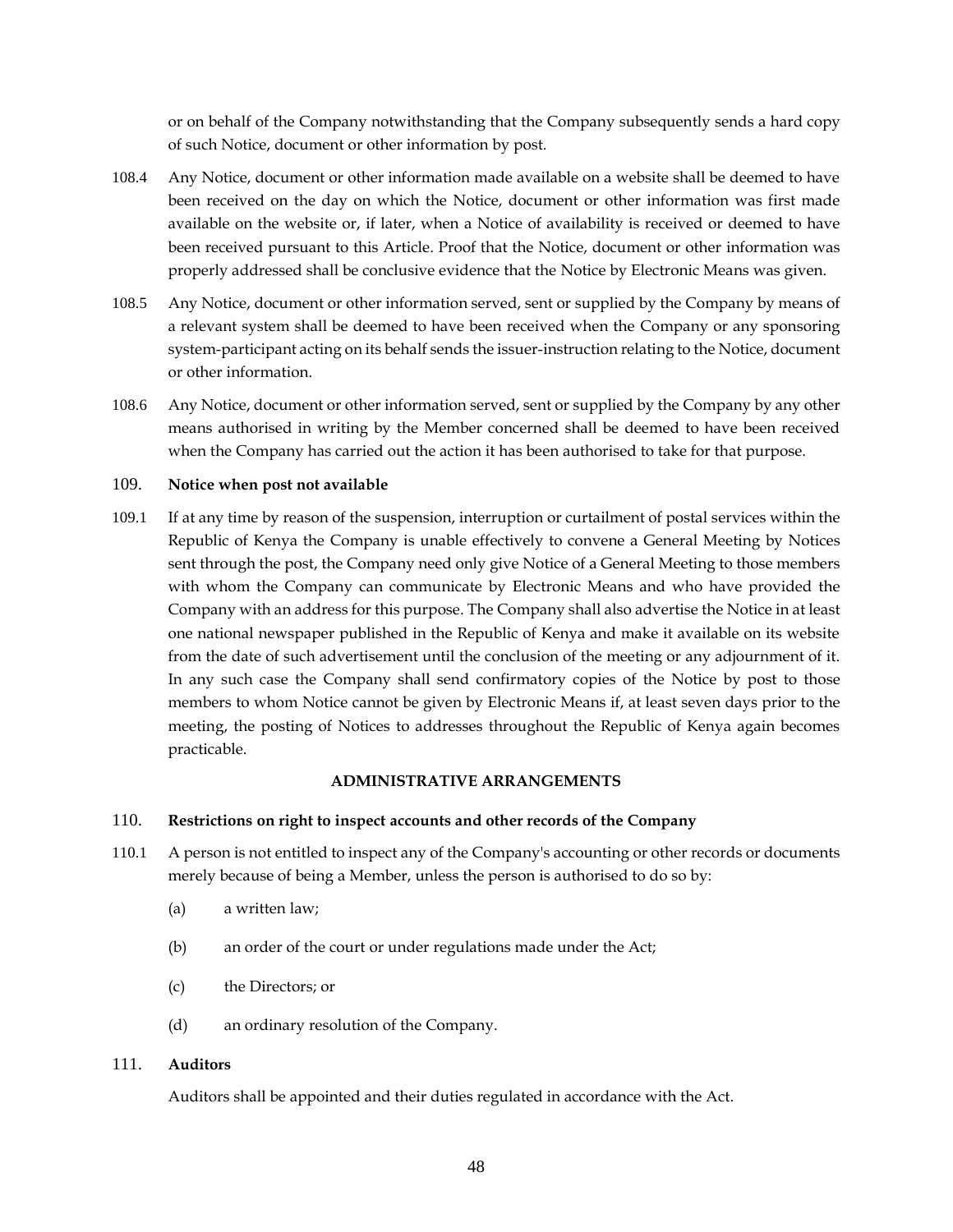#### <span id="page-54-0"></span>112. **Accounts**

- 112.1 The Directors shall cause proper books of account to be kept with respect to:
	- (a) All sums of money received and expended by the Company and the matters in respect of which the receipt and expenditure takes place,
	- (b) All sales and purchases of goods by the Company, and
	- (c) The assets and liabilities of the Company.

Proper books shall not be deemed to be kept if there are not kept such books of account as are necessary to give a true and fair view of the state of the Company's affairs and to explain its transactions.

- 112.2 The books of account shall be kept at the registered office and shall always be open to the inspection of the Directors.
- 112.3 The Directors shall from time to time, in accordance with the Act, cause to be prepared and to be laid before the Company in General Meeting such profit and loss accounts, balance sheets, group accounts (if any) and reports as are referred to in the Statutes.

# <span id="page-54-1"></span>113. **Accounts to be sent to members**

- 113.1 In respect of each financial year, a copy of the Company's annual accounts, the strategic report, the Directors' report, the Directors' remuneration report, the auditor's report on those accounts and on the auditable part of the Directors' remuneration report shall be sent or made available to:
	- (a) every Member (whether or not entitled to receive Notices of General Meetings);
	- (b) every Holder of debentures (whether or not entitled to receive Notice of General Meetings); and
	- (c) every other person who is entitled to receive Notice of General Meetings;

not less than 21 Clear Days before the date of the meeting at which copies of those documents are to be laid before members in accordance with the Act.

- 113.2 This Article does not require copies of the documents to which it applies to be sent or supplied to:
	- (d) A Member or Holder of debentures of whose address the Company is unaware; or
	- (e) More than one of the joint Holders of shares or debentures.
- 113.3 The Board may determine that persons entitled to receive a copy of the Company's annual accounts,the Directors' report, the Directors' remuneration report, the auditor's report on those accounts and on the auditable part of the Directors' remuneration report are those persons entered on the Register at the close of business on a day determined by the Board, provided that the day determined by the Board may not be more than 21 days before the day that the relevant copies are being sent.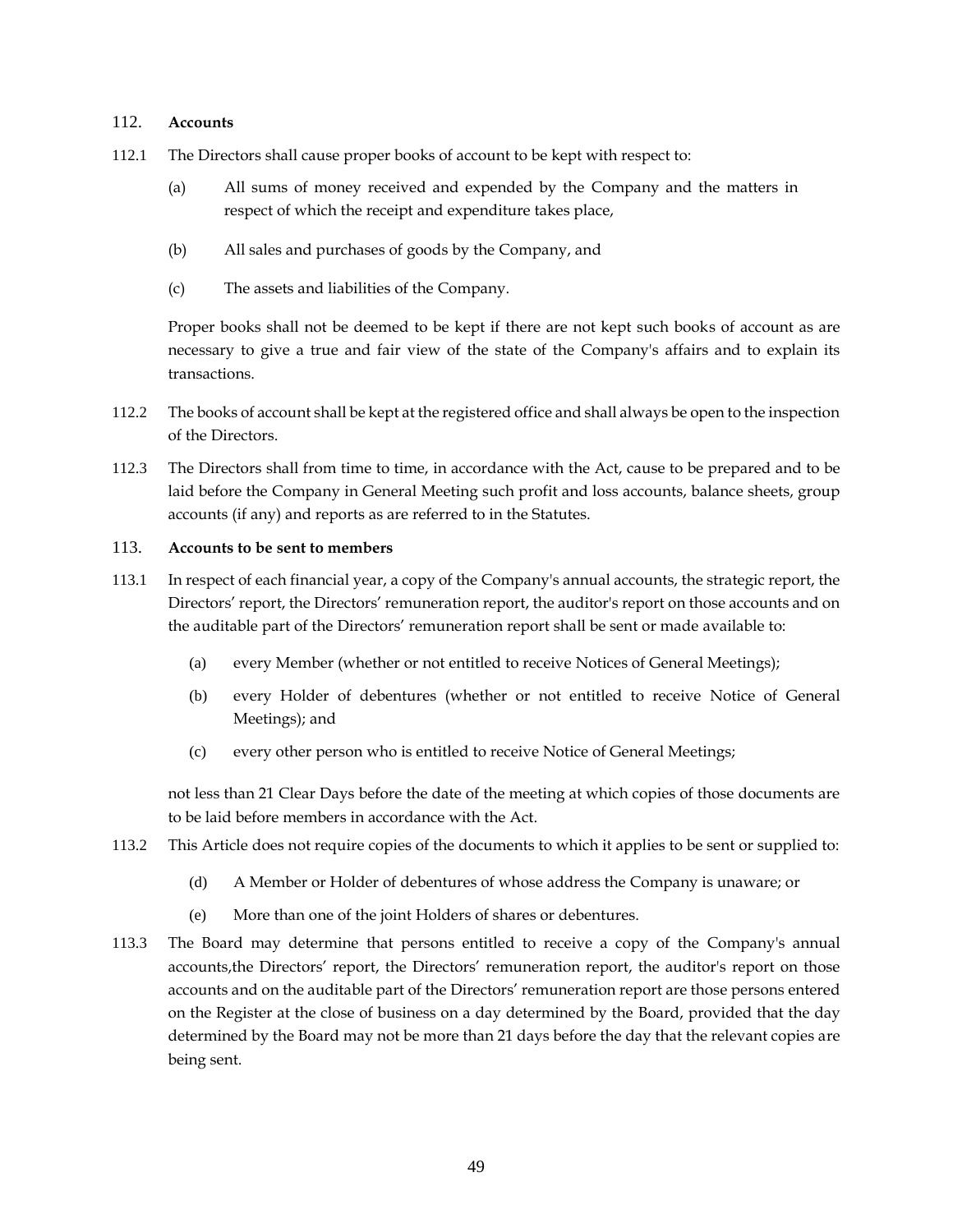#### <span id="page-55-0"></span>114. **Winding-up**

- <span id="page-55-1"></span>114.1 If the Company is wound up, the liquidator may, with the authority of a special resolution and any other authority required by law, divide among the members *in specie* the whole or any part of the assets of the Company. This applies whether the assets shall consist of property of one kind or different kinds. For this purpose, the liquidator may set such value as the liquidator considers fair on any asset or assets and may determine how to divide it between the Members or different classes of Members. The liquidator may, with the authority of a special resolution and any other authority required by the law, transfer all or any part of the assets to trustees on such trusts for the benefit of Members as the liquidator decides. Where the liquidator divides or transfers any assets in pursuance of the powers in this Article, no Member shall be required to accept any asset in respect of which there is a liability.
- 114.2 Article [114.1](#page-55-1) is without prejudice to any right or power that the liquidator may have, in the absence of the rights expressly conferred by Article [114.1,](#page-55-1) to divide or transfer the assets in specie as contemplated in Article [114.1w](#page-55-1)ithout a special resolution.